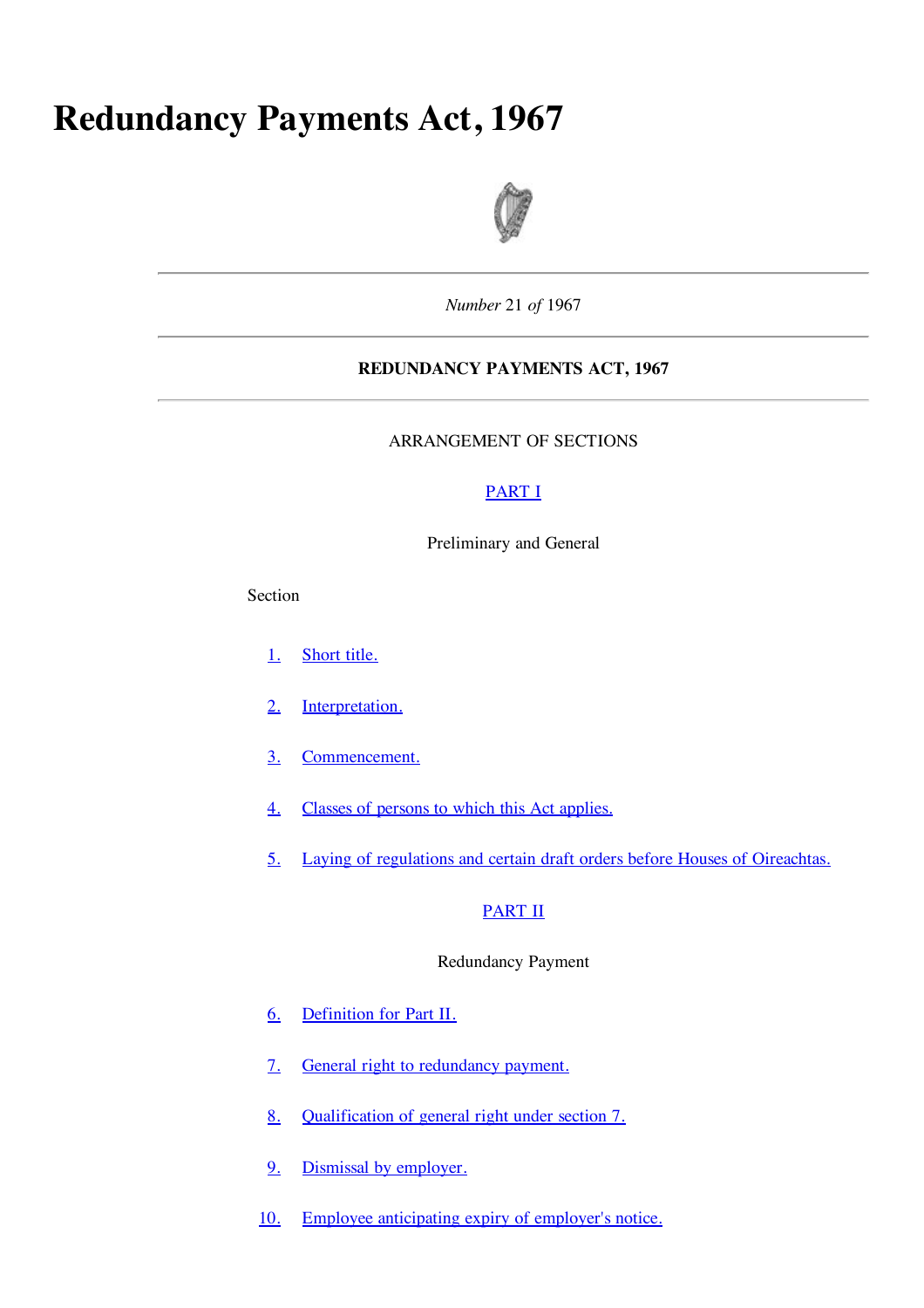- 11. Lay-off and short-time.
- 12. Right to redundancy payment by reason of lay-off or short-time.
- 13. Right of employer to give counter-notice.
- 14. Disentitlement to redundancy payment because of dismissal for misconduct.
- 15. Disentitlement to redundancy payment for refusal to accept alternative employment.
- 16. Associated companies.
- 17. Notice of proposed dismissal for redundancy.
- 18. Redundancy certificate.
- 19. Payment of lump sum by employer.
- 20. Change of ownership of business.
- 21. Implied or constructive termination of contract.
- 22. Application of this Part upon employer's or employee's death.
- 23. Modification of right to redundancy payment where previous redundancy payment has been paid.
- 24. Time-limit on claims for redundancy payment.
- 25. Employment wholly or partly abroad.

## PART III

## Redundancy Fund

- 26. Establishment of the Redundancy Fund.
- 27. Financing of Redundancy Fund.
- 28. Amount of weekly contribution to Redundancy Fund.
- 29. Rebates to employers from the Redundancy Fund.
- 30. Weekly payments to employees from Redundancy Fund.
- 31. Regulations as to entitlement to weekly payment and to allowance under Industrial Training Act, 1967.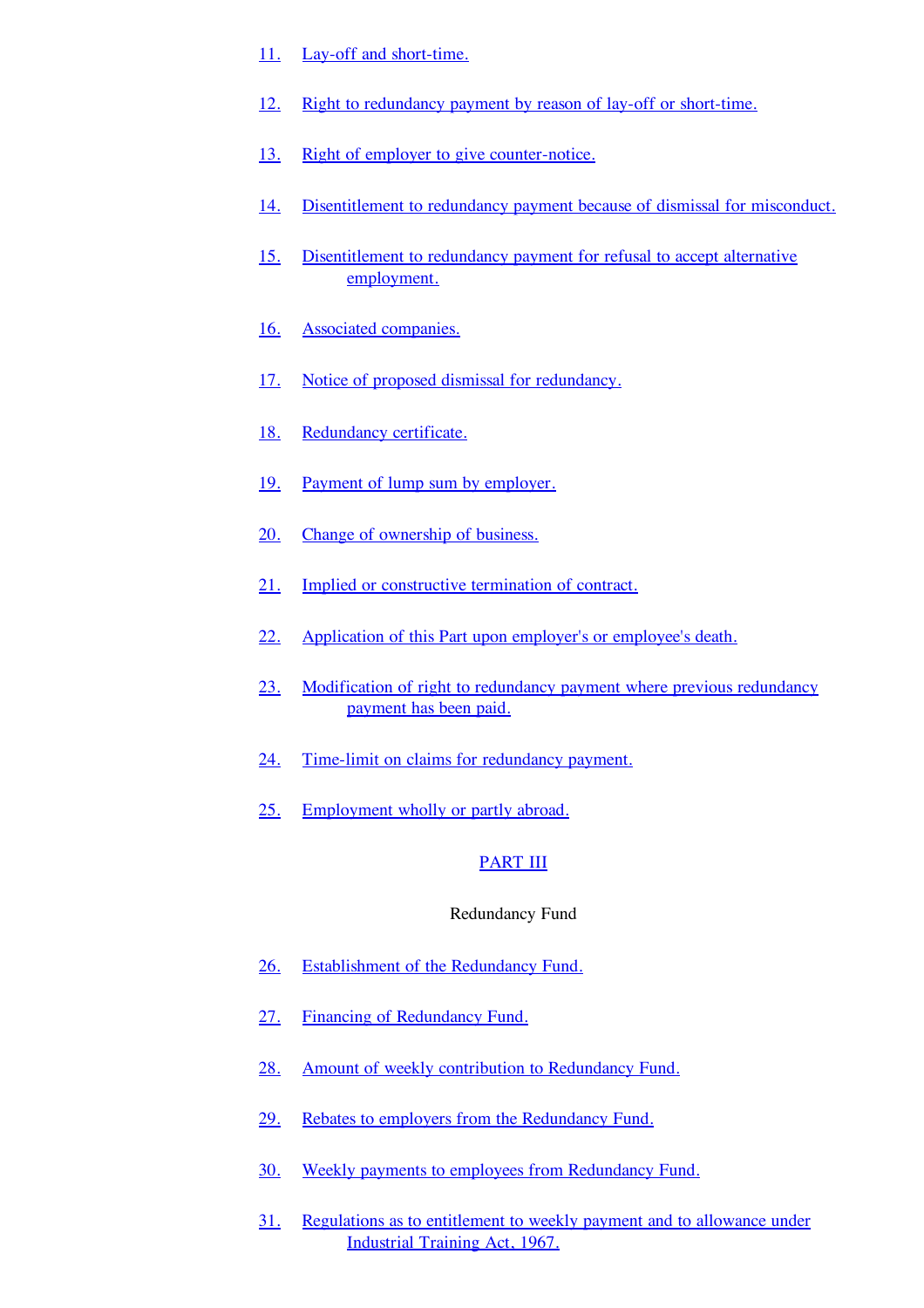- 32. Other payments to employees from Redundancy Fund.
- 33. Regulations as to payment of contributions.
- 34. Preparation and issue of redundancy stamps, etc.
- 35. Persons employed by more than one employer, etc.
- 36. Regulations for Part III.

# PART IV

#### Miscellaneous Provisions

- 37. Deciding officers.
- 38. Decisions by deciding officers.
- 39. Redundancy Appeals Tribunal and appeals and references thereto.
- 40. Reference and appeal to the High Court.
- 41. Revision of decisions.
- 42. Provisions relating to winding up and bankruptcy.
- 43. Recovery of sums due to Redundancy Fund.
- 44. Application of section 52 of the Act of 1952.
- 45. Application of Section 53 of Act of 1952.
- 46. Aid to unemployed persons changing residence.
- 47. Special redundancy schemes for employees excluded from Act.
- 48. Provision for officers and servants on Córas Iompair Éireann and Óstlanna Iompair Éireann Teoranta.
- 49. Power to modify or wind-up existing schemes and arrangements for the provision of superannuation and redundancy payments.
- 50. Application of Probation of Offenders Act, 1907.
- 51. Voidance of purported exclusion of provisions of this Act.
- 52. Offences by bodies corporate.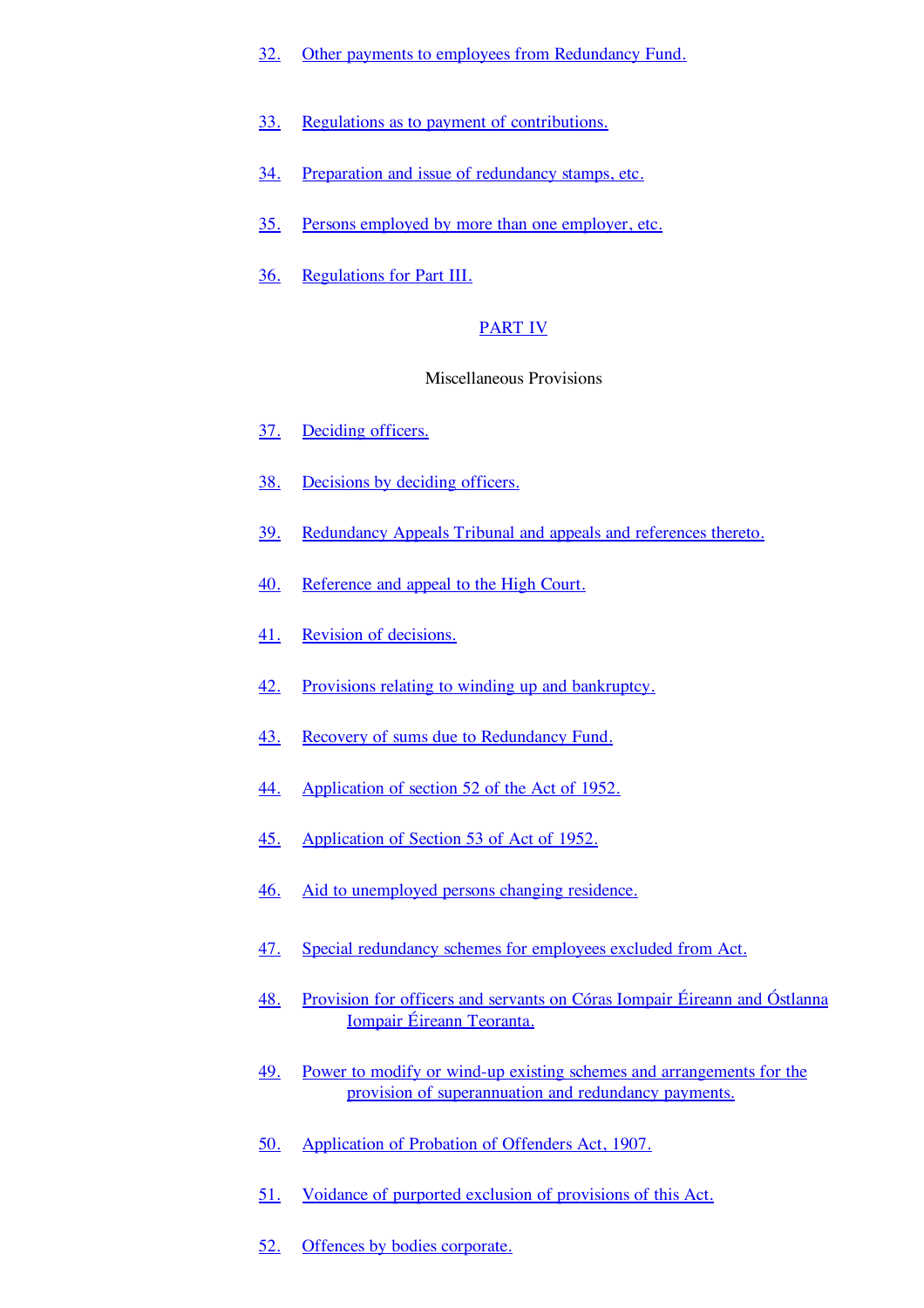- 53. Provisions regarding notices.
- 54. Certificate of decision by deciding officer.
- 55. Power to remove difficulties.
- 56. Expenses of Minister.
- 57. Regulations regarding keeping of records, furnishing of information and inspection of records.
- 58. Regulations providing for offences.

SCHEDULE 1

# SCHEDULE 2

# SCHEDULE 3

## Acts Referred to

| Social Welfare Act, 1952                                | 1952, No. 11 |
|---------------------------------------------------------|--------------|
| Companies Act, 1963                                     | 1963, No. 33 |
| <b>Industrial Training Act, 1967</b>                    | 1967, No. 5  |
| Deeds of Arrangement Act, 1887                          | 1887, c. 57  |
| Succession Act, 1965                                    | 1965, No. 27 |
| Public Offices Fees Act, 1879                           | 1879, c. 58  |
| Inland Revenue Regulations Act, 1890                    | 1890, c. 21  |
| Stamp Duties Management Act, 1891                       | 1891, c. 38  |
| Stamp Act, 1891                                         | 1891, c. 39  |
| Post Office Act, 1908                                   | 1908, c. 48  |
| Preferential Payments in Bankruptcy (Ireland) Act, 1889 | 1889, c. 60  |
| Bankruptcy (Ireland) Amendment Act, 1872                | 1872, c. 58  |
| <b>Transport Act, 1964</b>                              | 1964, No. 30 |
| Probation of Offenders Act, 1907                        | 1907, c. 17  |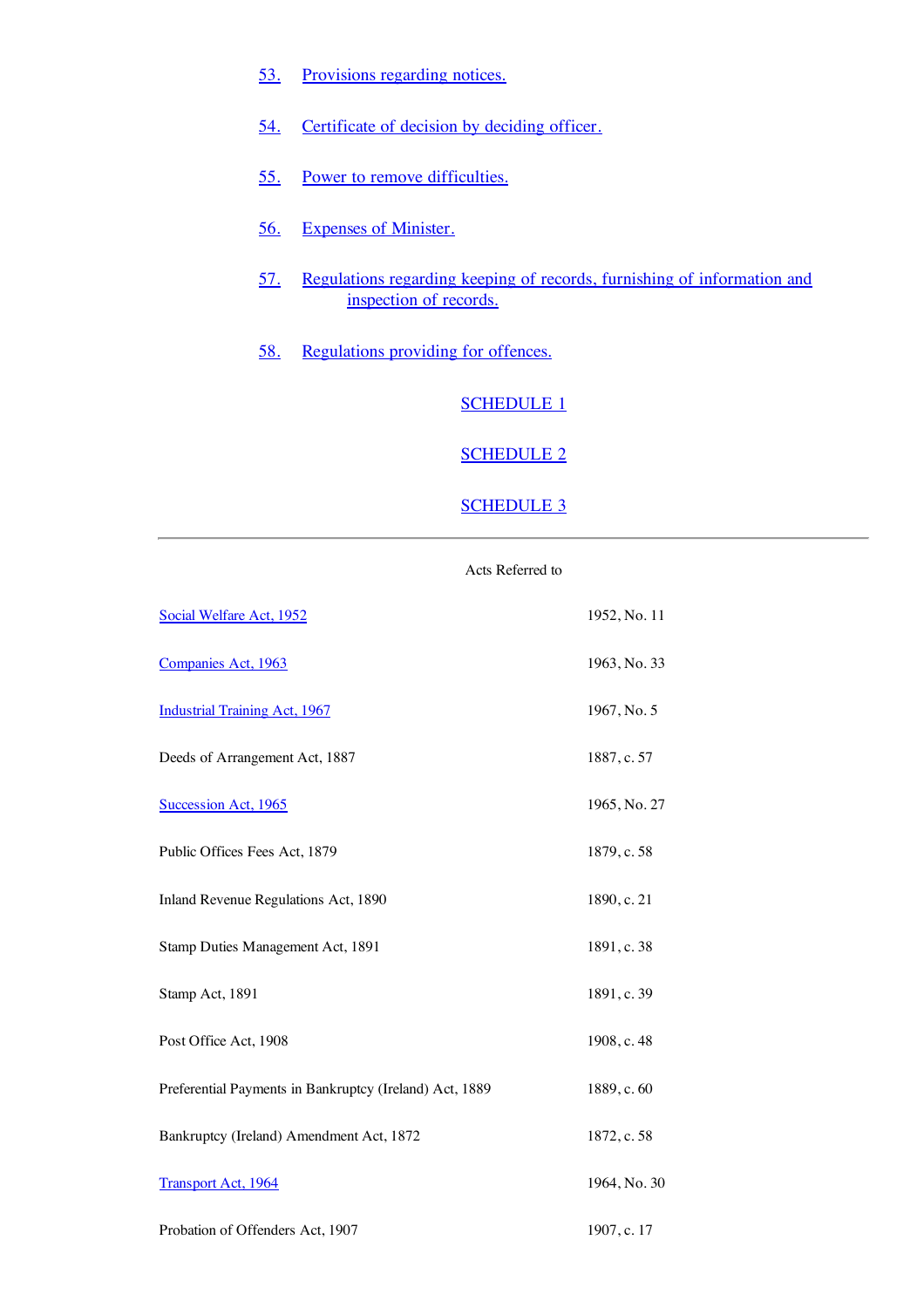

*Number* 21 *of* 1967

# **REDUNDANCY PAYMENTS ACT, 1967**

AN ACT TO PROVIDE FOR THE MAKING BY EMPLOYERS OF PAYMENTS TO EMPLOYEES IN RESPECT OF REDUNDANCY, TO ESTABLISH A REDUNDANCY FUND AND TO REQUIRE EMPLOYERS AND EMPLOYEES TO PAY CONTRIBUTIONS TOWARDS THAT FUND, TO PROVIDE FOR PAYMENTS TO BE MADE OUT OF THAT FUND TO EMPLOYERS AND EMPLOYEES, TO PROVIDE FINANCIAL ASSISTANCE TO CERTAIN UNEMPLOYED PERSONS CHANGING RESIDENCE, AND TO PROVIDE FOR OTHER MATTERS (INCLUDING OFFENCES) CONNECTED WITH THE MATTERS AFORESAID. [18*th December*, 1967.]

# BE IT ENACTED BY THE OIREACHTAS AS FOLLOWS:—

# PART I

# Preliminary and General

Short title. **1.**—This Act may be cited as the Redundancy Payments Act, 1967.

Interpretation.  $2.-(1)$  In this Act—

"*the Act of 1952*" means the Social [Welfare](http://www.irishstatutebook.ie/1952/en/act/pub/0011/index.html) Act, 1952 ;

"*business*" includes a trade, industry, profession or undertaking, or any activity carried on by a person or body of persons, whether corporate or unincorporate, or by a public or local authority or a Department of State, and the performance of its functions by a public or local authority or a Department of State;

"*date of dismissal*", in relation to an employee, means—

- (*a*) where his contract of employment is terminated by notice given by his employer, the date on which that notice expires,
- (*b*) where his contract of employment is terminated without notice, whether by the employer or by the employee, the date on which the termination takes effect, and
- (*c*) where he is employed under a contract for a fixed term, and that term expires without the contract being renewed, the date on which that term expires,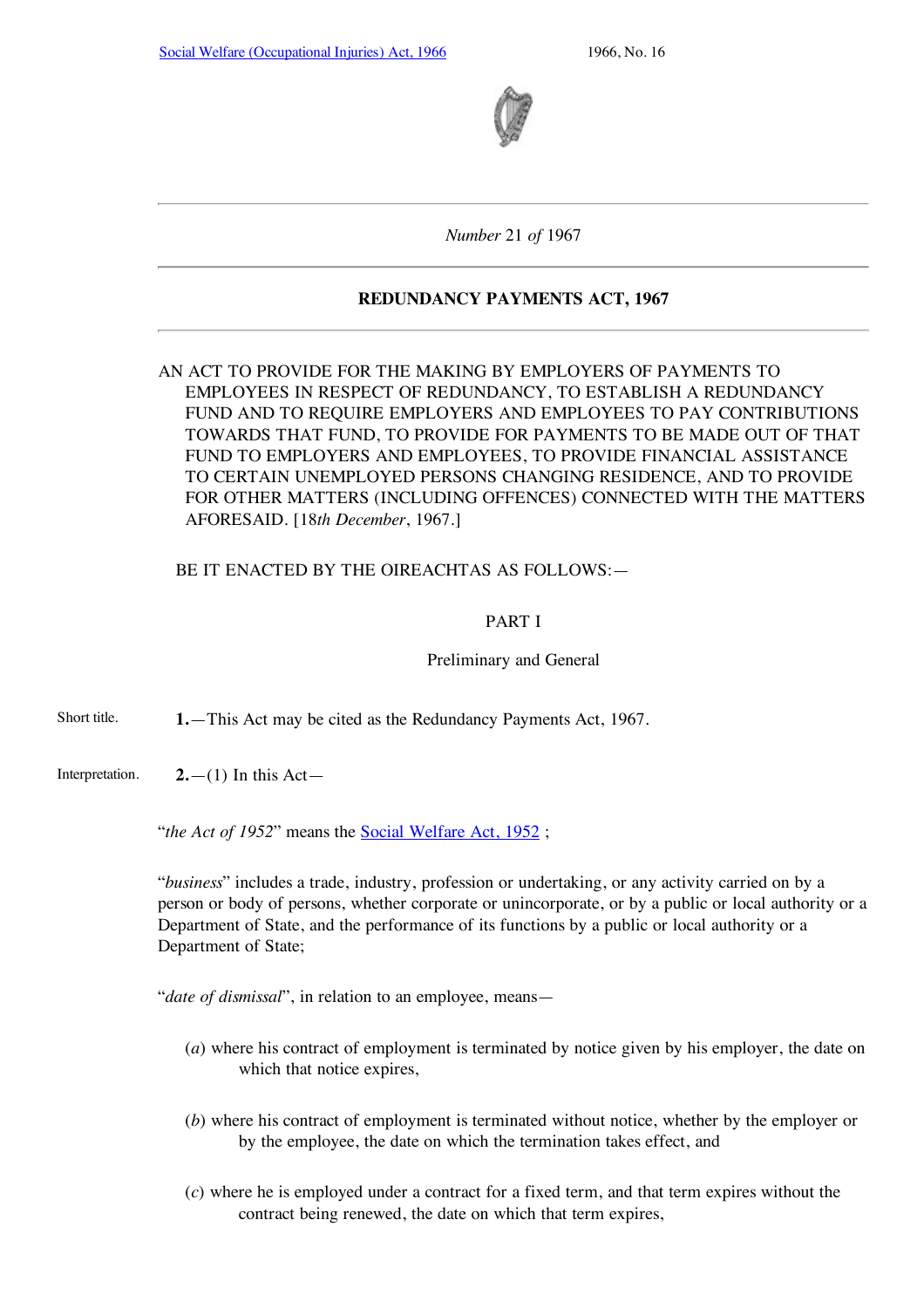and cognate phrases shall be construed accordingly;

"*employee*" means a person who has entered into or works under (or, in the case of a contract which has been terminated, worked under) a contract with an employer, whether the contract is for manual labour, clerical work or otherwise, is express or implied, oral or in writing, and whether it is a contract of service or apprenticeship or otherwise, and "*employer*" and reference to employment shall be construed accordingly;

"*employee's redundancy contribution*" and "*employer's redundancy contribution*" have the meanings assigned to them by section 27;

"*the Employment Service*" means the employment service operated under the control of the Minister and known by that title;

"*lay-off*" has the meaning assigned to it by section 11 (1);

"*lump sum*" has the meaning assigned to it by section 19;

"*the Minister*" means the Minister for Labour;

"*prescribed*" means prescribed by regulations made by the Minister under this Act;

"*rebate*" has the meaning assigned to it by section 29;

"*redundancy payment*" has the meaning assigned to it by section 7;

"*short-time*" has the meaning assigned to it by section 11 (2);

"*sickness*" or "*illness*" includes being incapable of work within the meaning of the Act of 1952;

"*special redundancy scheme*" has the meaning assigned to it by section 47;

"*the Tribunal*" has the meaning assigned to it by section 39 (1);

"*week*", in relation to an employee whose remuneration is calculated weekly by a week ending on a day other than Saturday, means a week ending on that other day and, in relation to any other employee, means a week ending on Saturday, and "*weekly*" shall be construed accordingly;

"*weekly payment*" has the meaning assigned to it by section 30.

(2) In this Act a reference to a Part, section or schedule is to a Part or section of, or schedule to, this Act unless it is indicated that reference to some other enactment is intended.

(3) In this Act a reference to a subsection, paragraph, sub-paragraph or other division is to the subsection, paragraph, sub-paragraph or other division of the provision (including a schedule) in which the reference occurs, unless it is indicated that reference to another provision is intended.

(4) For the purposes of the operation of this Act in relation to an employee whose remuneration is payable to him by a person other than his employer, reference in this Act to an employer shall be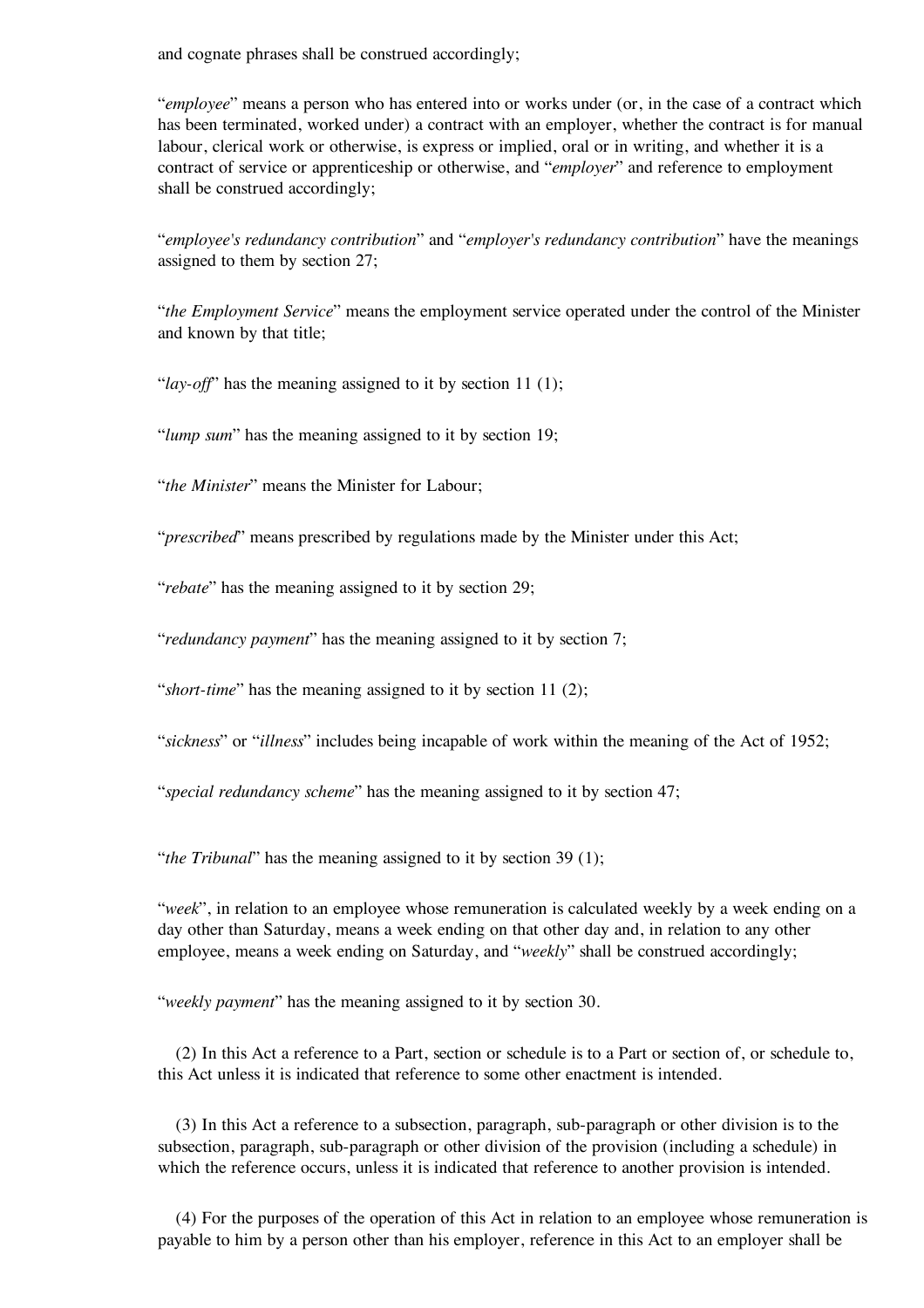construed as reference to the person by whom the remuneration is payable.

Commencement. **3.**—This Act shall come into operation on such day as the Minister appoints by order.

Classes of persons to which this Act applies.

**4.**—(1) Subject to this section and to <u>section 47</u> this Act shall apply to employees employed in employment which is insurable for all benefits under the Social Welfare Acts, 1952 to 1966 and to employees who were so employed in such employment in the period of two years ending on the date of termination of employment.

(2) This Act shall not apply to a person who is normally expected to work for the same employer for less than 21 hours in a week.

- (3) (*a*) For the purpose of the application of this Act to an employee who is employed in a private household this Act (other than section 20) shall apply as if the household were a business and the maintenance of the household were the carrying on of that business by the employer.
	- (*b*) This Act shall not apply to any person in respect of employment where the employer is the father, mother, grandfather, grandmother, stepfather, stepmother, son, daughter, grandson, granddaughter, stepson, stepdaughter, brother, sister, halfbrother or halfsister of the employee, where the employee is a member of the employer's household and the employment is related to a private dwelling house or a farm in or on which both the employer and the employee reside.

(4) The Minister may by order declare that this Act shall not apply to a class or classes of persons specified in the order and from the commencement of the order this Act shall not apply to that class or those classes.

(5) Notwithstanding subsection (2), the Minister may by order declare that this Act shall apply to a specified class of worker and from the commencement of the order this Act shall apply to that class.

(6) The Minister may by order amend or revoke an order under this section.

Laying of regulations and certain draft orders before Houses of Oireachtas. **5.**—(1) Whenever an order is proposed to be made under section 4 (4), 4 (5), 4 (6), 19 (3), 28 (3), 30 (3) or 47, a draft of the proposed order shall be laid before each House of the Oireachtas and the order shall not be made until a resolution approving of the draft has been passed by each such House.

> (2) Every regulation made under this Act shall be laid before each House of the Oireachtas as soon as may be after it is made and, if a resolution annulling the regulation is passed by either such House within the next twenty-one days on which that House has sat after the regulation is laid before it, the regulation shall be annulled accordingly, but without prejudice to the validity of anything previously done thereunder.

# PART II

Redundancy Payment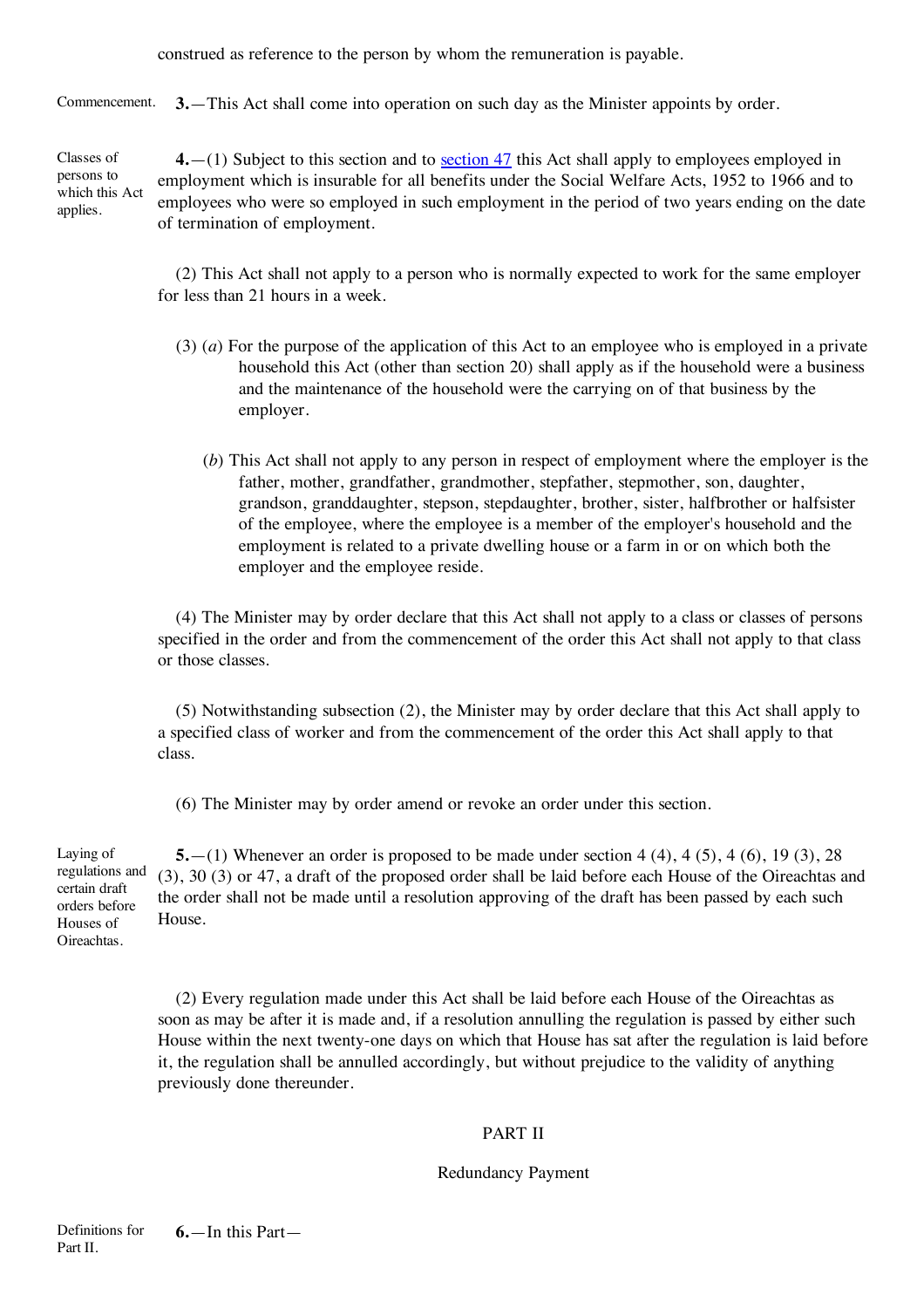"*cease*" means cease either temporarily or permanently and from whatever cause;

"*lock-out*" means the closing of a place of employment, or the suspension of work, or the refusal by an employer to continue to employ any number of persons employed by him in consequence of a dispute, done with a view to compelling those persons, or to aid another employer in compelling persons employed by him, to accept terms or conditions of or affecting employment;

"*notice of intention to claim*" has the meaning assigned to it by section 12;

"*redundancy certificate*" has the meaning assigned to it by section 18;

"*strike*" means the cessation of work by a body of persons employed acting in combination, or a concerted refusal or a refusal under a common understanding of any number of persons employed to continue to work for an employer in consequence of a dispute, done as a means of compelling their employer or any person or body of persons employed, or to aid other employees in compelling their employer or any person or body of persons employed, to accept or not to accept terms or conditions of or affecting employment.

General right to redundancy payment. **7.**—(1) An employee, if he is dismissed by his employer by reason of redundancy or is laid off or kept on short-time for the minimum period, shall, subject to this Act, be entitled to the payment of moneys which shall be known (and are in this Act referred to) as redundancy payment provided—

(*a*) he has been employed for the requisite period, and

(*b*) he was an employed contributor in employment which was insurable for all benefits under the Social [Welfare](http://www.irishstatutebook.ie/1952/en/act/pub/0011/index.html) Acts, 1952 to 1966, immediately before the date of the termination of his employment, or had ceased to be ordinarily employed in employment which was so insurable in the period of two years ending on that date.

(2) For the purposes of subsection (1), an employee who is dismissed shall be taken to be dismissed by reason of redundancy if the dismissal is attributable wholly or mainly to—

- (*a*) the fact that his employer has ceased, or intends to cease, to carry on the business for the purposes of which the employee was employed by him, or has ceased or intends to cease, to carry on that business in the place where the employee was so employed, or
- (*b*) the fact that the requirements of that business for employees to carry out work of a particular kind, or for employees to carry out work of a particular kind in the place where he was so employed have ceased or diminished or are expected to cease or diminish.

(3) For the purposes of subsection (1), an employee shall be taken as having been laid off or kept on short-time for the minimum period if he has been laid off or kept on short-time for a period of four or more consecutive weeks, or for a period of six or more weeks which are not consecutive but which fall within a period of thirteen consecutive weeks.

(4) Notwithstanding any other provision of this Act, where an employee who has been serving a period of apprenticeship training with an employer under an apprenticeship agreement is dismissed within one month after the end of that period, that employee shall not, by reason of that dismissal, be entitled to redundancy payment.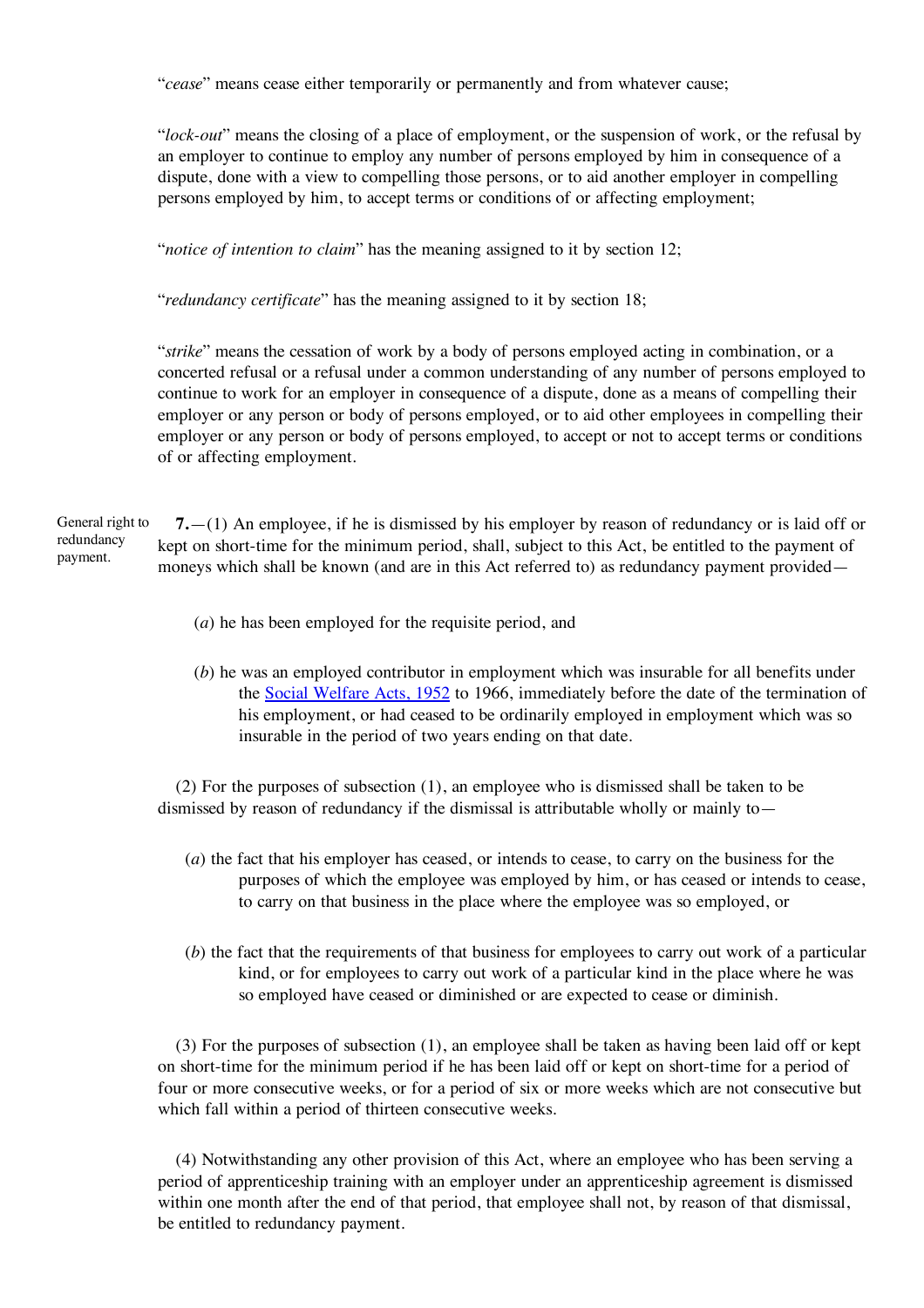(5) In this section "*requisite period*" means a period of 208 weeks' continuous employment (within the meaning of Schedule 3) of the employee by the employer who dismissed him, laid him off or kept him on short-time, but excluding any period of employment with that employer before the employee had attained the age of 16 years.

Qualification of general right under section 7. **8.**—(1) Notwithstanding anything in section 7, where an employee who has been dismissed by reason of redundancy or laid off has, during the period of the four years immediately preceding the date of dismissal or the lay-off, been laid off for an average annual period of more than twelve weeks, the following provisions shall have effect:

- (*a*) that employee shall not become entitled to redundancy payment by reason of dismissal or lay-off until a period equal to the average annual period of lay-off over the said fouryear period in relation to that employee has elapsed after the date of dismissal or lay-off;
- (*b*) if, before the termination of the period required to elapse under paragraph (*a*), that employee resumes work with the same employer, that employee shall not be entitled to redundancy payment in relation to that dismissal or lay-off;
- (*c*) if, before the termination of the period required to elapse under paragraph (*a*), the employer offers to re-employ that employee and that employee unreasonably refuses the offer, he shall not be entitled to redundancy payment in relation to that dismissal or lay-off.

(2) In a case where this section applies, the period of four weeks first referred to in section 12 (2) or the period of thirteen weeks referred to in that section shall not commence until the expiration of the period (referred to in subsection  $(1)$   $(a)$ ) equal to the appropriate average annual period of layoff.

Dismissal by employer. **9.**—(1) For the purposes of this Part an employee shall, subject to this Part, be taken to be dismissed by his employer if but only if—

- (*a*) the contract under which he is employed by the employer is terminated by the employer, whether by or without notice, or
- (*b*) where under the contract under which he is employed by the employer he is employed for a fixed term, that term expires without being renewed under the same or a similar contract, or
- (*c*) the employee terminates the contract under which he is employed by the employer without notice in circumstances (not falling within subsection (5)) such that he is entitled so to terminate it by reason of the employer's conduct.

(2) An employee shall not be taken for the purposes of this Part to be dismissed by his employer if his contract of employment is renewed, or he is re-engaged by the same employer under a new contract of employment, and—

- (*a*) in a case where the provisions of the contract as renewed or of the new contract as to the capacity and place in which he is employed, and as to the other terms and conditions of his employment, do not differ from the corresponding provisions of the previous contract, the renewal or re-engagement takes effect immediately on the ending of his employment under the previous contract, or
- (*b*) in any other case, the renewal or re-engagement is in pursuance of an offer in writing made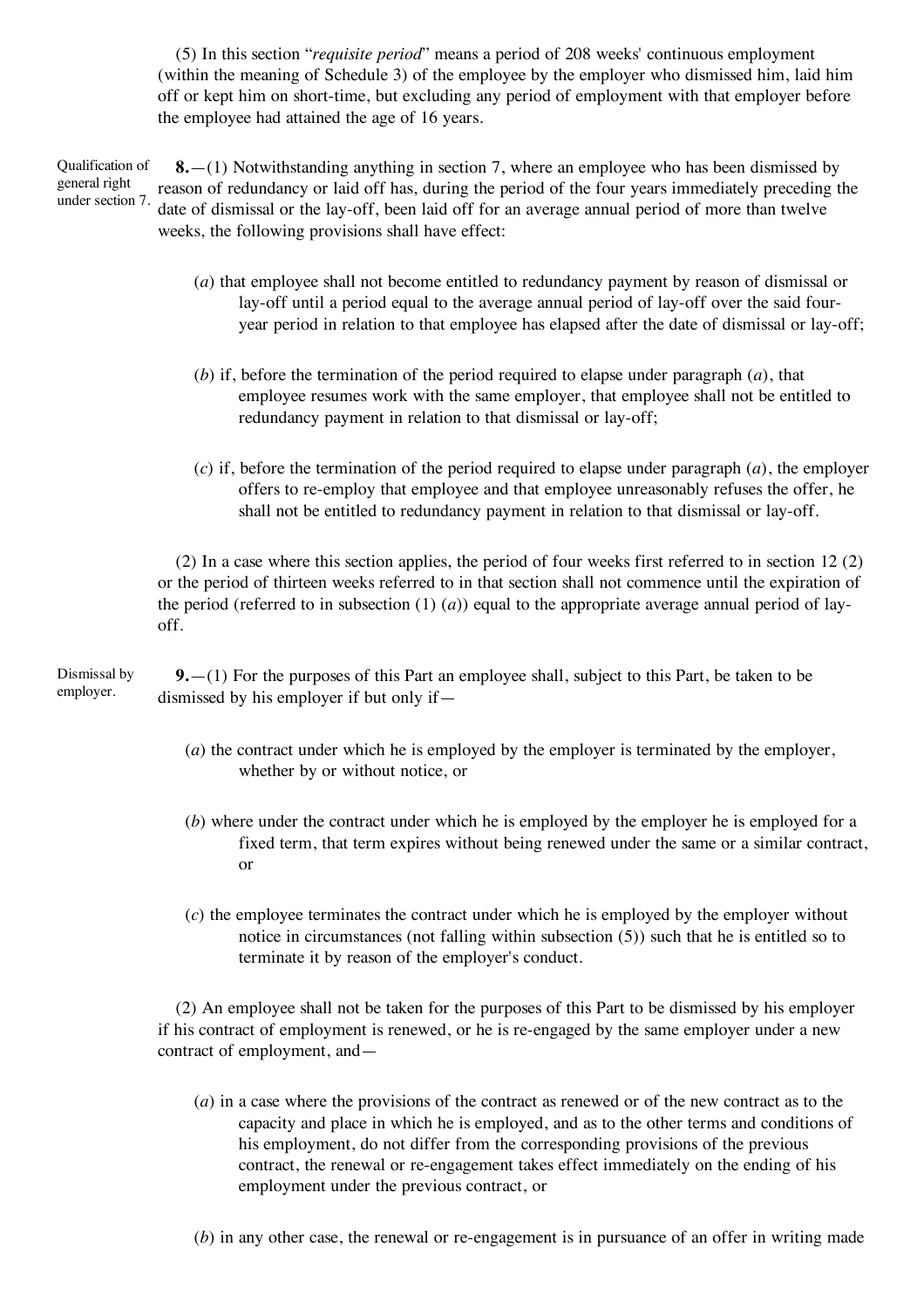by his employer before the ending of his employment under the previous contract, and takes effect either immediately on the ending of that employment or after an interval of not more than four weeks thereafter.

- (3) (*a*) An employee shall not be taken for the purposes of this Part as having been dismissed by his employer if—
	- (i) he is re-engaged by another employer (hereinafter referred to as the new employer) immediately on the termination of his previous employment,
	- (ii) the re-engagement takes place with the agreement of the employee, the previous employer and the new employer,
	- (iii) before the commencement of the period of employment with the new employer the employee receives a statement in writing on behalf of the previous employer and the new employer which—
		- (A) sets out the terms and conditions of the employee's contract of employment with the new employer,
		- (B) specifies that the employee's period of service with the previous employer will, for the purposes of this Act, be regarded by the new employer as service with the new employer,
		- (C) contains particulars of the service mentioned in clause (B), and
		- (D) the employee notifies in writing the new employer that the employee accepts the statement required by this subparagraph.
	- (*b*) Where in accordance with this subsection an employee is re-engaged by the new employer, the service of that employee mentioned in paragraph (*a*) (ii) shall for the purposes of this Act be deemed to be service with the new employer.

(4) For the purposes of the application of subsection (2) to a contract under which the employment ends on a Friday, Saturday or Sunday—

- (*a*) the renewal or re-engagement shall be treated as taking effect immediately on the ending of the employment under the previous contract if it takes effect on or before the next Monday after that Friday, Saturday or Sunday, and
- (*b*) the interval of four weeks mentioned in subsection (2) (*b*) shall be calculated as if the employment had ended on that Monday.

(5) When an employee terminates his contract of employment without notice, being entitled to do so by reason of a lock-out by his employer, subsection (1) (*c*) shall not apply to that termination.

(6) Where by virtue of subsection (2) an employee is treated as not having been dismissed by reason of a renewal or re-engagement taking effect after an interval, then, in determining for the purposes of section 7 (1) whether he has been continuously employed for the requisite period, the period of that interval shall count as a period of employment.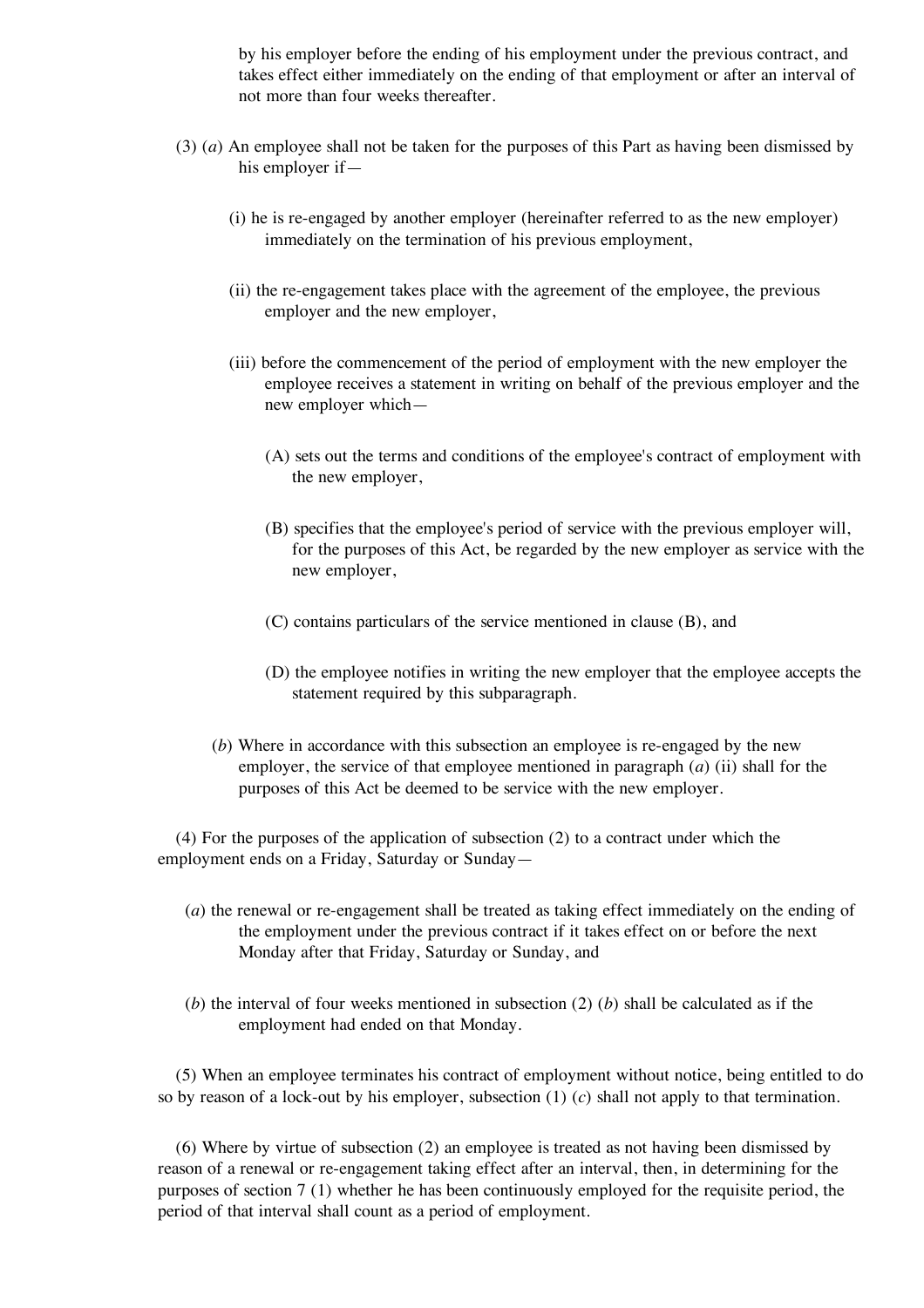(7) In determining for the purposes of this Act whether at a particular time before the commencement of this Act an employee was dismissed by his employer, the appropriate provisions of this section shall apply as if the matter to be decided occurred after such commencement.

**10.**—(1) This section shall have effect where—

Employee anticipating expiry of employer's notice.

- (*a*) an employer gives notice to an employee to terminate his contract of employment, and
- (*b*) at a time within the obligatory period of that notice, the employee gives notice in writing to the employer to terminate the contract of employment on a date earlier than the date on which the employer's notice is due to expire.

(2) Subject to subsection (3), in the circumstances specified in subsection (1) the employee shall, for the purposes of this Part, be taken to be dismissed by his employer, and the date of dismissal in relation to that dismissal shall be the date on which the employee's notice expires.

- (3) If, before the employee's notice is due to expire, the employer gives him notice in writing—
- (*a*) requiring him to withdraw his notice terminating the contract of employment as mentioned in subsection (1) (*b*) and to continue in the employment until the date on which the employer's notice expires, and
- (*b*) stating that, unless he does so, the employer will contest any liability to pay to him a redundancy payment in respect of the termination of his contract of employment,

but the employee unreasonably refuses to comply with the requirements of that notice, the employee shall not be entitled to a redundancy payment by virtue of subsection (2).

(4) In this section—

(*a*) if the actual period of the employer's notice (that is to say, the period beginning at the time when the notice is given and ending at the time when it expires) is equal to the minimum period which (whether by virtue of any enactment or otherwise) is required to be given by the employer to terminate the contract of employment, "*the obligatory period*", in relation to that notice, means the actual period of the notice;

(*b*) in any other case,

"*the obligatory period*" , in relation to an employer's notice, means that period which, being equal to the minimum period referred to in paragraph (*a*), expires at the time when the employer's notice expires.

Lay-off and short-time.

—

11.—(1) Where after the commencement of this Act an employee's employment ceases by reason of his employer's being unable to provide the work for which the employee was employed to do, and

(*a*) it is reasonable in the circumstances for that employer to believe that the cessation of employment will not be permanent, and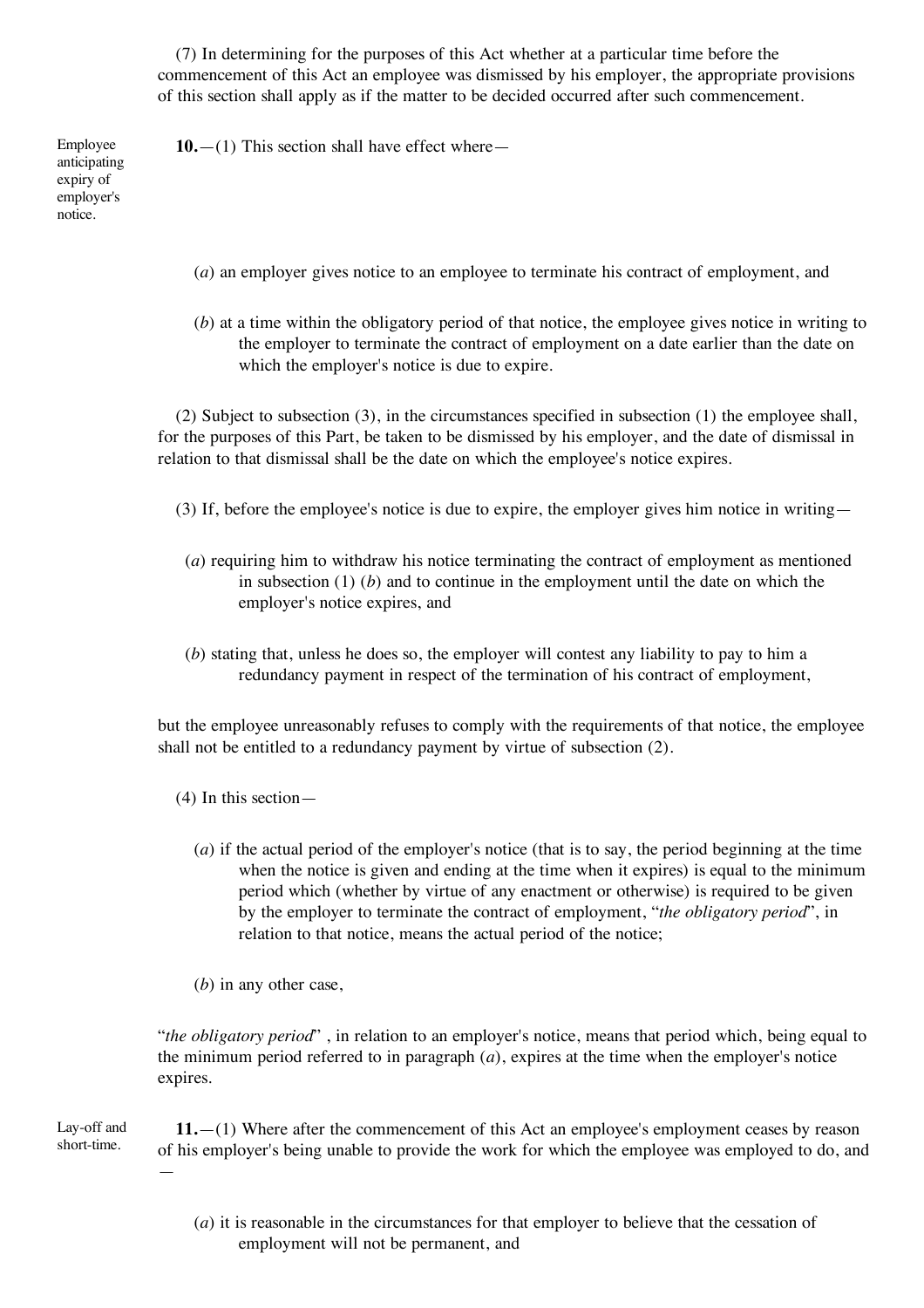(*b*) the employer gives notice to that effect to the employee prior to the cessation,

that cessation of employment shall be regarded for the purposes of this Act as lay-off.

(2) Where by reason of a diminution in the work provided for an employee by his employer (being work of a kind which under his contract the employee is employed to do) the employee's remuneration for any week is less than one-half of his normal weekly remuneration, he shall for the purposes of this Part be taken to be kept on short-time for that week.

Right to redundancy payment by reason of lay-off or short-time. **12.**—(1) An employee shall not be entitled to redundancy payment by reason of having been laid off or kept on short-time unless he gives to his employer notice (in this Part referred to as a notice of intention to claim) in writing of his intention to claim redundancy payment in respect of lay-off or short-time.

> (2) An employee who has given a notice of intention to claim shall not be entitled to redundancy payment in pursuance of that notice unless within a period of one month from the date of that notice, or, where the matter has been referred to the Appeals Tribunal, within one month from the date of notification to the employee of the Tribunal's decision, he duly terminates his contract of employment by giving the notice required by that contract or, if no notice is so required, by giving to his employer not less than one week's notice in writing of the employee's intention to terminate that contract, and, before the service of the notice of intention to claim, either—

- (*a*) he has been laid off or kept on short-time for four or more consecutive weeks of which the last before the service of the notice ended on the date of service thereof or ended not more than four weeks before that date, or
- (*b*) he has been laid off or kept on short-time for a series of six or more weeks (of which not more than three were consecutive) within a period of thirteen weeks, where the last week of the series before the service of the notice ended on the date of service thereof or ended not more than four weeks before that date.

Right of employer to give pursuance of a notice of intention to claim if, on the date of service of that notice, it was reasonably counter-notice. **13.**—(1) Subject to subsection (2), an employee shall not be entitled to a redundancy payment in to be expected that the employee (if he continued to be employed by the same employer) would, not later than four weeks after that date, enter upon a period of employment of not less than thirteen weeks during which he would not be laid off or kept on short-time for any week.

> (2) Subsection (1) shall not apply unless, within seven days after the service of the notice of intention to claim, the employer gives to the employee notice (in this Part referred to as a counternotice) in writing that he will contest any liability to pay to him a redundancy payment in pursuance of the notice of intention to claim.

> (3) If, in a case where an employee gives notice of intention to claim and the employer gives a counter-notice, the employee continues or has continued, during the next four weeks after the date of service of the notice of intention to claim, to be employed by the same employer, and he is or has been laid off or kept on short-time for each of those weeks, it shall be conclusively presumed that the condition specified in subsection (1) was not fulfilled.

(4) For the purposes of section 12 (2) and for the purposes of subsection  $(3)$ —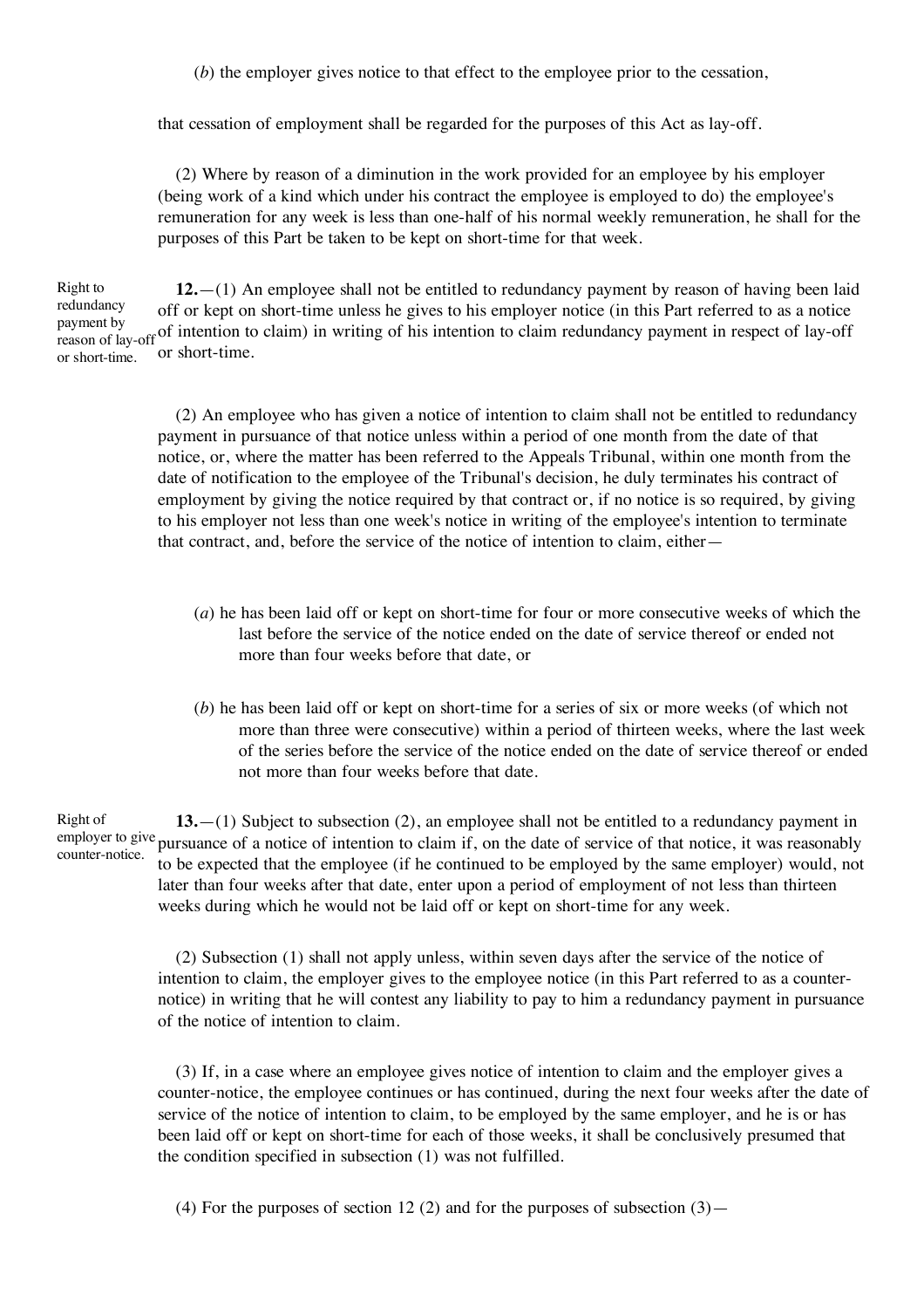- (*a*) it is immaterial whether a series of weeks (whether it is four weeks, or four or more weeks, or six or more weeks) consists wholly of weeks for which the employee is laid off or wholly of weeks for which he is kept on short-time or partly of the one and partly of the other;
- (*b*) no account shall be taken of any week for which an employee is laid off or kept on shorttime where the lay-off or short-time is wholly or mainly attributable to a strike or a lockout, whether the strike or lock-out is in the trade or industry in which the employee is employed or not and whether it is in the State or elsewhere.

Disentitlement **14.**—(1) Subject to subsection (2), an employee who has been dismissed shall not be entitled to redundancy payment if his employer, being entitled to terminate that employee's contract of employment without notice by reason of the employee's conduct, terminates the contract because of the employee's conduct—

(*a*) without notice,

- (*b*) by giving shorter notice than that which, in the absence of such conduct, the employer would be required to give to terminate the contract, or
- (*c*) by giving notice (other than such notice as is mentioned in subparagraph (*b*)) which includes, or is accompanied by, a statement in writing that the employer would, by reason of such conduct, be entitled to terminate the contract without notice.

(2) When an employee who has received the notice required by section 17 takes part, before the date of dismissal, in a strike and his employer by reason of such participation, terminates the contract of employment with the employee in a manner mentioned in subsection (1), that subsection shall not apply to such termination.

(3) Where an employee who has given notice to terminate his contract of employment by reason of lay-off or short-time takes part, before the expiry of the notice, in a strike and, by reason of such participation, is dismissed, subsection (1) shall not apply.

Disentitlement to redundancy payment for refusal to accept alternative employment. **15.**—(1) An employee who has received the notice required by section 17 shall not be entitled to a redundancy payment if in the period of two weeks ending on the date of dismissal—

- (*a*) his employer has offered to renew that employee's contract of employment or to re-engage him under a new contract of employment,
- (*b*) the provisions of the contract as renewed, or of the new contract, as to the capacity and place in which he would be employed and as to the other terms and conditions of his employment would not differ from the corresponding provisions of the contract in force immediately before his dismissal,

(*c*) the renewal or re-engagement would take effect on or before the date of dismissal, and

(*d*) he has unreasonably refused the offer.

to redundancy payment because of dismissal for misconduct.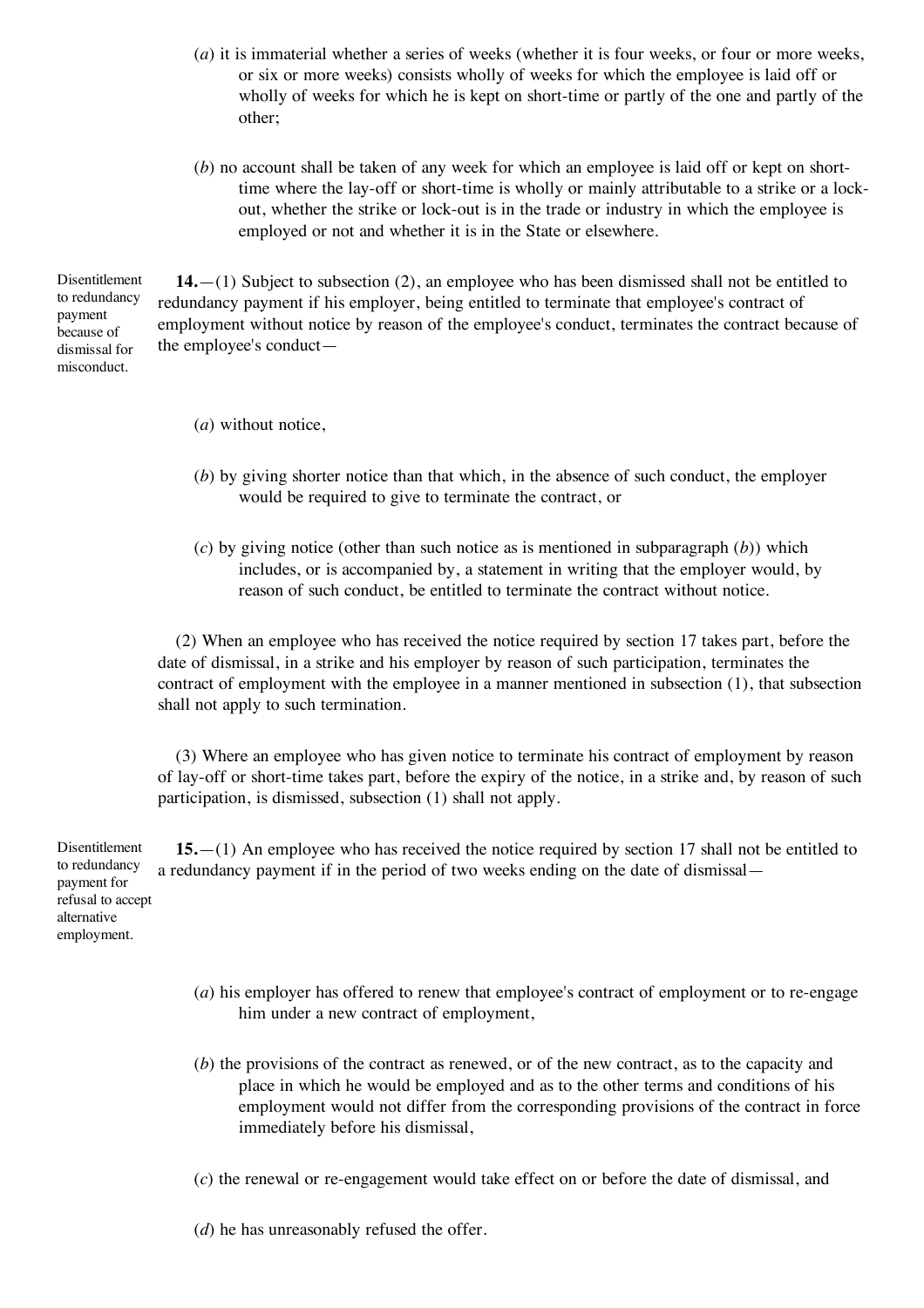(2) An employee who has received the notice required by section 17 shall not be entitled to a redundancy payment if in the period of two weeks ending on the date of dismissal—

- (*a*) his employer has made to him in writing an offer to renew the employee's contract of employment or to re-engage him under a new contract of employment,
- (*b*) the provisions of the contract as renewed, or of the new contract, as to the capacity and place in which he would be employed and as to the other terms and conditions of his employment would differ wholly or in part from the corresponding provisions of his contract in force immediately before his dismissal,
- (*c*) the offer constitutes an offer of suitable employment in relation to the employee,
- (*d*) the renewal or re-engagement would take effect not later than four weeks after the date of dismissal, and
- (*e*) he has unreasonably refused the offer.

(3) Where a person who is entitled to a weekly payment has been offered suitable employment by the Employment Service and has unreasonably refused that offer, that person shall be disqualified from receiving a weekly payment for a period not exceeding six weeks.

Associated companies. **16.**—(1) Where the employer is a company, any reference in this Part to re-engagement by the employer shall be construed as a reference to re-engagement by that company or by an associated company, and any reference in this Part to an offer made by the employer shall be construed as including a reference to an offer made by an associated company.

> (2) Subsection (1) shall not affect the operation of section 20 in a case where the previous owner and new owner (as defined by that section) are associated companies; and where that section applies, subsection (1) shall not apply.

> (3) Where an employee is dismissed by his employer, and the employer is a company (in this subsection referred to as the employing company) which has one or more associated companies, then if—

(*a*) neither of the conditions specified in sections 7 (2) (*a*) and 7 (2) (*b*) is fulfilled, but

(*b*) one or other of those conditions would be fulfilled if the business of the employing company and the business of the associated company (or, if more than one, each of the associated companies) were treated as together constituting one business,

that condition shall for the purposes of this Part be taken to be fulfilled in relation to the dismissal of the employee.

(4) For the purposes of this section two companies shall be taken to be associated companies if one is a subsidiary of the other, or both are subsidiaries of a third company, and "*associated company*" shall be construed accordingly.

(5) In this section—

"*company*" includes any body corporate;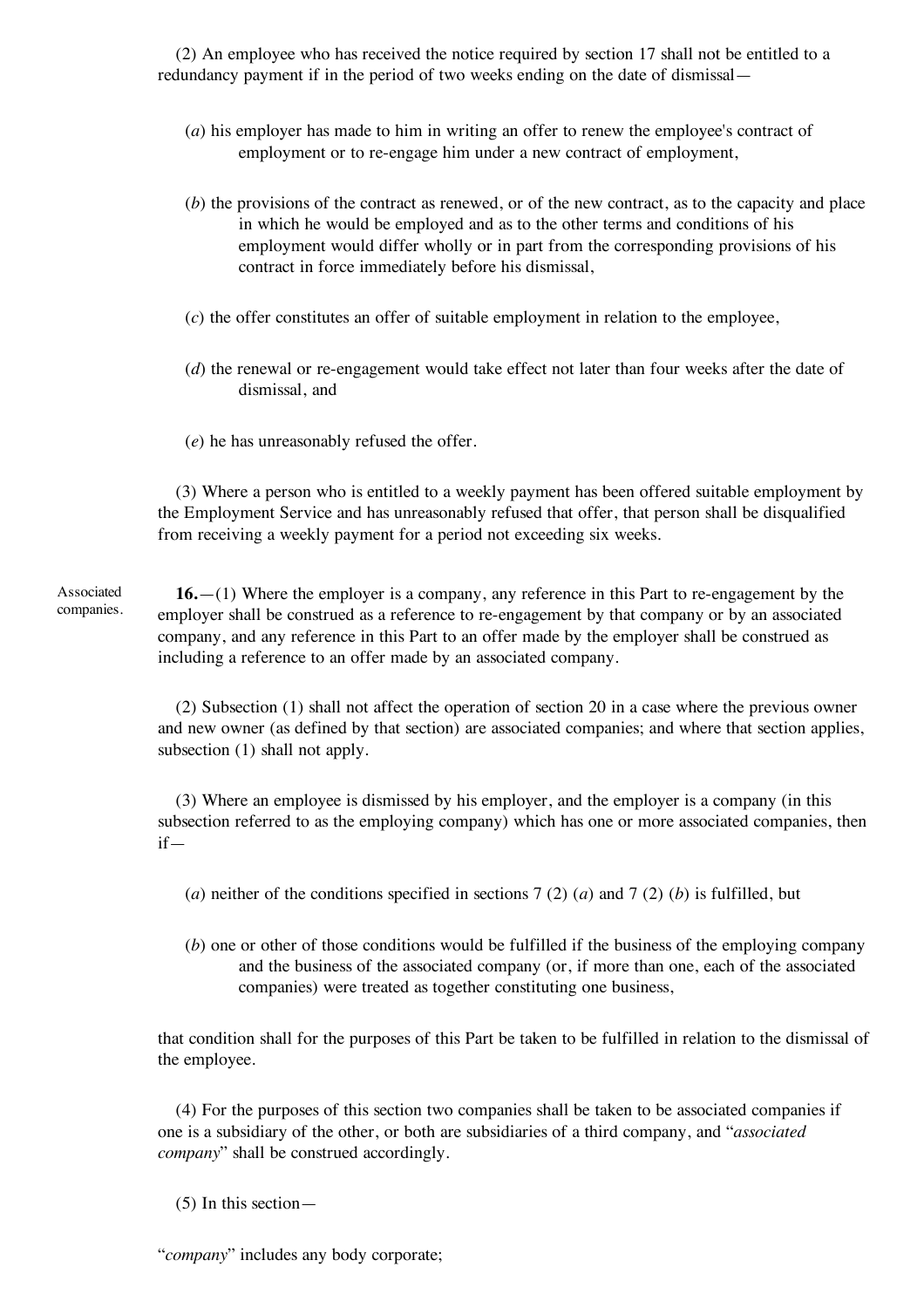"*subsidiary*" has the same meaning as, by virtue of [section](http://www.irishstatutebook.ie/1963/en/act/pub/0033/sec0155.html#sec155) 155 of the [Companies](http://www.irishstatutebook.ie/1963/en/act/pub/0033/index.html) Act, 1963 , it has for the purposes of that Act.

Notice of proposed dismissal for redundancy. **17.**—(1) An employer who proposes to dismiss by reason of redundancy an employee who has not less than four years service with that employer shall, not later than two weeks before the date of dismissal, give to the employee notice in writing of the proposed dismissal and send to the Minister a copy of that notice.

> (2) The Minister may make regulations for giving effect to this section and, without prejudice to the generality of the foregoing, regulations under this section may relate to all or any of the following matters—

(*a*) the particulars to be stated in the notice,

(*b*) the method of service of the notice,

(*c*) the furnishing to the Minister of a copy of the notice and the time for furnishing such a copy.

(3) An employer who fails to comply with this section or who furnishes false information in a notice under this section shall be guilty of an offence and shall be liable on summary conviction to a fine not exceeding fifty pounds.

Redundancy certificate.

**18.**—(1) When an employer dismisses an employee by reason of redundancy he shall give to the employee a certificate (in this Part referred to as a redundancy certificate).

(2) Whenever an employee terminates his contract of employment in accordance with section 12 (2) his employer shall give him a redundancy certificate.

(3) The Minister may make regulations for giving effect to this section and, without prejudice to the generality of the foregoing, may prescribe the particulars to be stated on a redundancy certificate.

(4) An employer who fails to comply with this section or who furnishes false information in a redundancy certificate shall be guilty of an offence and shall be liable on summary conviction to a fine not exceeding fifty pounds.

Payment of lump sum by employer. **19.**—(1) Upon the dismissal by reason of redundancy of an employee who is entitled under this Part to redundancy payment, or upon the termination by such an employee in accordance with section 12 (2) of his contract of employment, his employer shall pay to him an amount which is referred to in this Act as the lump sum.

(2) Schedule 3 shall apply in relation to the lump sum.

(3) The Minister may by order amend Schedule 3.

**20.**—(1) This section shall have effect where—

Change of ownership of business.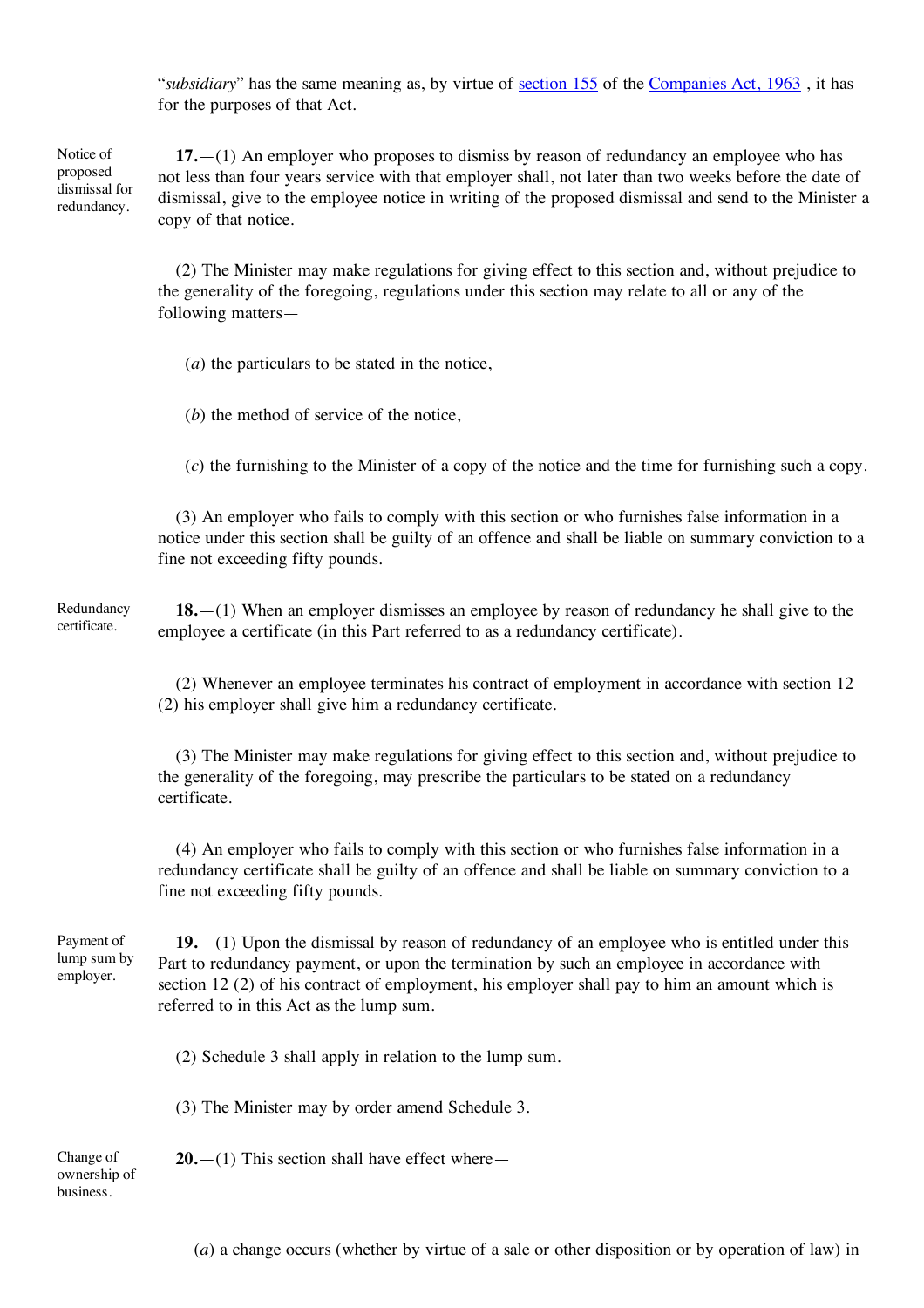the ownership of a business for the purposes of which a person is employed, or of a part of such a business, and

(*b*) in connection with that change the person by whom the employee is employed immediately before the change occurs (in this section referred to as the previous owner) terminates the employee's contract of employment, whether by or without notice.

(2) If, by agreement with the employee, the person (in this section referred to as the new owner) who immediately after the change occurs is the owner of the business or of the part of the business in question as the case may be renews the employee's contract of employment (with the substitution of the new owner for the previous owner) or re-engages him under a new contract of employment, section 9 (2) shall have effect as if the renewal or re-engagement had been a renewal or reengagement by the previous owner (without any substitution of the new owner for the previous owner).

(3) If the new owner offers to renew the employee's contract of employment (with the substitution of the new owner for the previous owner) or to re-engage him under a new contract of employment, but the employee refuses the offer, section 15 (1) or section 15 (2) (as may be appropriate) shall have effect, subject to subsection (4) of this section, in relation to that offer and refusal as it would have had effect in relation to the like offer made by the previous owner and a refusal of that offer by the employee.

(4) For the purposes of the operation, in accordance with subsection (3) of this section, of section 15 (1) or 15 (2) in relation to an offer made by the new owner,—

- (*a*) the offer shall not be treated as one whereby the provisions of the contract as renewed, or of the new contract, as the case may be, would differ from the corresponding provisions of the contract as in force immediately before the dismissal by reason only that the new owner would be substituted for the previous owner as the employer, and
- (*b*) no account shall be taken of that substitution in determining whether the refusal of the offer was unreasonable.

(5) Subsections (1) to (4) shall have effect (subject to the necessary modifications) in relation to a case where—

- (*a*) the person by whom a business, or part of a business, is owned immediately before a change is one of the persons by whom (whether as partners, trustees or otherwise) it is owned immediately after the change, or
- (*b*) the persons by whom a business, or part of a business, is owned immediately before a change (whether as partners, trustees or otherwise) include the person by whom, or include one or more of the persons by whom, it is owned immediately after the change,

as those provisions have effect where the previous owner and the new owner are wholly different persons.

(6) Nothing in this section shall be construed as requiring any variation of a contract of employment by agreement between the parties to be treated as constituting a termination of the contract.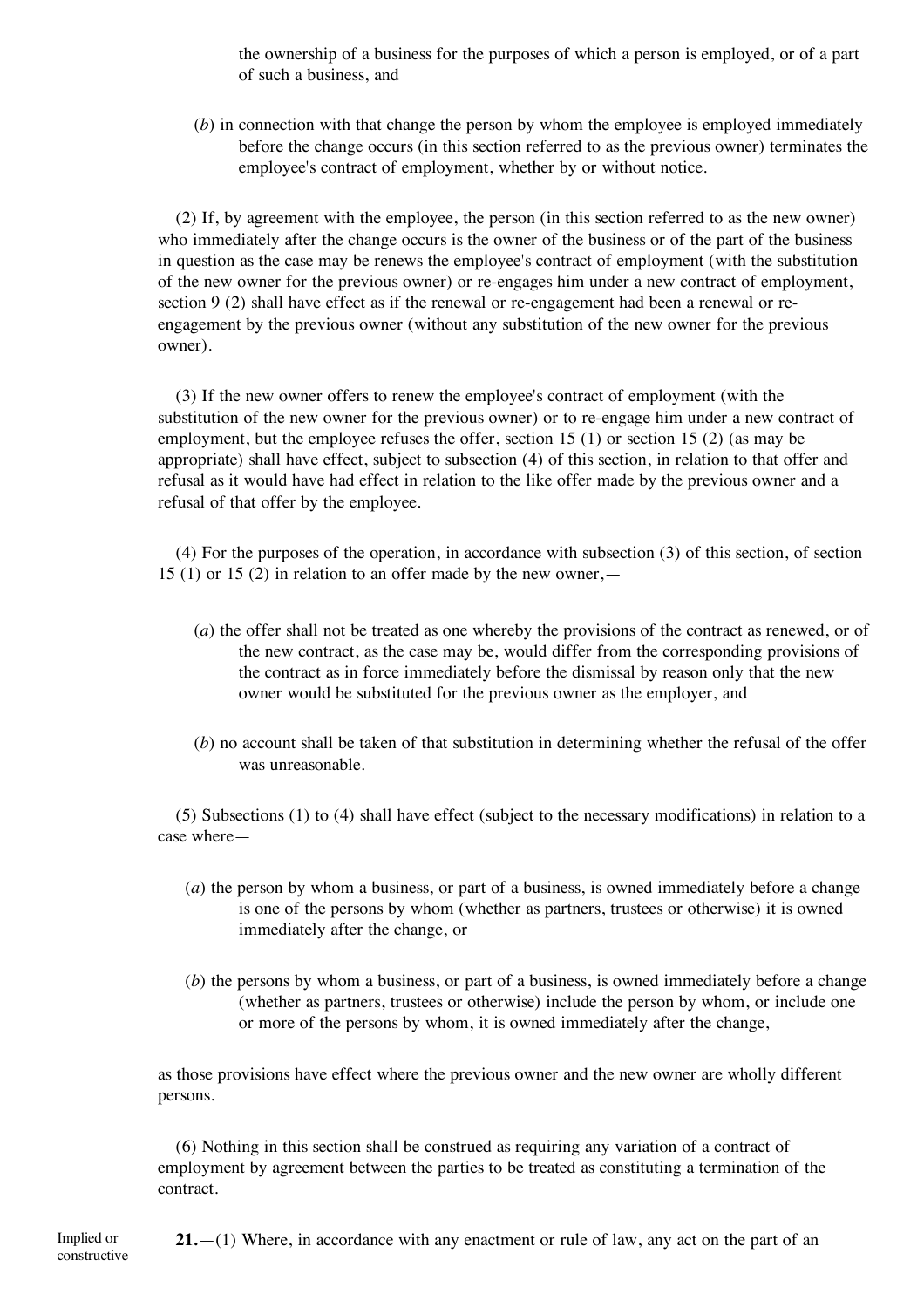termination of contract.

employer or any event affecting an employer (including, in the case of an individual, his death) operates so as to terminate a contract under which an employee is employed by him, that act or event shall for the purposes of this Act be treated as a termination of the contract by the employer, if apart from this subsection, it would not constitute a termination of the contract by him.

(2) Where—

(*a*) subsection (1) applies,

(*b*) the employee's contract of employment is not renewed, and

(*c*) he is not re-engaged under a new contract, as provided by section 9 (2),

he shall for the purposes of this Act be taken to be dismissed by reason of redundancy if the circumstances in which the contract is not renewed and he is not re-engaged (as provided by the said section 9 (2)) are wholly or mainly attributable to a fact specified in section 7 (2) (*a*) or 7 (2) (*b*).

(3) For the purposes of subsection (2), section 7 (2) (*a*), in so far as it relates to the employer ceasing or intending to cease to carry on the business, shall be construed as if the reference to the employer included a reference to any person to whom, in consequence of the act or event in question, power to dispose of the business has passed.

(4) In this section reference to section 9 (2) includes reference to that section as applied by section 20 (2).

Application of this Part upon employer's or employee's death. **22.**—(1) Part I of Schedule 2 shall have effect in relation to the death of an employer.

(2) Part 2 of Schedule 2 shall have effect in relation to the death of an employee.

Modification of right to redundancy payment where previous redundancy payment has been paid. **23.**—(1) This section shall apply where—

- (*a*) a lump sum is paid to an employee under section 19, whether in respect of dismissal, lay-off or short-time,
- (*b*) the contract of employment under which he was employed (in this section referred to as the previous contract) is renewed, whether by the same or another employer, or he is reengaged under a new contract of employment, whether by the same or another employer, and
- (*c*) the circumstances of the renewal or re-engagement are such that, in determining for the purposes of section 7 (1) or Schedule 3 whether at any subsequent time he has been continuously employed for the requisite period, or for what period he has been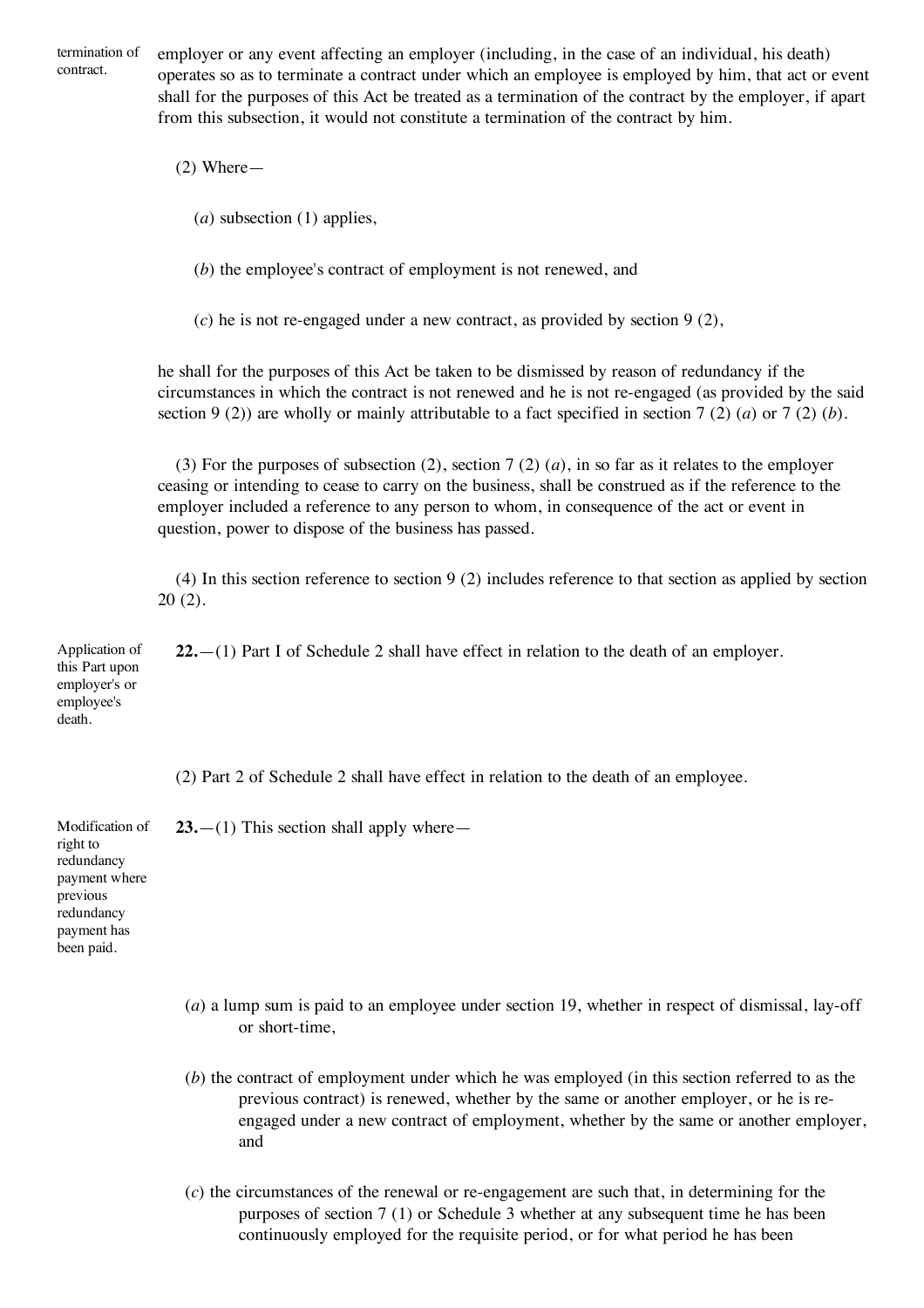continuously employed, the continuity of his period of employment would, apart from this section, be treated as not having been broken by the termination of the previous contract and the renewal or re-engagement.

(2) In determining for the purposes of section 7 (1) or section 19 in a case to which this section applies whether at any subsequent time an employee has been continuously employed for the requisite period, or for what period he has been continuously employed, the continuity of the period of employment shall be treated as having been broken at the date which was the date of dismissal in relation to the lump sum mentioned in subsection  $(1)$   $(a)$ , and any time before that date shall be disregarded.

(3) For the purposes of this section a lump sum shall be treated as having been paid if the whole of the payment has been paid to the employee by the employer or if the Minister has paid a sum to the employee in respect of the redundancy payment under section 32.

Time-limit on claims for redundancy payment. **24.**—Notwithstanding any other provision of this Act, an employee shall not be entitled to a lump sum unless before the end of the period of thirty weeks beginning on the date of dismissal or the date of termination of employment—

- (*a*) the payment has been agreed and paid, or
- (*b*) the employee has made a claim for the payment by notice in writing given to the employer, or
- (*c*) a question as to the right of the employee to the payment, or as to the amount of the payment, has been referred to the Tribunal under section 39.

Employment wholly or partly is outside the State, unless under his contract of employment he ordinarily worked in the State. abroad. **25.**—(1) An employee shall not be entitled to redundancy payment if on the date of dismissal he

> (2) An employee who under his contract of employment ordinarily works outside the State shall not be entitled to redundancy payment unless, immediately before he commenced to work outside the State, he was domiciled in the State and was in the employment of the employer concerned and unless—

- (*a*) he was in the State in accordance with the instructions of his employer on the date of dismissal, or
- (*b*) he had not been afforded a reasonable opportunity by his employer of being in the State on that date.

(3) In computing, for the purposes of this Act, for what period of service a person was in continuous employment, any period of service in the employment of the employer concerned while the employee was outside the State shall be deemed to have been service in the employment of that employer within the State.

(4) Where an employee who has worked for his employer outside the State becomes entitled to redundancy payment under this Act, the employer in making any lump sum payment due to the employee under section 19 shall be entitled to deduct from that payment any redundancy payment to which that employee may have been entitled under a statutory scheme relating to redundancy in the State in which he was working.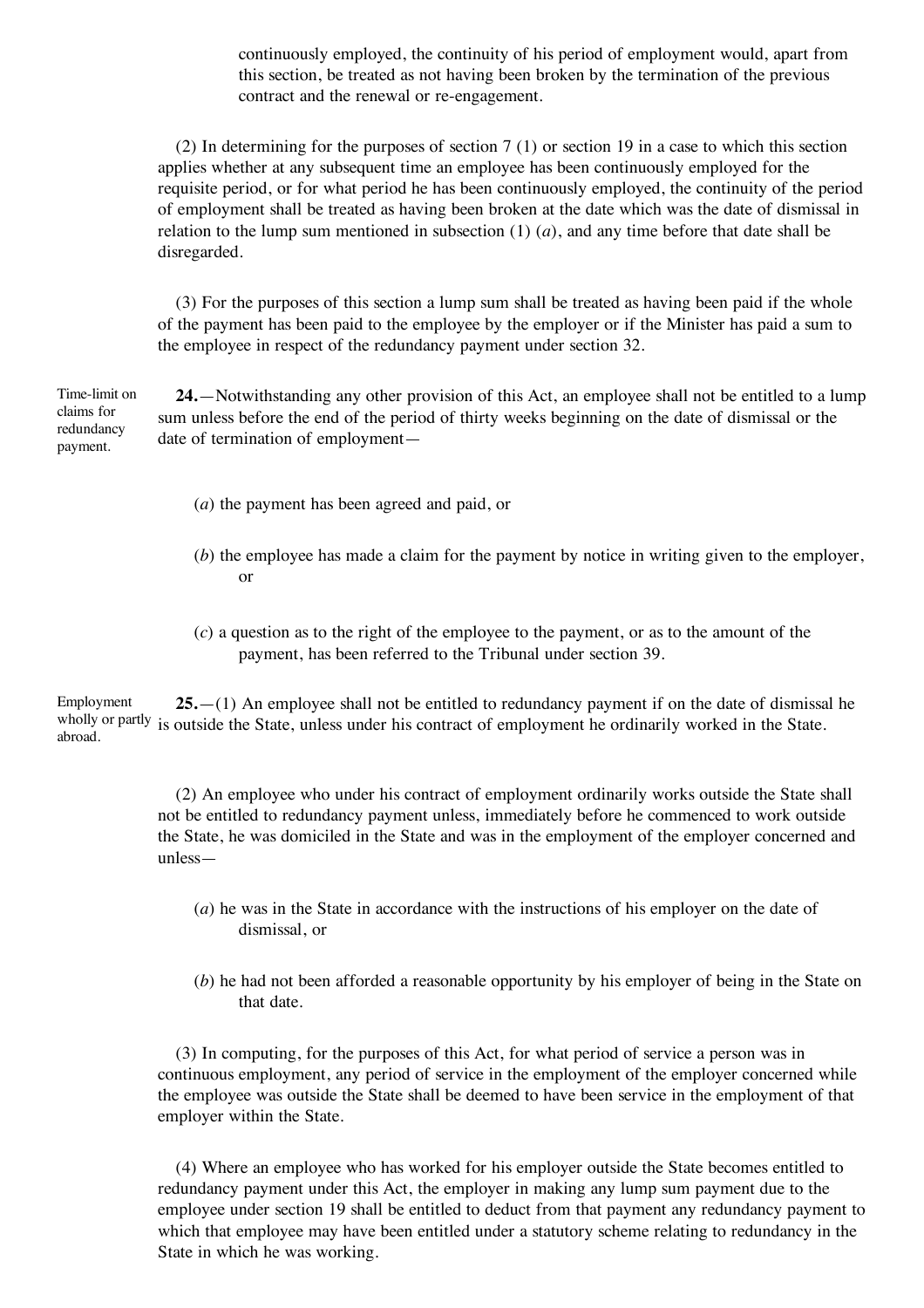#### PART III

#### Redundancy Fund

Establishment of the Redundancy the Redundancy Fund, into which there shall be paid all moneys received by the Minister under this Fund. **26.**—(1) For the purposes of this Act there shall be established a fund which shall be known as Part and out of which payments shall be made in accordance with this Act.

> (2) The Redundancy Fund shall comprise a current account, to be managed and controlled by the Minister, and an investment account, to be managed and controlled by the Minister for Finance.

(3) Save where otherwise specifically provided, sums payable into the Redundancy Fund shall be paid into the current account thereof and sums payable out of the Redundancy Fund shall be paid out of that account.

(4) Moneys standing to the credit of the current account of the Redundancy Fund and not required to meet current expenditure shall be transferred to the investment account of the Redundancy Fund.

(5) Whenever the moneys in the current account of the Redundancy Fund are insufficient to meet the liabilities of that account, there shall be transferred to that account from the investment account of the Redundancy Fund such sums as may be necessary for the purpose of discharging those liabilities.

(6) Subject to subsection (5), moneys standing to the credit of the investment account of the Redundancy Fund shall be invested by the Minister for Finance, and income arising from any such investment shall be paid into that account.

(7) An investment pursuant to subsection (6) may be in any securities in which trustees are for the time being by law empowered to invest trust funds or in any of the stocks, funds and securities as are for the time being authorised by law as investments for Post Office Savings Bank funds.

(8) Accounts of the Redundancy Fund shall be prepared in such form, in such manner and at such times as the Minister for Finance may direct and the Comptroller and Auditor General shall examine and certify every such account and a copy thereof, together with the report thereon of the Comptroller and Auditor General, shall be laid before each House of the Oireachtas.

Financing of Redundancy Fund.

**27.**—(1) For the purpose of providing moneys for making payments which under this Act are to be made out of the Redundancy Fund there shall be paid into the Fund—

(*a*) weekly contributions which shall comprise a contribution (in this Part referred to as an employer's redundancy contribution) by employers and a contribution (in this Part referred to as an employee's redundancy contribution) by employees, and

(*b*) advances as provided for in subsection (2).

(2) The Minister for Finance may, on the recommendation of the Minister, advance from time to time to the Fund such sums as he thinks proper in order to enable the making of such payments out of the Fund as are required by this Act.

(3) Advances to the Redundancy Fund under subsection (2) shall be made on such terms as to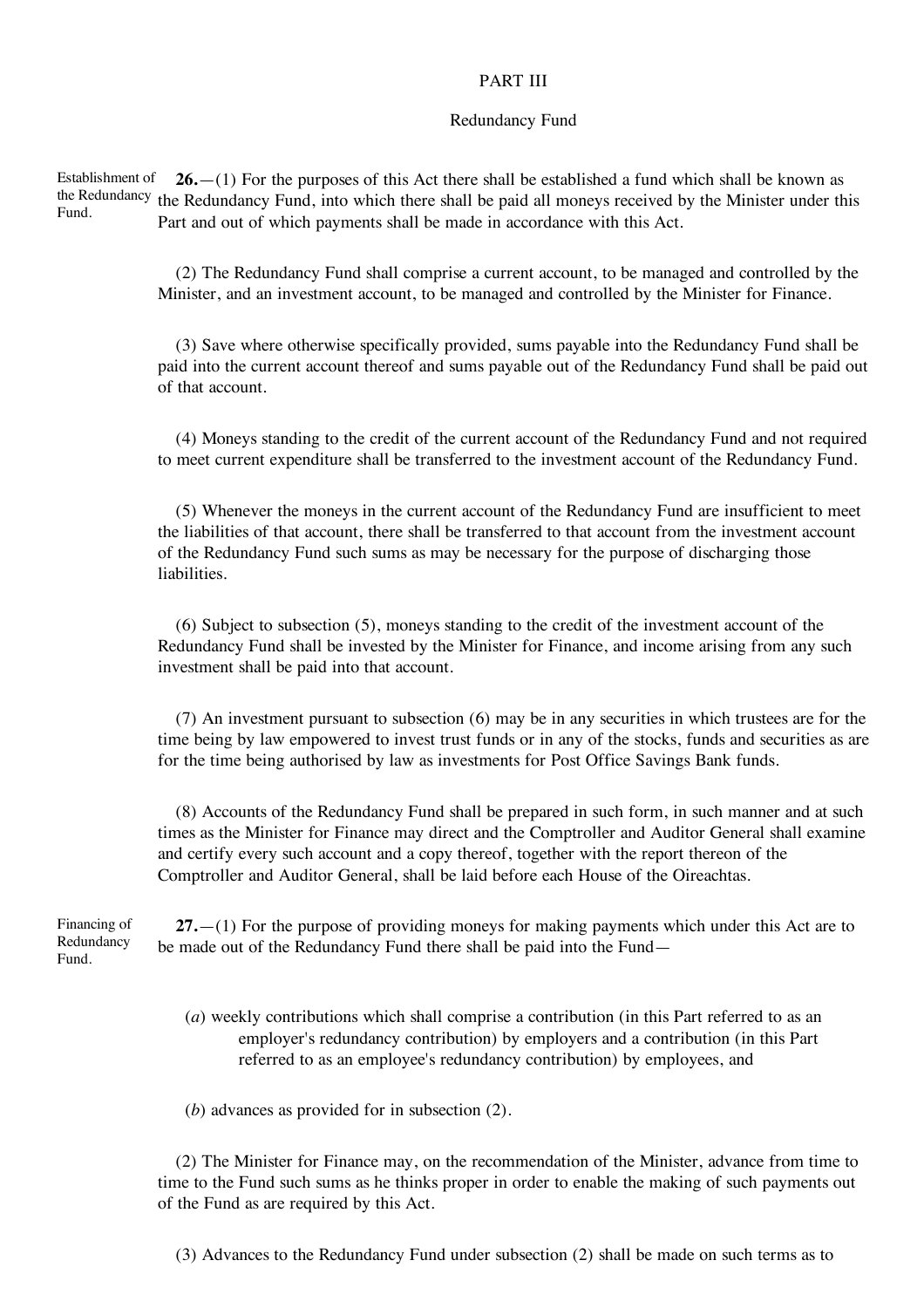repayments, interest and other matters as the Minister for Finance, in consultation with the Minister, may determine.

(4) All sums paid by the Fund in repayment of an advance under this section or in pursuance of any term or condition subject to which an advance was made under this section shall be paid into or disposed of for the benefit of the Exchequer.

(5) All moneys from time to time required by the Minister for Finance to meet sums which may become payable by him under this section shall be advanced out of the Central Fund or the growing produce thereof.

(6) The Minister for Finance may, for the purpose of providing for the advance of sums out of the Central Fund under this section, borrow on the security of the Central Fund or the growing produce thereof any sums required for that purpose, and for the purpose of such borrowing, he may create and issue securities bearing such rate of interest and subject to such conditions as to repayment, redemption or otherwise as he thinks fit, and shall pay all moneys so borrowed into the Exchequer.

(7) The principal of and interest on all securities issued under this section and the expenses incurred in connection with the issue of such securities shall be charged on and payable out of the Central Fund or the growing produce thereof.

(8) The income and expenditure of the Redundancy Fund for a financial year shall be determined for the purposes of this section by the Minister on such basis as may be agreed on between him and the Minister for Finance.

Amount of weekly contribution to Redundancy Fund. **28.**—(1) An employer's redundancy contribution shall be at the rate of eightpence per contribution week in respect of each eligible male employee and sixpence per contribution week in respect of each eligible female employee.

> (2) An employee's redundancy contribution shall be at the rate of fourpence per contribution week for an eligible male employee and threepence per contribution week for an eligible female employee.

(3) (*a*) The Minister may by order vary a rate specified in this section.

(*b*) The Minister may by order amend or revoke an order under this subsection.

(4) An employer shall be liable in the first instance to pay both the employer's redundancy contribution in respect of himself and also, on behalf of and to the exclusion of each eligible employee, the contribution payable by such employee.

(5) An employer shall be entitled, subject to and in accordance with regulations, to recover from an eligible employee the amount of any redundancy contribution paid or to be paid by him on behalf of that employee, and, notwithstanding anything in any enactment, regulations for the purposes of this subsection may authorise recovery by deductions from the employee's remuneration, but any such regulations shall provide that—

(*a*) where the employee does not receive any pecuniary remuneration either from the employer or from any other person, the employer shall not be entitled to recover the amount of any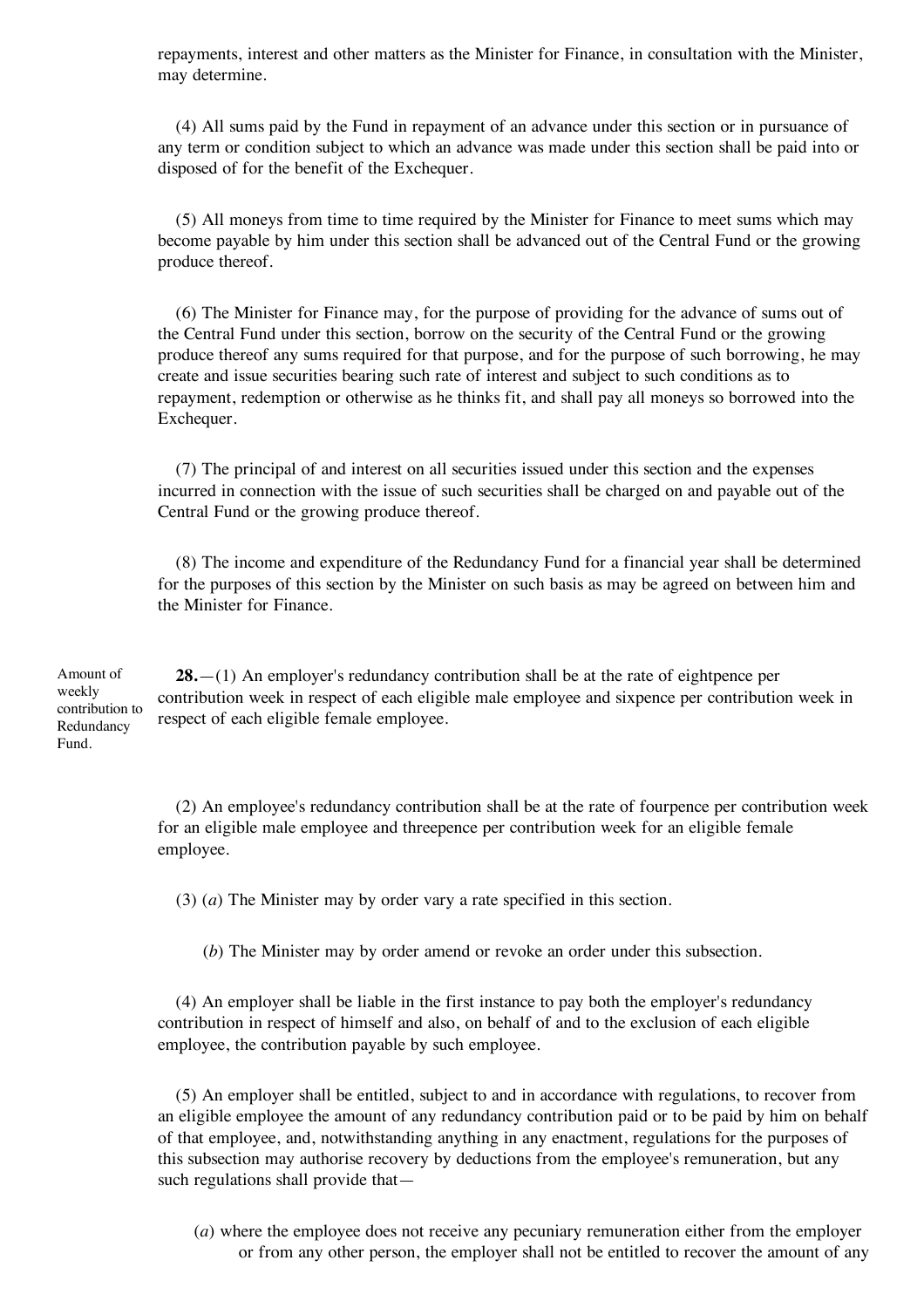such contribution from him, and

(*b*) where the employee receives any pecuniary remuneration from the employer, the employer shall not be entitled to recover any such contribution otherwise than by deductions.

(6) Notwithstanding any contract to the contrary, an employer shall not be entitled to deduct from the remuneration of a person employed by him, or otherwise to recover from such a person, the employer's redundancy contribution in respect of that person.

(7) A contribution under this section shall be payable in respect of each contribution week during the whole or any part of which the employee concerned was employed and in respect of which an employment contribution was payable for that employee under the Act of 1952.

(8) In this section—

"*contribution week*" means a period of seven days commencing at midnight on a Sunday;

"*eligible*", in relation to an employee, means an employee to whom, by virtue of section 4 or an order thereunder, this Act applies.

Rebates to employers from the Redundancy Fund. **29.**—(1) Subject to this Part the Minister shall make from the Redundancy Fund a payment to an employer of such sum (in this Part referred to as a rebate) as is equivalent in amount to one-half of each lump sum paid by that employer under section 19.

> (2) An employer who gives to the Minister a copy of a notice under section 17 on a date which is three weeks or more before the date of dismissal shall be entitled to a rebate of an amount equal to one-half of the lump sum concerned increased by 2½ per cent. of the lump sum for each week's notice in excess of the period required by section 17; provided that a rebate shall not in any case exceed such sum as is equivalent in amount to 65 per cent. of the relevant lump sum paid by the employer under section 19.

> (3) Notwithstanding subsection (1), whenever an employer fails to comply with any provision of section 17, the Minister may at his discretion reduce the amount of the rebate payable in respect of the lump sum paid under section 19 to that employer: provided that the amount of the rebate when so reduced shall not be less than 40 per cent. of the amount of the lump sum.

(4) Where, in a case falling within section 32 (1) (*a*), the Minister makes a payment under that section to an employee and it appears to the Minister that the refusal or failure of the employer was without reasonable excuse, the Minister may either withhold the rebate to which that employer would otherwise have been entitled or reduce the amount of that rebate to such extent as the Minister thinks appropriate.

Weekly payments to employees from Redundancy Fund. **30.**—(1) Upon his dismissal by reason of redundancy or upon the termination by him, in accordance with section 12 (2), of his contract of employment, an employee who is entitled to redundancy payment shall be entitled, subject to this Act, to a weekly payment (in this Act referred to as a weekly payment) from the Redundancy Fund.

(2) The provisions of Schedule 1 shall apply to a weekly payment.

(3) The Minister may by order amend Schedule 1.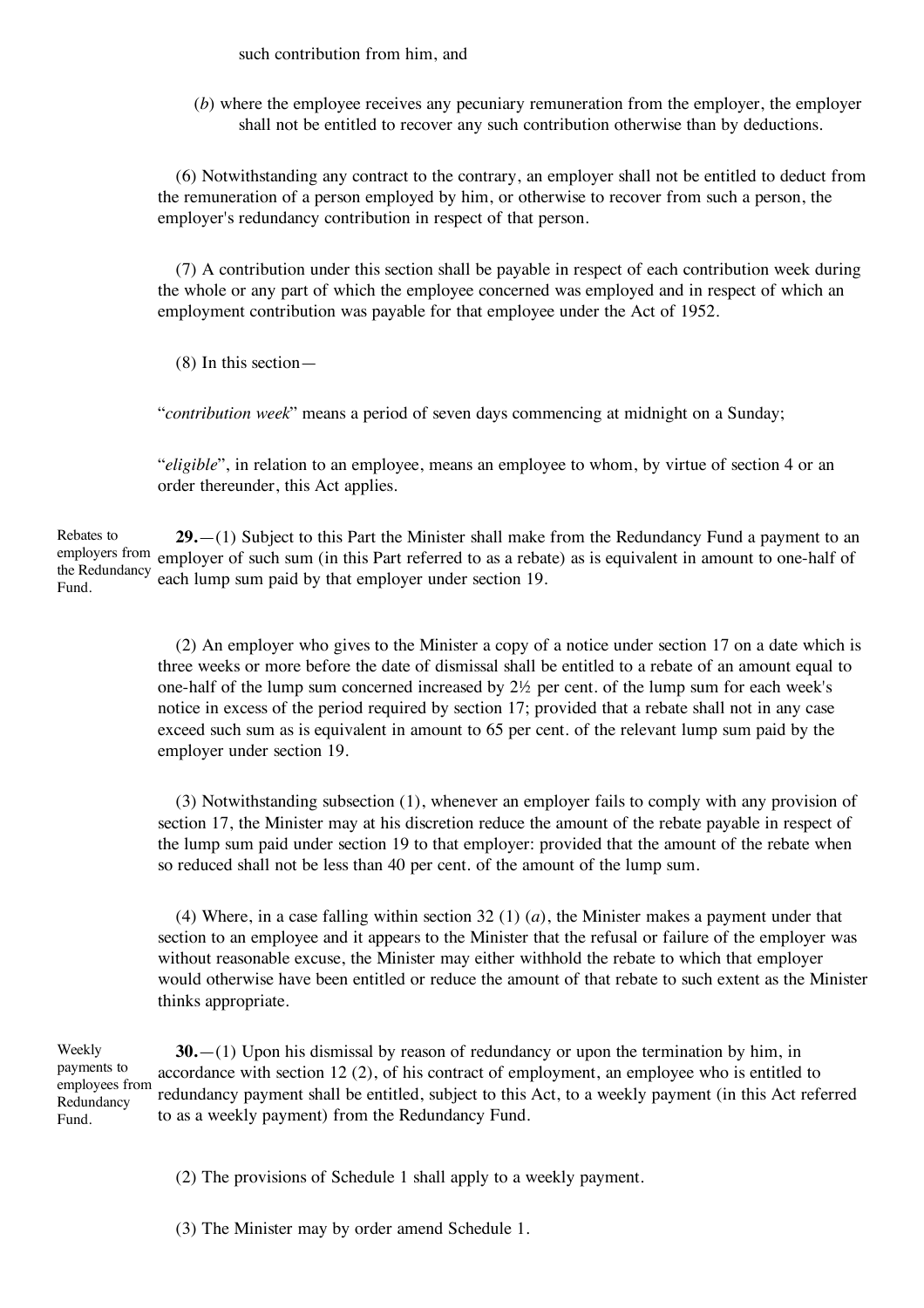Regulations as to entitlement to to an allowance under <u>[section](http://www.irishstatutebook.ie/1967/en/act/pub/0005/sec0009.html#sec9) 9</u> (1) (*g*) of the **[Industrial](http://www.irishstatutebook.ie/1967/en/act/pub/0005/index.html) Training Act, 1967**, and to a weekly weekly payment weekly payment, for adjusting the amount of such allowance or the amount of such weekly payment. under Industrial Training Act, 1967. **31.**—(1) The Minister may by regulations provide, in relation to cases where a person is entitled

> (2) Notwithstanding any other provision of this Act, regulations under this section may provide that a person to whom the regulations apply shall not be entitled to a weekly payment either at all or for a specified period.

Other payments to employees from Redundancy Fund. **32.**—(1) When an employee claims that an employer is liable to pay to him a lump sum under section 19 and either that—

> (*a*) the employee has taken all reasonable steps (other than legal proceedings) to obtain the payment of the lump sum from the employer and the employer has refused or failed to pay it or has paid part of it and has refused or failed to pay the balance, or

(*b*) the employer is insolvent and the whole or part of the lump sum remains unpaid,

the employee may apply to the Minister for a payment under this section.

(2) If on an application under this section the Minister is satisfied that an employee is entitled to a lump sum under section 19 which remains unpaid either in whole or in part, the Minister shall pay to the employee out of the Redundancy Fund so much of the lump sum as remains unpaid.

(3) Upon the payment by the Minister of a payment under this section all rights and remedies of the employee with respect to the lump sum concerned or, if the Minister has paid part of it, with respect to that part, shall thereupon stand transferred to and become vested in the Minister and any moneys recovered by the Minister by virtue of this subsection shall be paid into the Redundancy Fund; provided, however, that where an employer is insolvent, the Minister shall be entitled to claim in the bankruptcy, arrangement, administration of the insolvent estate or winding up (as the case may be) in respect of, and only in respect of, a sum (if any) equal to the amount of the payment made by the Minister under this section less the amount of the rebate that would have been payable to the employer from the Redundancy Fund under section 29 if the employer had paid the lump sum to the employee.

(4) For the purpose of this section an employer shall be deemed to be insolvent if—

- (*a*) the employer has been adjudicated bankrupt, has filed a petition for arrangement or has executed a deed of arrangement (within the meaning of section 4 of the Deeds of Arrangement Act, 1887),
- (*b*) the employer has died and his estate, being insolvent, is being administered in accordance with the rules set out in Part I of the First [Schedule](http://www.irishstatutebook.ie/1965/en/act/pub/0027/index.html) to the [Succession](http://www.irishstatutebook.ie/1965/en/act/pub/0027/index.html) Act, 1965, or
- (*c*) the employer is a company, and the company is insolvent and being wound up.

Regulations as to payment of **33.**—(1) The Minister may make regulations providing for any matters incidental to the payment and collection of contributions under this Part and in particular for—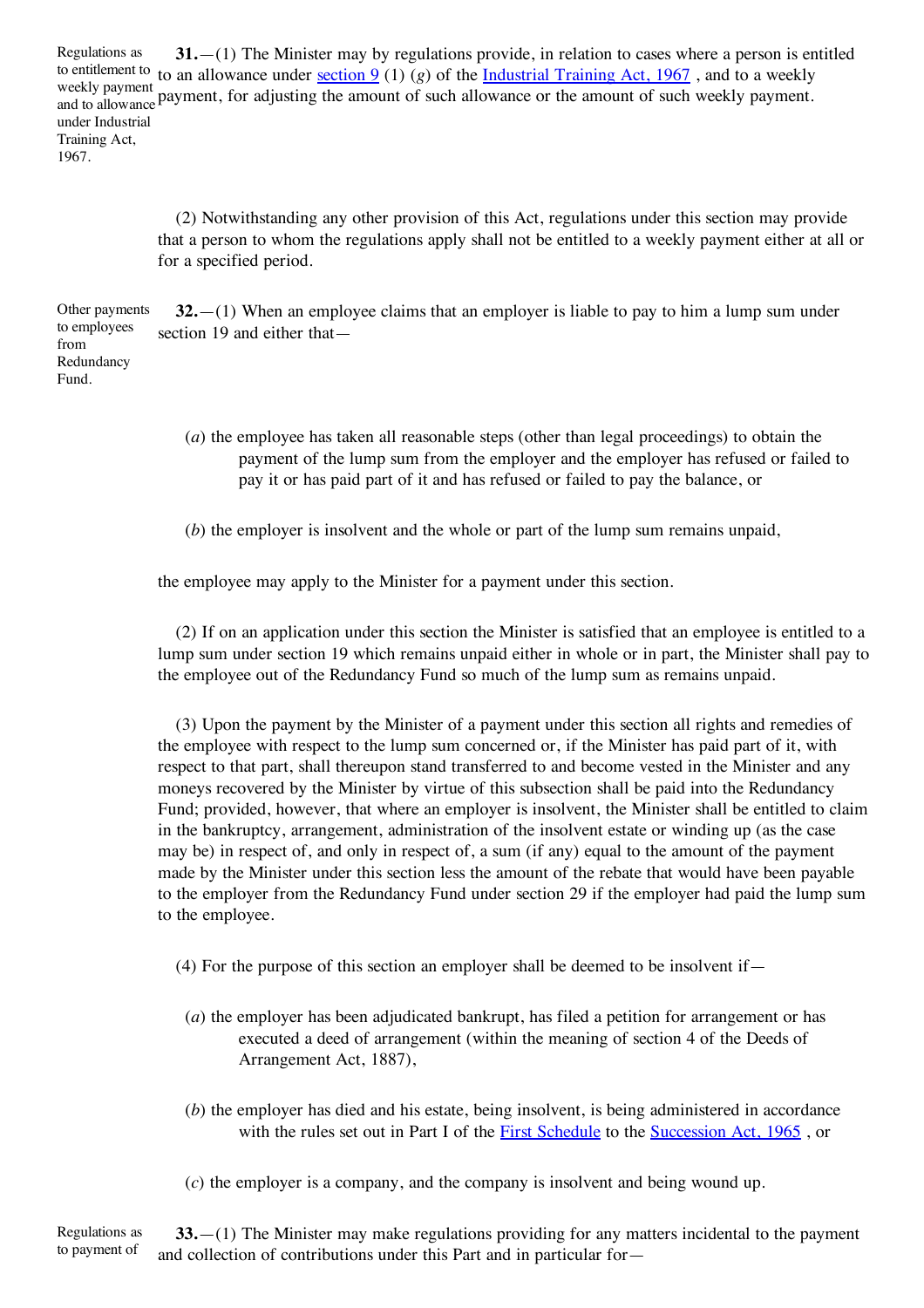- (*a*) payment of contributions by means of adhesive stamps (to be known as redundancy stamps) affixed to cards (to be known as redundancy cards) or otherwise, and for regulating the manner, times, and conditions in, at, and under which redundancy stamps are to be affixed or payments are otherwise to be made;
- (*b*) the issue, custody, production, and surrender of redundancy cards and the replacement of redundancy cards which have been lost, destroyed, or defaced;
- (*c*) treating, for the purpose of any right under this Act, contributions paid after the due dates as paid on those dates or on such later dates as may be prescribed, or as not having been paid;
- (*d*) the recovery (without prejudice to any other remedy), on prosecutions brought under this Act, of contributions;
- (*e*) the return, subject to any conditions, restrictions and deductions specified in the regulations, of any sums paid in error by way of contributions.

(2) Regulations may be made under this section to provide for the payment of contributions by a method other than redundancy stamps, and such regulations may provide for offences and for the recovery on summary conviction of such offences of fines not exceeding specified amounts not exceeding fifty pounds, together with, in the case of continuing offences, further such fines in respect of each of the days on which the offences are continued.

(3) Regulations under this section may provide for the payment of contributions, at the option of the person liable to pay, by a method (hereinafter referred to as the other method) other than a method mentioned in subsection (1) or (2) and, if the other method involves any departments of State in greater administrative expense than would be incurred if the contributions were paid by the method prescribed in regulations made under subsection  $(1)$  or  $(2)$ , the regulations under this subsection may include provision for the payment to the Minister by any person who adopts the other method, and for the recovery by the Minister, of prescribed fees.

(4) The Public Offices Fees Act, 1879, shall not apply in respect of the fees referred to in subsection (3) and all such fees shall be collected and taken in such manner as the Minister for Finance directs from time to time and shall be paid into or disposed of for the benefit of the Exchequer in accordance with the directions of that Minister.

Preparation and issue of redundancy stamps, etc. **34.**—(1) Subject to subsection (2), redundancy stamps shall be prepared and issued in such manner as the Revenue Commissioners, with the consent of the Minister for Finance, may direct, and the said Commissioners may, by regulations made by them, provide for applying, with the necessary adaptations, in relation to redundancy stamps, all or any of the provisions (including penal provisions) of the following enactments—

> sections 21, 35 and 36 of the Inland Revenue Regulations Act, 1890, the Stamp Duties Management Act, 1891, section 9 of the Stamp Act, 1891 and section 65 of the Post Office Act, 1908,

and may, with the consent of the Minister for Posts and Telegraphs, provide for the sale of redundancy stamps through the Post Office.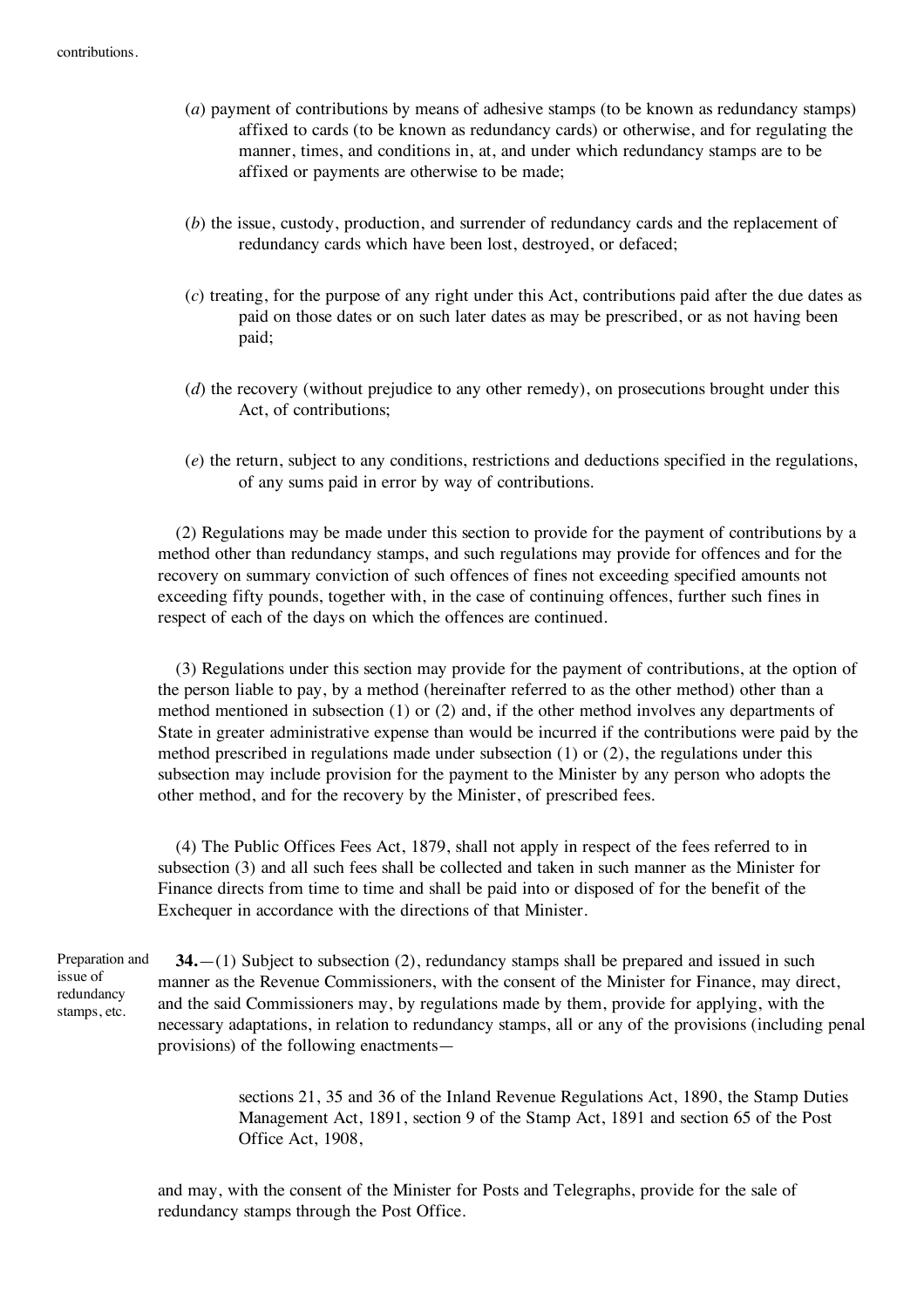(2) The Government may by order provide that any powers and duties of the Revenue Commissioners with reference to redundancy stamps shall be exercised and performed by the Minister for Posts and Telegraphs, either to the exclusion of the Revenue Commissioners or concurrently with the Revenue Commissioners, and any such order may contain such provisions as appear to the Government to be necessary or expedient for giving full effect to the exercise and performance of the duties to which such order relates in the manner provided by such order.

Persons employed by more than one employer, etc. **35.**—(1) In relation to persons who—

- (*a*) are employed by more than one employer in any week, or
- (*b*) work under the general control or management of some person other than their immediate employer,

and in relation to any other cases for which it appears to the Minister that special provision is needed, regulations may provide that for the purposes of this Act the prescribed person shall be treated as their employer.

(2) Regulations made relating to persons mentioned in subsection (1) (*b*) may provide for adjusting the rights between themselves of the person prescribed as the employer, the immediate employer and the persons employed.

Regulations for Part III. **36.**—(1) The Minister may make regulations for giving effect to this Part.

> (2) Without prejudice to the generality of subsection (1), regulations under this section may make provision in relation to all or any of the following matters :

- (*a*) requiring an employer entitled to a rebate to make a claim therefor and prescribing the time within which such a claim is to be made;
- (*b*) requiring an employer who has made a claim for a rebate to produce such evidence and other information as may be prescribed and to produce for examination on behalf of the Minister such documents as may be prescribed and are in that employer's custody or under his control;
- (*c*) requiring, in connection with an application made to the Minister under section 32, the employer concerned to produce for examination on behalf of the Minister such documents as may be prescribed and are in the employer's custody or under his control;
- (*d*) requiring an employee who is entitled to a weekly payment to make a claim therefor in the prescribed manner, within the prescribed time and at the prescribed place;
- (*e*) prescribing the method, time and place for the making of weekly payments.

(3) A person who fails to comply with a regulation under subsection (2) (*b*) or (2) (*c*) or who, in relation to a regulation requiring information, furnishes false information shall be guilty of an offence and shall be liable on summary conviction to a fine not exceeding fifty pounds.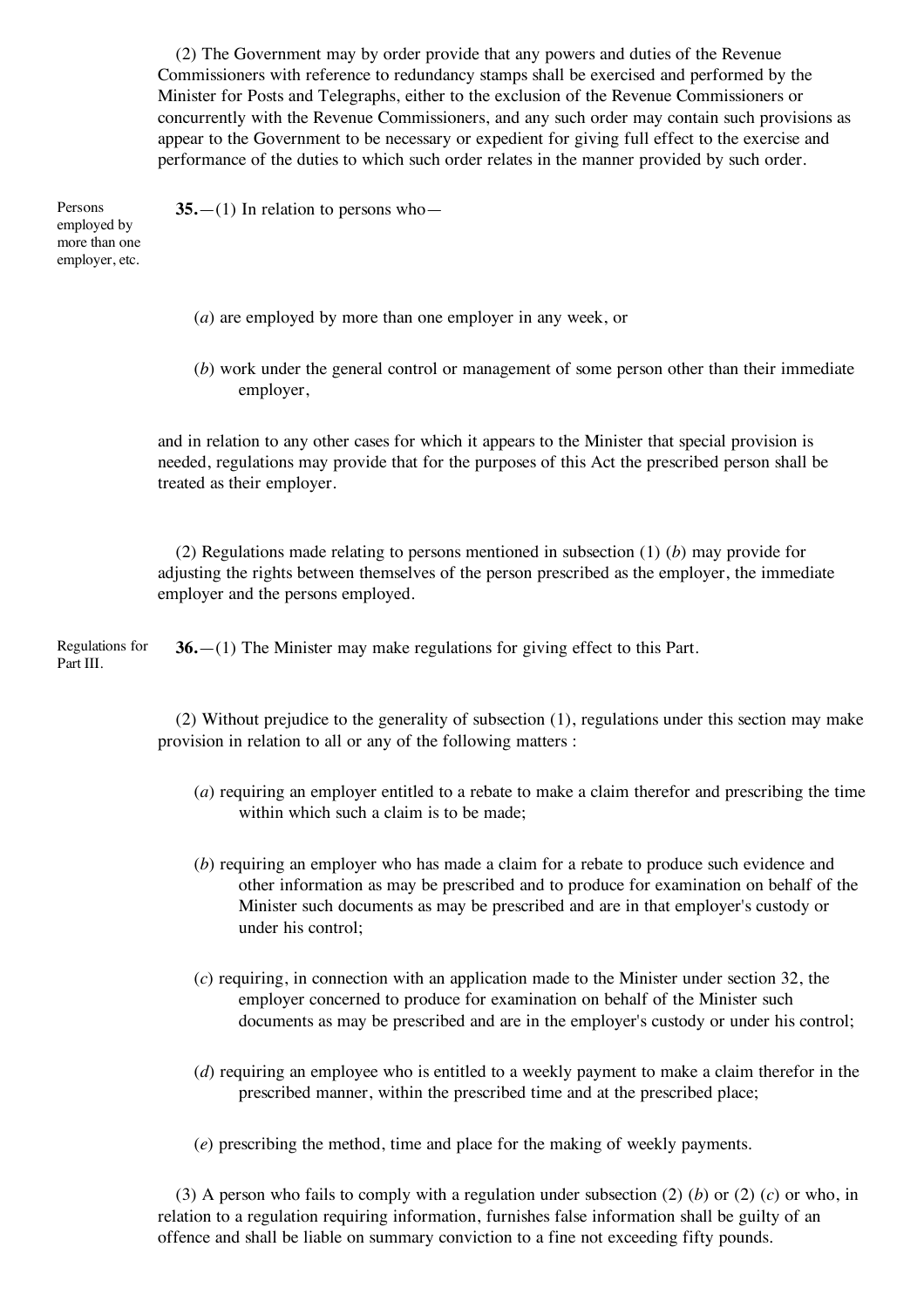#### PART IV

#### Miscellaneous Provisions

Deciding officers. **37.**—The Minister may appoint from his officers such and so many persons as he thinks proper to be deciding officers for the purposes of this Act, and every person so appointed shall hold office as a deciding officer during the pleasure of the Minister.

Decisions by deciding officers. **38.**—(1) Subject to this Act and in accordance with any relevant regulations, every question arising—

(*a*) in relation to a claim for a weekly payment,

(*b*) as to whether a person is disqualified for a weekly payment,

(*c*) as to the period of any disqualification for a weekly payment,

(*d*) as to whether, or at what rate, a redundancy contribution is or was payable by an employer in respect of an employee,

(*e*) as to who is the employer of an employee, or

(*f*) on any such other matter relating to this Act as may be prescribed,

shall be decided by a deciding officer.

(2) A reference in this section to a question arising in relation to a claim for a weekly payment includes a reference to a question whether a weekly payment is or is not payable.

Redundancy Appeals Tribunal and appeals and references thereto.

**39.**—(1) There shall be a Tribunal (which shall be known as the Redundancy Appeals Tribunal and is in this section hereinafter referred to as the Tribunal) to determine the appeals provided for in this section.

(2) The Tribunal shall consist of the following members—

(*a*) a chairman who shall be a practising barrister or solicitor of 7 years' standing at least,

(*b*) not more than 3 vice-chairmen, and

(*c*) not more than 12 ordinary members.

(3) The members of the Tribunal shall be appointed by the Minister and shall be eligible for reappointment.

(4) The appointments pursuant to subsection (3) of the ordinary members of the Tribunal shall be made—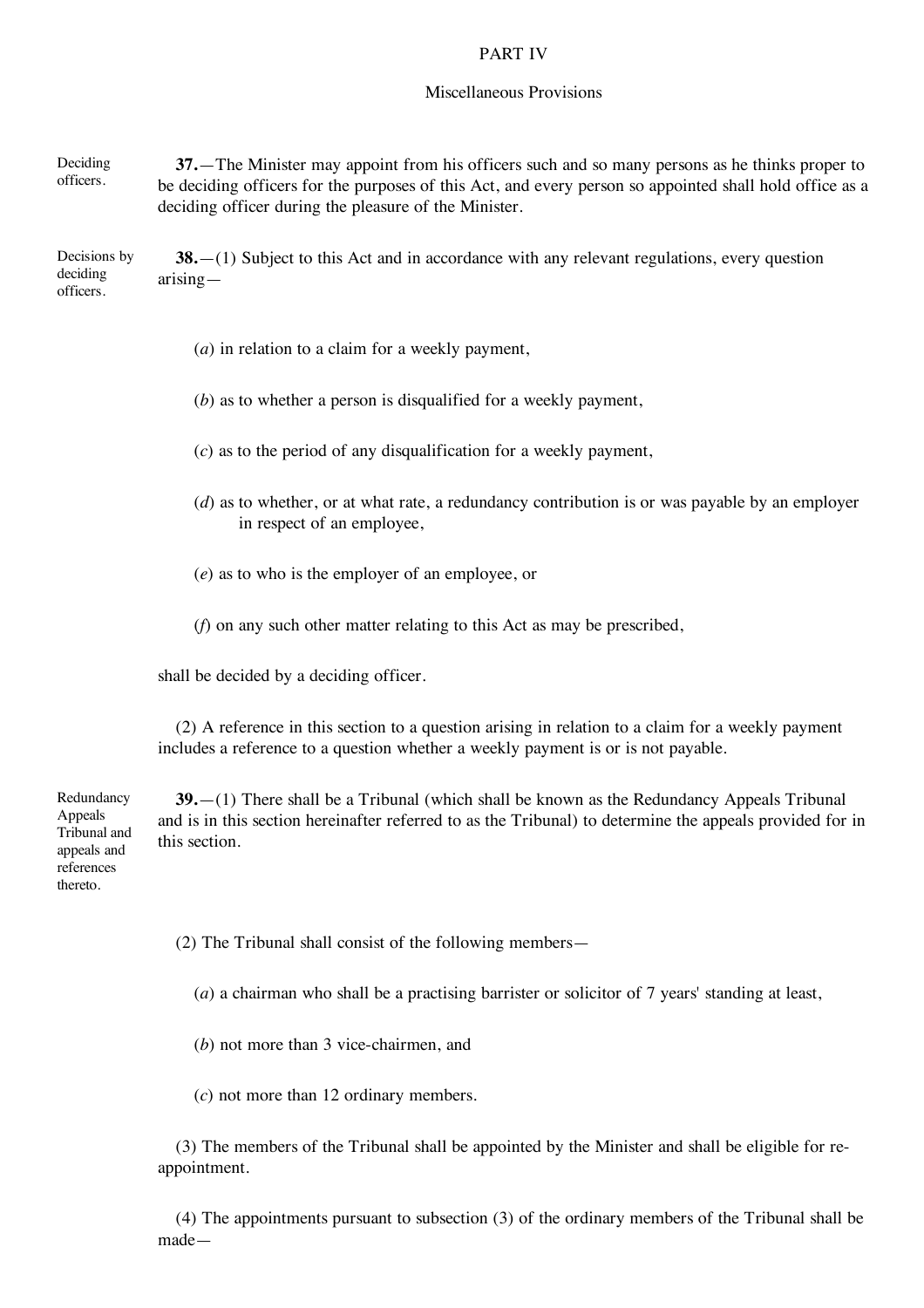- (*a*) as to one-half of those members, being persons nominated for that purpose by an organisation representative of trade unions of workers, and
- (*b*) as to the other half of those members, from among persons nominated for that purpose by a body or bodies representative of employers.

(5) The term of office of a member of the Tribunal shall be such period as is specified by the Minister when appointing such member.

- (6) (*a*) A member of the Tribunal may, by letter addressed to the Minister, resign his membership.
	- (*b*) A member of the Tribunal may be removed from office by the Minister.
- (7) (*a*) Whenever a vacancy occurs in the membership of the Tribunal and is caused by the resignation, removal from office or death of an ordinary member mentioned in subsection  $(4)$   $(a)$ , the vacancy shall be filled by the Minister by appointment in the manner specified in that subsection.
	- (*b*) Whenever a vacancy occurs in the membership of the Tribunal and is caused by the resignation, removal from office or death of an ordinary member mentioned in subsection (4) (*b*), the vacancy shall be filled by the Minister by appointment in the manner specified in that subsection.

(8) In the case of a member of the Tribunal filling a vacancy caused by the resignation, removal from office or death of a member before the completion of the term of office of the last-mentioned member, the member filling that vacancy shall hold office for the remainder of the term of office of the person who so resigned, died or was so removed from office.

(9) A vice-chairman of the Tribunal shall act as chairman thereof when so required by the chairman or the Minister and when so acting shall have all the powers of the chairman.

(10) A member of the Tribunal shall be paid such remuneration (if any) and allowances as may be determined by the Minister with the consent of the Minister for Finance.

(11) Whenever the chairman of the Tribunal is of opinion that, for the speedy dispatch of the business of the Tribunal, it is expedient that the Tribunal should act by divisions, he may direct accordingly and, until he revokes his direction, the Tribunal shall be grouped as so directed.

(12) Each division of the Tribunal shall consist of either the chairman or a vice-chairman of the Tribunal, an ordinary member of the Tribunal mentioned in subsection (4) (*a*) and an ordinary member of the Tribunal mentioned in subsection (4) (*b*).

(13) The Minister may, with the consent of the Minister for Finance, appoint such officers and servants of the Tribunal as he considers necessary to assist the Tribunal in the performance of its functions, and such officers and servants shall hold office on such terms and receive such remuneration as the Minister for Finance determines.

(14) The decision of the Tribunal on any question referred to it under this section shall be final and conclusive, save that any person dissatisfied with the decision may appeal therefrom to the High Court on a question of law.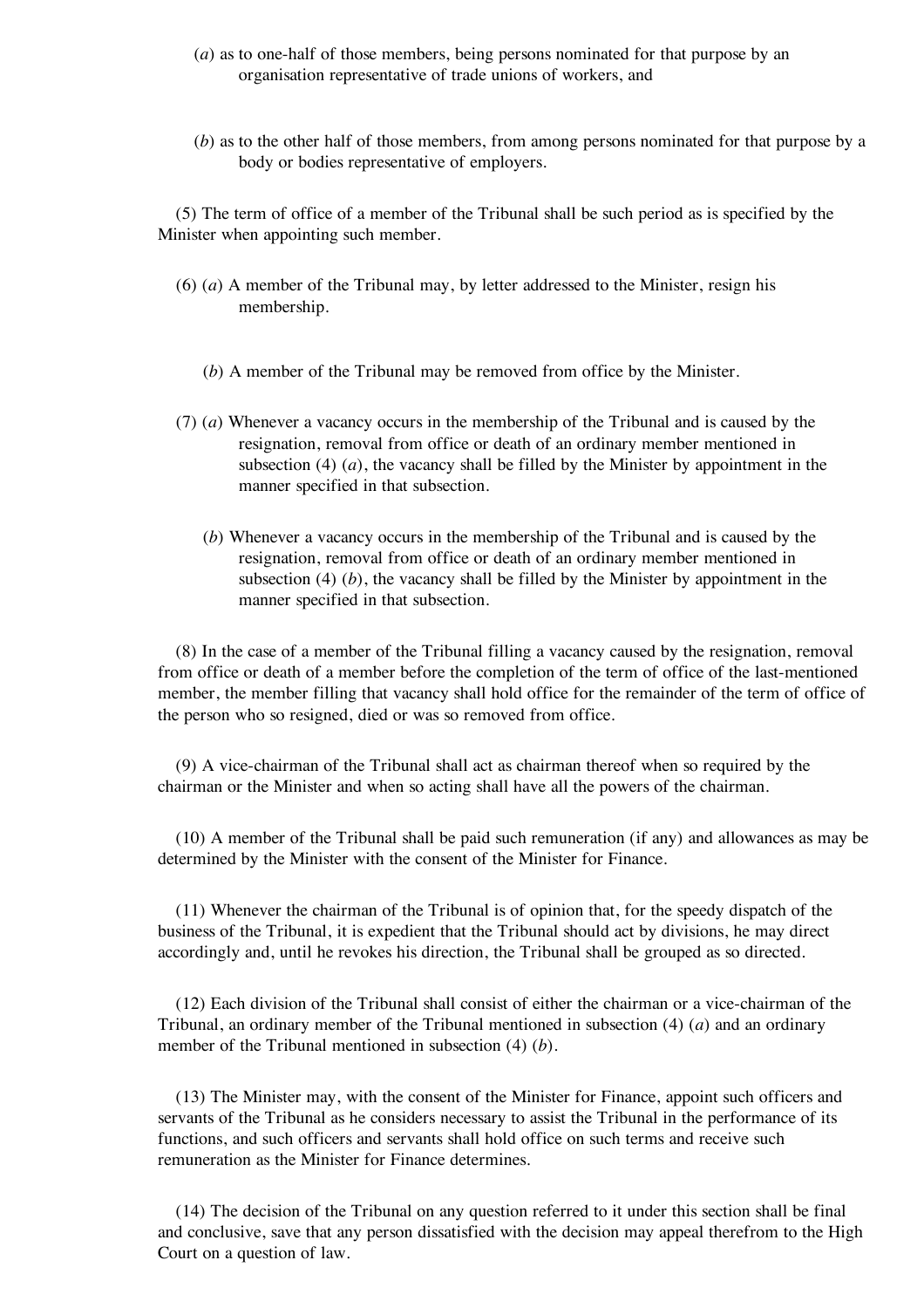(15) Any employer who is dissatisfied with a decision given by the Minister in relation to a rebate or with any decision given by a deciding officer in relation to any question specified in section 38  $(1)$   $(d)$ , 38  $(1)$   $(e)$  or 38  $(1)$   $(f)$ , or any employee who is dissatisfied with a decision given by a deciding officer under section 38 or with any decision of an employer under this Act may, on giving notice of appeal to the Minister in the prescribed manner, have the question referred to the Tribunal for a decision thereon; provided however, that the Tribunal shall not be competent to decide whether or not an employee is or was at the material time in employment which is or was insurable for all benefits under the Social [Welfare](http://www.irishstatutebook.ie/1952/en/act/pub/0011/index.html) Acts, 1952 to 1966.

(16) A deciding officer may if he so thinks proper, instead of deciding it himself, refer in the prescribed manner to the Tribunal for a decision thereon any question which falls to be decided by him under section 38.

- (17) (*a*) The Tribunal shall, on the hearing of any matter referred to it under this section, have power to take evidence on oath and for that purpose may cause to be administered oaths to persons attending as witnesses at such hearing.
	- (*b*) Any person who, upon examination on oath authorised under this subsection, wilfully and corruptly gives false evidence or wilfully and corruptly swears anything which is false, being convicted thereof, shall be liable to the penalties for wilful and corrupt perjury.
	- (*c*) The Tribunal may, by giving notice in that behalf in writing to any person, require such person to attend at such time and place as is specified in the notice to give evidence in relation to any matter referred to the Tribunal under this section or to produce any documents in his possession, custody or control which relate to any such matter.
	- (*d*) A notice under paragraph (*c*) may be given either by delivering it to the person to whom it relates or by sending it by post in a prepaid registered letter addressed to such person at the address at which he ordinarily resides.
	- (*e*) A person to whom a notice under paragraph (*c*) has been given and who refuses or wilfully neglects to attend in accordance with the notice or who, having so attended, refuses to give evidence or refuses or wilfully fails to produce any document to which the notice relates shall be guilty of an offence and shall be liable on summary conviction thereof to a fine not exceeding twenty pounds.

(18) The Tribunal shall submit an annual report to the Minister which shall be published.

(19) The Minister may make regulations giving effect to this section and such regulations may, in particular but without prejudice to the generality of the foregoing, provide for all or any of the following matters—

- (*a*) the procedure to be followed regarding the submission of appeals to the Tribunal,
- (*b*) the times and places of hearings by the Tribunal,
- (*c*) the representation of parties attending hearings by the Tribunal,
- (*d*) procedure regarding the hearing of appeals by the Tribunal,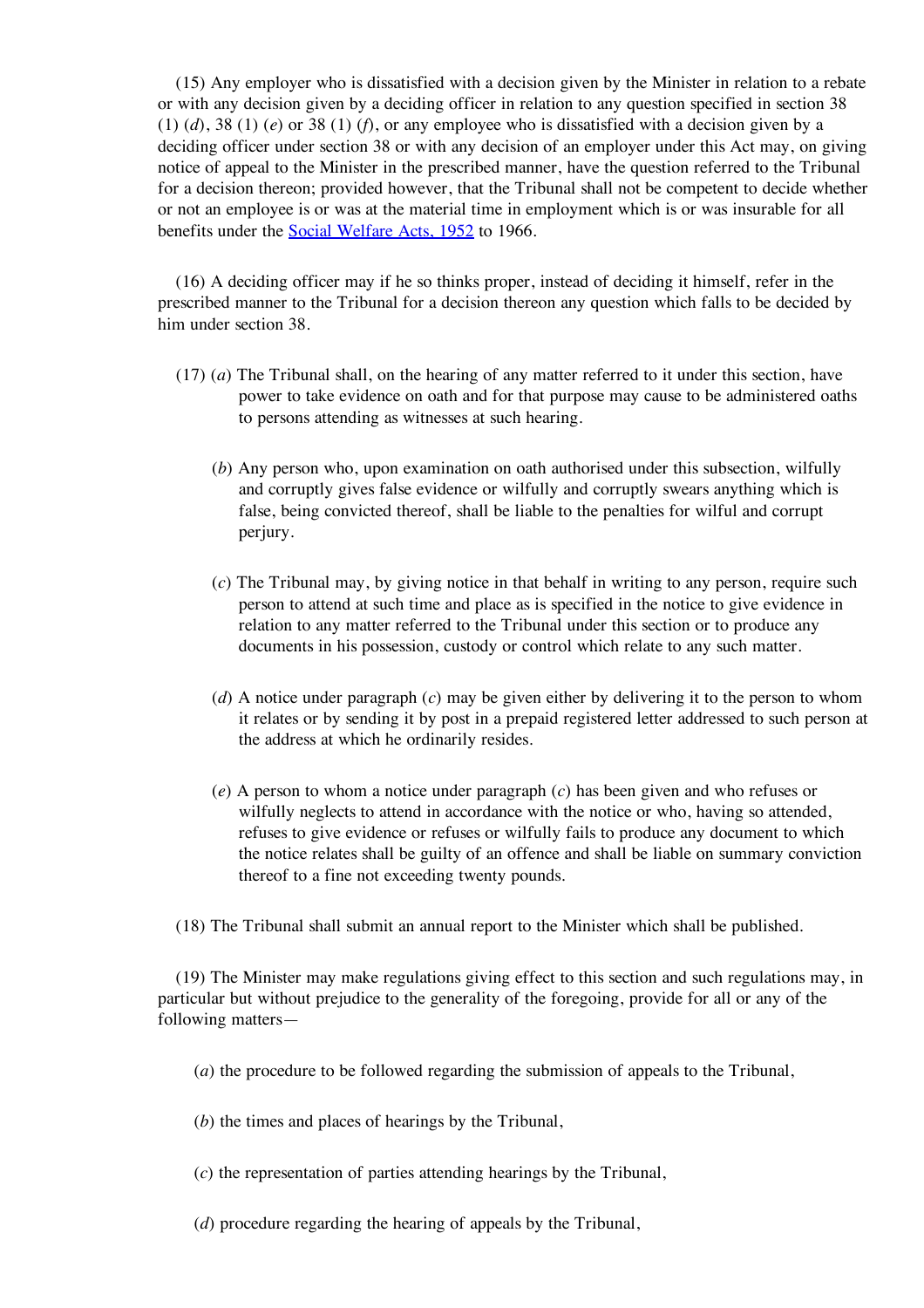(*e*) publication and notification of decisions of the Tribunal,

- (*f*) notices relating to appeals or hearings by the Tribunal,
- (*g*) the award by the Tribunal of costs and expenses and the payment of such awards,
- (*h*) an official seal of the Tribunal,
- (*i*) for treating the Minister as a party to any proceedings before the Tribunal where he would not otherwise be a party to them and entitling him to appear and be heard accordingly.

Reference and appeal to the **40.**—Where any question, other than a question specified in section 38 (1) (*a*), 38 (1) (*b*) or 38 (1)  $(c)$ , is referred to the Tribunal—

- (*a*) the Minister may, on the request of the Tribunal, refer the question for the decision of the High Court, and
- (*b*) if the question is decided by the Tribunal, any person who is dissatisfied with the decision may appeal therefrom to the High Court on any question of law.

**41.**—(1) A deciding officer may, at any time and from time to time, revise any decision of a deciding officer, if it appears to him that the decision was erroneous in the light of new evidence or of new facts which have been brought to his notice since the date on which it was given or by reason of some mistake having been made with respect to the law or the facts, or if it appears to him in a case where a weekly payment has been payable that there has been any relevant change of circumstances since the decision was given, and the provisions of this Act as to appeals shall apply to such revised decision in the same manner as they apply to an original decision.

(2) Subsection (1) shall not apply to a decision relating to a matter which is on appeal or reference under section 39 unless the revised decision would be in favour of a claimant for a weekly payment.

(3) A revised decision given by a deciding officer shall take effect as follows:—

- (*a*) where redundancy payment will, by virtue of the revised decision, be disallowed or reduced and the revised decision is given owing to the original decision having been given, or having continued in effect, by reason of any statement or representation (whether written or oral) which was to the knowledge of the person making it false or misleading in a material respect or by reason of the wilful concealment of any material fact, it shall take effect as from the date on which the original decision took effect, but, in a case in which the redundancy payment is by way of periodical payment, the original decision may, in the discretion of the deciding officer continue to apply to any period covered by such original decision to which such false or misleading statement or representation or such wilful concealment of any material fact does not relate;
- (*b*) in any other case, it shall take effect as from the date considered appropriate by the deciding officer, but any payment already made at the date of the revision shall not be affected.

(4) Regulations may provide for the treating of any redundancy payment paid to an employee under a decision of a deciding officer, which it is subsequently decided was not payable, as paid on account of any other redundancy payment which it is decided was payable to that employee or for

High Court.

Revision of decisions.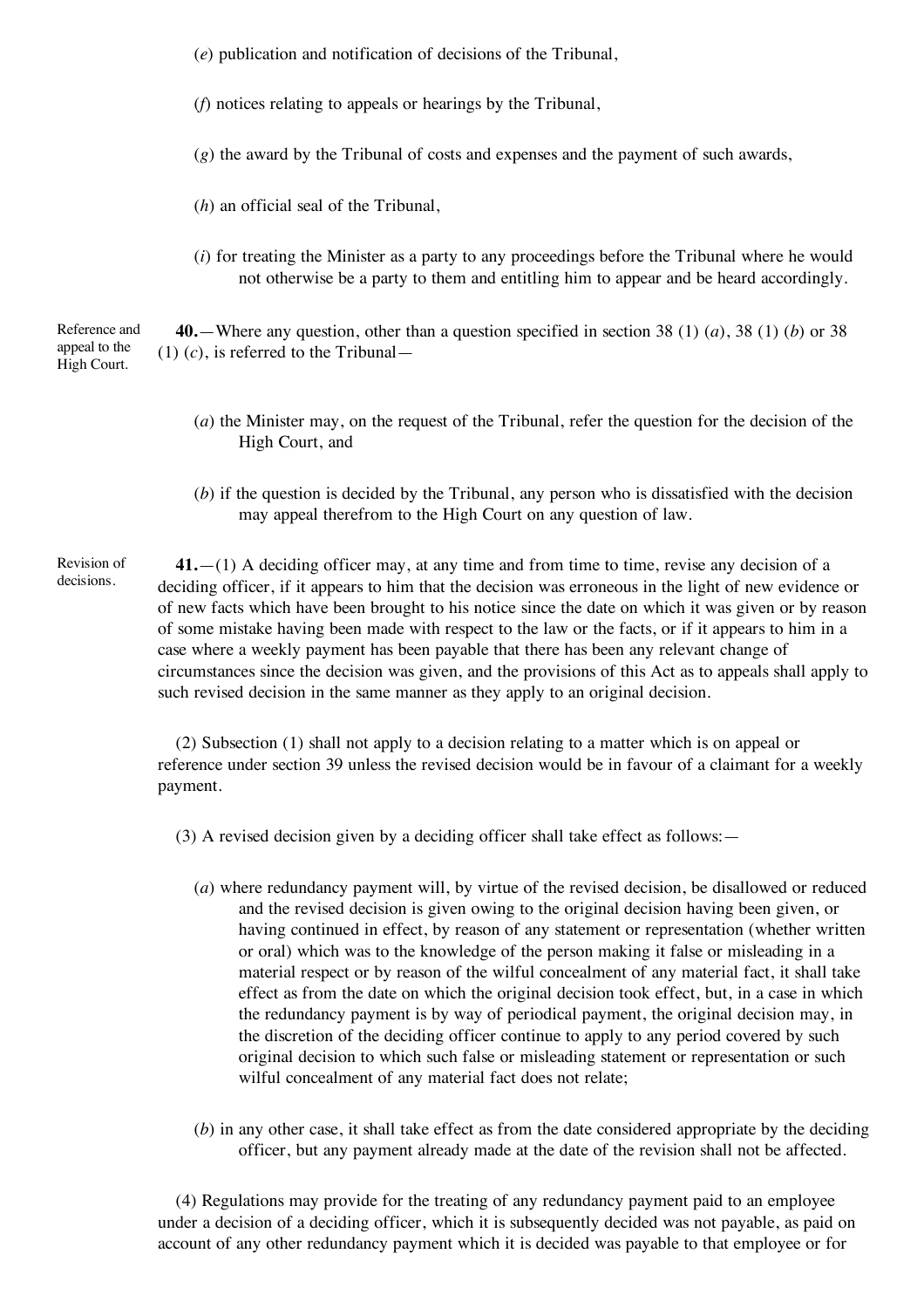the repayment of any such payment and the recovery thereof by deduction or otherwise.

(5) Reference in this section to revision includes reference to revision consisting of a reversal.

Provisions relating to winding up and bankruptcy.

**42.**—(1) There shall be included among the debts which, under [section](http://www.irishstatutebook.ie/1963/en/act/pub/0033/sec0285.html#sec285) 285 of the [Companies](http://www.irishstatutebook.ie/1963/en/act/pub/0033/index.html) Act, 1963 , are, in the distribution of the assets of a company being wound up, to be paid in priority to all other debts, all contributions payable by the company under this Act during the twelve months before the commencement of the winding up or the winding-up order, and that Act shall have effect accordingly, and formal proof of the debts to which priority is given under this subsection shall not be required except in cases where it may otherwise be provided by rules made under that Act.

(2) Subsection (1) shall not apply where a company is wound up voluntarily merely for the purposes of reconstruction or of amalgamation with another company.

(3) There shall be included among the debts which, under section 4 of the Preferential Payments in Bankruptcy (Ireland) Act, 1889, are, in the distribution of the property of a bankrupt or arranging debtor, to be paid in priority to all other debts, all contributions payable under this Act by the bankrupt or arranging debtor during the twelve months before the date of the order of adjudication in the case of a bankrupt or the filing of the petition for arrangement in the case of an arranging debtor, and that Act shall have effect accordingly, and formal proof of the debts to which priority is given under this subsection shall not be required except in cases where it may otherwise be provided by general orders made under the said Act.

(4) Every assignment of or charge on, and every agreement to assign or charge, a weekly payment shall be void and on the bankruptcy of any person entitled to a weekly payment the weekly payment shall not pass to the official assignee in bankruptcy or any trustee or other person acting on account of the creditors.

(5) Nothing in section 53 of the Bankruptcy (Ireland) Amendment Act, 1872, or in [section](http://www.irishstatutebook.ie/1963/en/act/pub/0033/sec0286.html#sec286) 286 of the [Companies](http://www.irishstatutebook.ie/1963/en/act/pub/0033/index.html) Act, 1963 , shall apply to any redundancy payments made by an employer.

Recovery of sums due to Redundancy Fund. **43.**—All moneys due to the Redundancy Fund shall be recoverable as debts due to the State and, without prejudice to any other remedy, may be recovered by the Minister as a debt under statute in any court of competent jurisdiction.

Application of section 52 of the relation to redundancy contributions, redundancy cards and redundancy stamps, and in relation to Act of 1952. **44.**—Section 52 (other than subsections (4) and (6) thereof) of the Act of 1952 shall apply in benefits under this Act as it applies to cards, stamps, benefits, contributions and other payments under the Act of 1952.

Application of Section 53 of Act of 1952. **45.**—Section 53 of the Act of 1952 shall apply in relation to offences under this Act or under regulations thereunder as it applies to offences under the Act of 1952 or to offences under regulations thereunder, save that in the said application reference in the said section 53 to the Minister for Social Welfare shall be construed as reference to the Minister.

Aid to unemployed persons changing residence.

**46.**—(1) The Minister may, for the purpose of achieving such a degree of geographical mobility of labour as is, in his opinion, desirable in the interests of promoting national economic policy, make with the consent of the Minister for Finance regulations providing for financial assistance, out of moneys provided by the Oireachtas, to unemployed persons or to persons about to be declared redundant who are obliged to change their normal place of residence in order to take up employment offered or approved by the Employment Service.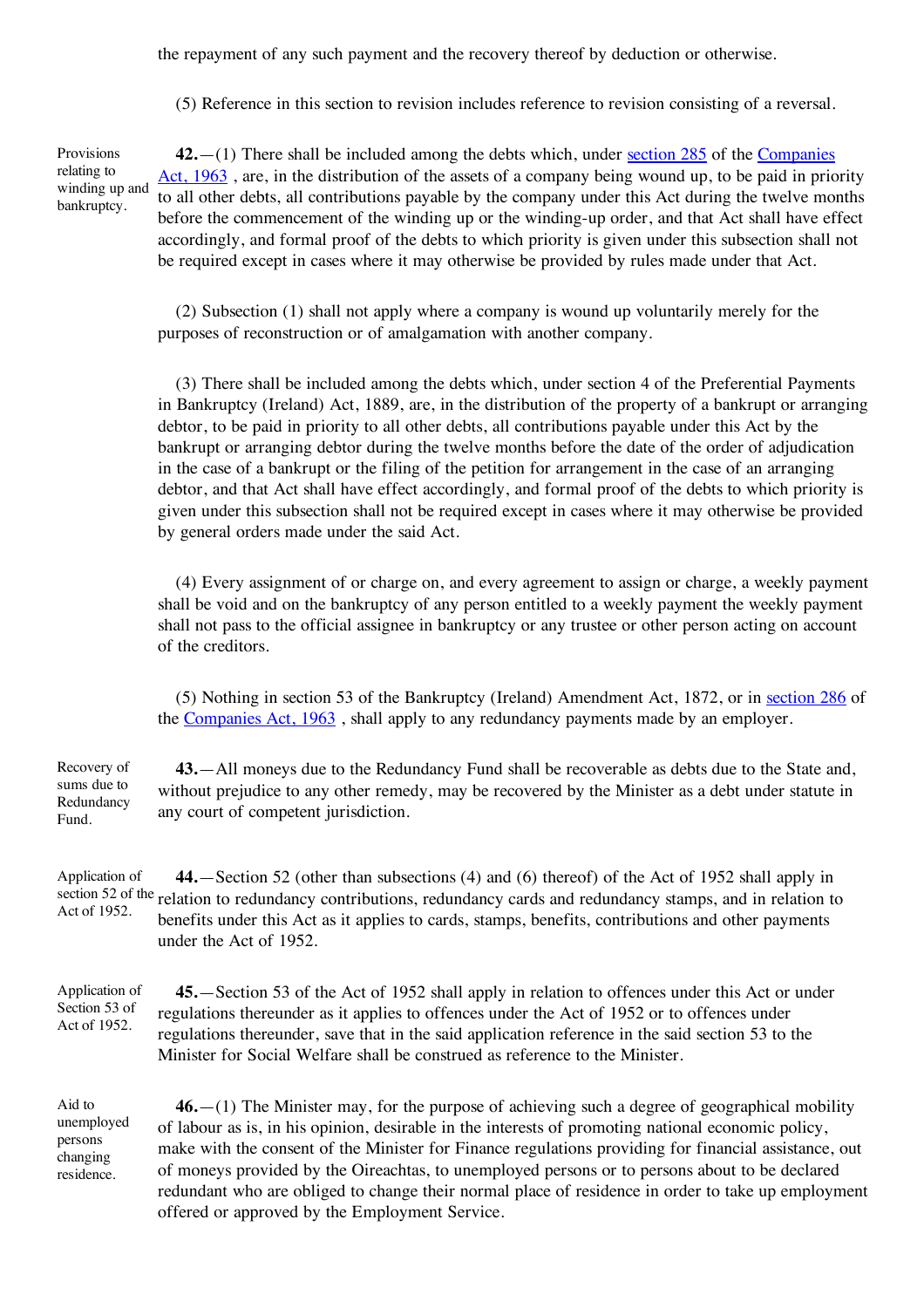(2) Without prejudice to the generality of subsection (1), regulations under this section—

- (*a*) may provide for the payment or recoupment, in whole or in part, of the costs of transport (including the transport of household effects) arising out of a change of residence and for allowances in respect of lodgings, and
- (*b*) may impose conditions, time limits and financial limits in respect of any moneys payable under the regulations.

(3) Notwithstanding anything contained in section 4, regulations under this section may apply to workers belonging to a class excluded from this Act by the said section 4.

Special redundancy schemes for employees excluded from Act.

**47.**—(1) The Minister may, in respect of a class of employee excluded from this Act by section 4 or by an order made thereunder, and after consultation with representatives of employers interested in the form of work normally carried on by employees of that class and with representatives of employees so interested, prepare and cause to be carried out a scheme (in this Act referred to as a special redundancy scheme) providing in accordance with the terms of the special redundancy scheme for redundancy payment to employees of that class.

(2) Whenever the Minister has prepared a special redundancy scheme he shall, as soon as he thinks fit after such preparation, make an order providing for the carrying into effect on a specified date of that special redundancy scheme, and from that date that scheme shall be so carried into effect.

Provision for officers and servants of Córas Iompair Éireann and Óstlanna Iompair Éireann Teoranta.

**48.**—(1) [Section](http://www.irishstatutebook.ie/1964/en/act/pub/0030/sec0009.html#sec9) 9 of the [Transport](http://www.irishstatutebook.ie/1964/en/act/pub/0030/index.html) Act, 1964 , shall not apply to a person who, after the commencement of this Act, becomes an officer or servant of the Board unless such person was, or, but for a casual interruption of his employment, would have been, an officer or servant of the Board at such commencement and continues to be an officer or servant of the Board except for casual interruptions of employment.

(2) Where, before the commencement of this Act, a person is in receipt of compensation under [section](http://www.irishstatutebook.ie/1964/en/act/pub/0030/sec0009.html#sec9) 9 of the [Transport](http://www.irishstatutebook.ie/1964/en/act/pub/0030/index.html) Act, 1964, subsection (1) shall not operate to diminish his right to such compensation.

(3) Where a person, on or after the commencement of this Act, becomes entitled to compensation under [section](http://www.irishstatutebook.ie/1964/en/act/pub/0030/sec0009.html#sec9) 9 (4) of the [Transport](http://www.irishstatutebook.ie/1964/en/act/pub/0030/index.html) Act,  $1964$ , in consequence of the termination of his employment with the Board or with the Company, he shall, notwithstanding any other provision of this Act, stand disqualified, as on and from the date of such entitlement, for redundancy payment in respect of such employment and all contributions under this Act paid in respect of that person as an employee of the Board or of the Company shall be refunded to the person who paid such contributions.

(4) In this section—

"*the Board*" means Córas Iompair Éireann ;

"*the Company*" means Óstlanna Iompair Éireann Teoranta.

Power to modify or wind-other benefits (including any scheme or arrangement established or provided by or under, or havingup existing **49.**—Any scheme or arrangement for the provision of pensions, compensation for redundancy or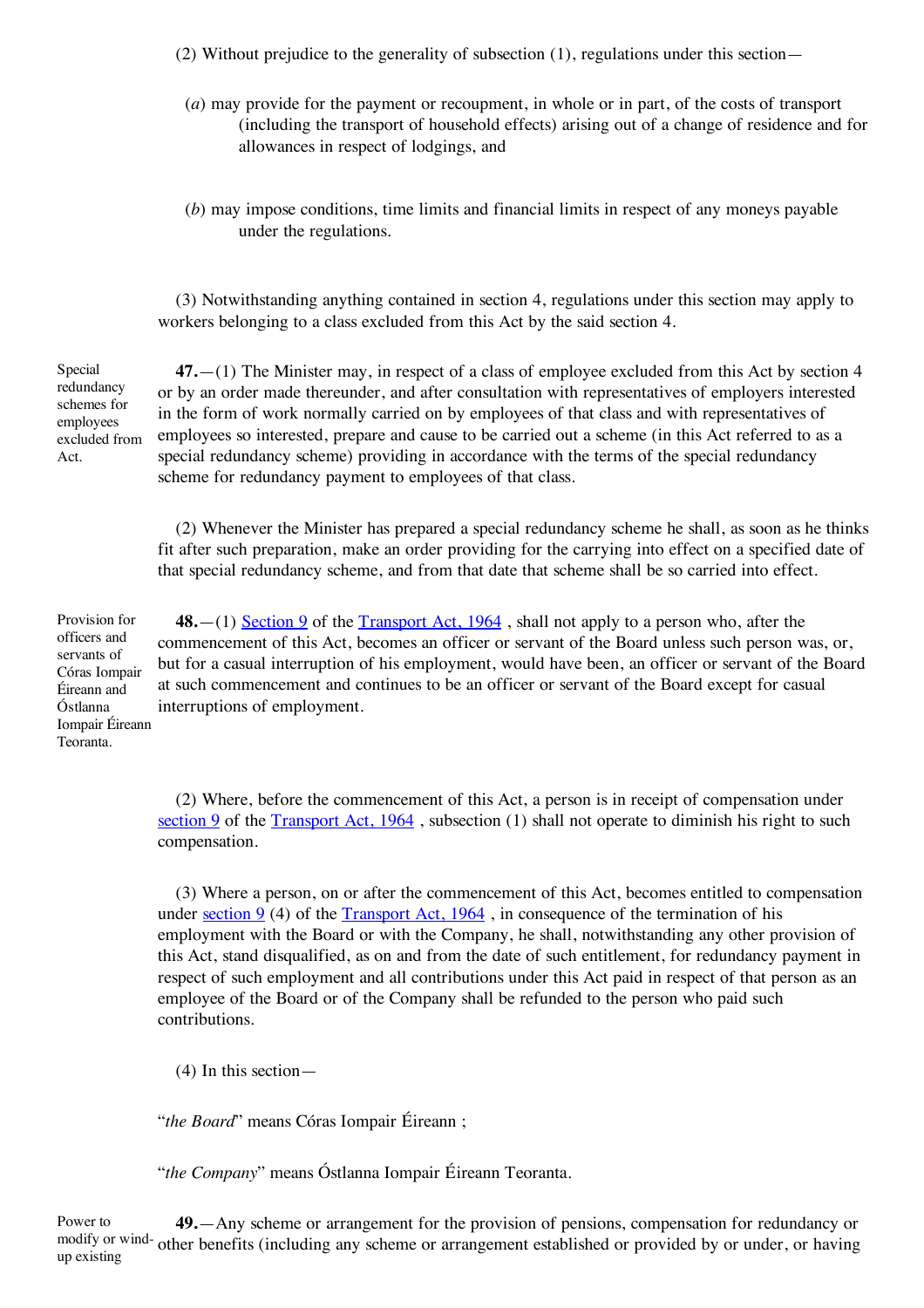schemes and arrangements for the provision of superannuation and redundancy payments. statutory force by virtue of, any enactment and any scheme evidenced only by one or more policies of insurance) may be modified, or wound up, in connection with the establishment under this Act of a scheme for the provision of redundancy payments by agreement between the parties concerned in the scheme or arrangement.

Application of Probation of Offenders Act, 1907. **50.**—Where an employer is charged with an offence relating to redundancy contributions the court shall not make an order under section 1 (1) of the Probation of Offenders Act, 1907, until it is satisfied that all arrears in respect of the contributions have been paid by the employer.

Voidance of purported exclusion of provisions of this Act.

**51.**—Any provision in an agreement (whether a contract of employment or not) shall be void in so far as it purports to exclude or limit the operation of any provision of this Act.

Offences by bodies corporate.

**52.**—Where an offence under this Act committed by a body corporate is proved to have been committed with the consent or connivance of, or to be attributable to any neglect on the part of, any director, manager, secretary or other officer of the body corporate or any person who was purporting to act in any such capacity, he as well as the body corporate shall be guilty of that offence and shall be liable to be proceeded against and punished accordingly.

Provisions regarding notices. **53.**—(1) Any notice which under this Act is required or authorised to be given by an employer to an employee may be given by being delivered to the employee, or left for him at his usual or lastknown place of residence, or sent by post addressed to him at that place.

> (2) Any notice which under this Act is required or authorised to be given by an employee to an employer may be given either by the employee himself or by a person authorised by him to act on his behalf, and, whether given by or on behalf of the employee,—

- (*a*) may be given by being delivered to the employer, or sent by post addressed to him at the place where the employee is or was employed by him, or
- (*b*) if arrangements in that behalf have been made by the employer, may be given by being delivered to a person designated by the employer in pursuance of the arrangements, or left for such a person at a place so designated, or sent by post to such a person at an address so designated.

(3) In this section reference to the delivery of a notice shall, in relation to a notice not required by this Act to be in writing, be construed as including a reference to the oral communication of the notice.

(4) Any notice which, in accordance with this section, is left for a person at a place referred to in this section shall, unless the contrary is proved, be presumed to have been received by him on the day on which it was left there.

(5) Nothing in subsection (1) or (2) shall be construed as affecting the capacity of an employer to act by a servant or agent for the purposes of any provision (including either of those subsections) of this Act.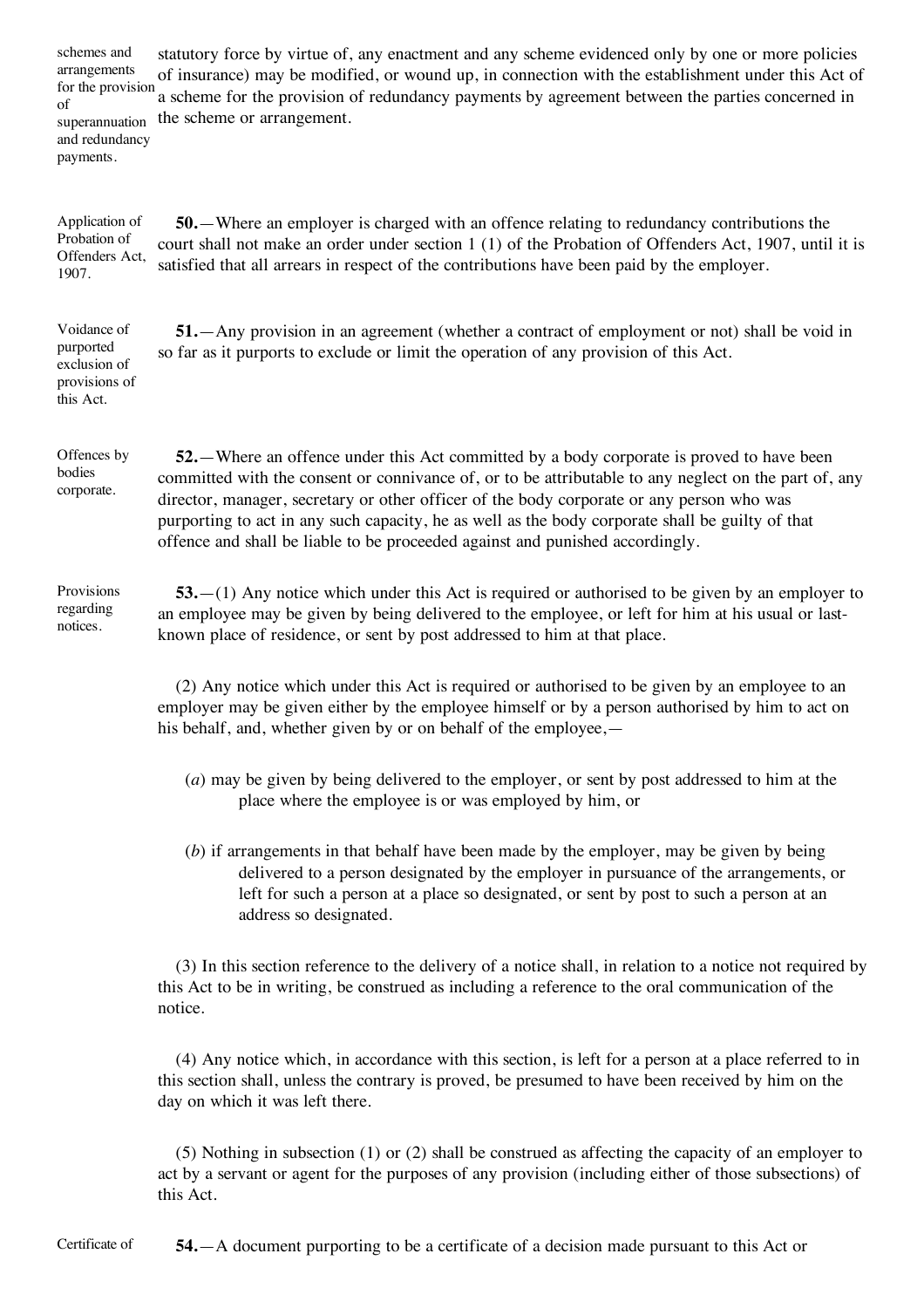decision by deciding officer. regulations by a deciding officer and to be signed by him shall be *prima facie* evidence of the making of the said decision, and of the terms thereof, without proof of the signature of such officer or of his official capacity.

Power to remove difficulties.

**55.**—(1) If in any respect any difficulty arises in bringing into operation this Act or any amendment or repeal effected by this Act, the Minister may by order do anything which appears to be necessary or expedient for bringing this Act into operation, and any such order may modify a provision of this Act so far as may appear necessary or expedient for carrying the order into effect.

(2) Every order made by the Minister under this section shall be laid before each House of the Oireachtas as soon as may be after it is made, and if a resolution is passed by either House of the Oireachtas within the next twenty-one days on which that House has sat after the order is laid before it annulling such order, the order shall be annulled accordingly, but without prejudice to the validity of anything previously done under the order.

(3) No order may be made under this section after the expiration of one year after the commencement of this Act.

Expenses of Minister. **56.**—(1) Any expenses incurred by the Minister or any other Minister in carrying this Act into effect shall, to such extent as may be sanctioned by the Minister for Finance, be paid out of moneys provided by the Oireachtas.

> (2) There shall be paid to the Minister for Finance out of the Redundancy Fund, at such times and in such manner as the Minister for Finance may direct, such sums as the Minister may estimate, on such basis as may be agreed upon between him and the Minister for Finance, to be the part of the said expenses of the Minister or any other Minister in carrying into effect section 39, and any sums so paid shall be appropriated in aid of moneys provided by the Oireachtas for carrying this Act into effect.

> (3) In estimating expenses for the purposes of subsection (2), there shall be included such amount as, in the opinion of the Minister for Finance, represents the amount of the accruing liability in respect of any superannuation or other retiring allowances, lump sums or gratuities accruing in respect of the employment of any officer or other person for the purposes of this Act.

Regulations regarding keeping of records, furnishing of information and inspection of records.

**57.**—For the purpose of ensuring the effective operation of this Act, the Minister may make regulations providing for the keeping of records and the furnishing of information by employers and for the inspection by authorised officers of the Minister of records or other documents in the custody or under the control of employers.

Regulations providing for offences.

**58.**—The Minister may by regulations provide for offences consisting of contraventions of or failure to comply with a provision of this Act or of contraventions of or failure to comply with regulations under this Act and for the recovery on summary conviction of such offences of fines not exceeding specified amounts not exceeding ten pounds, together with, in the case of continuing offences, further such fines in respect of each of the days on which the offences are continued.

# SCHEDULE 1

Weekly Payments from the Redundancy Fund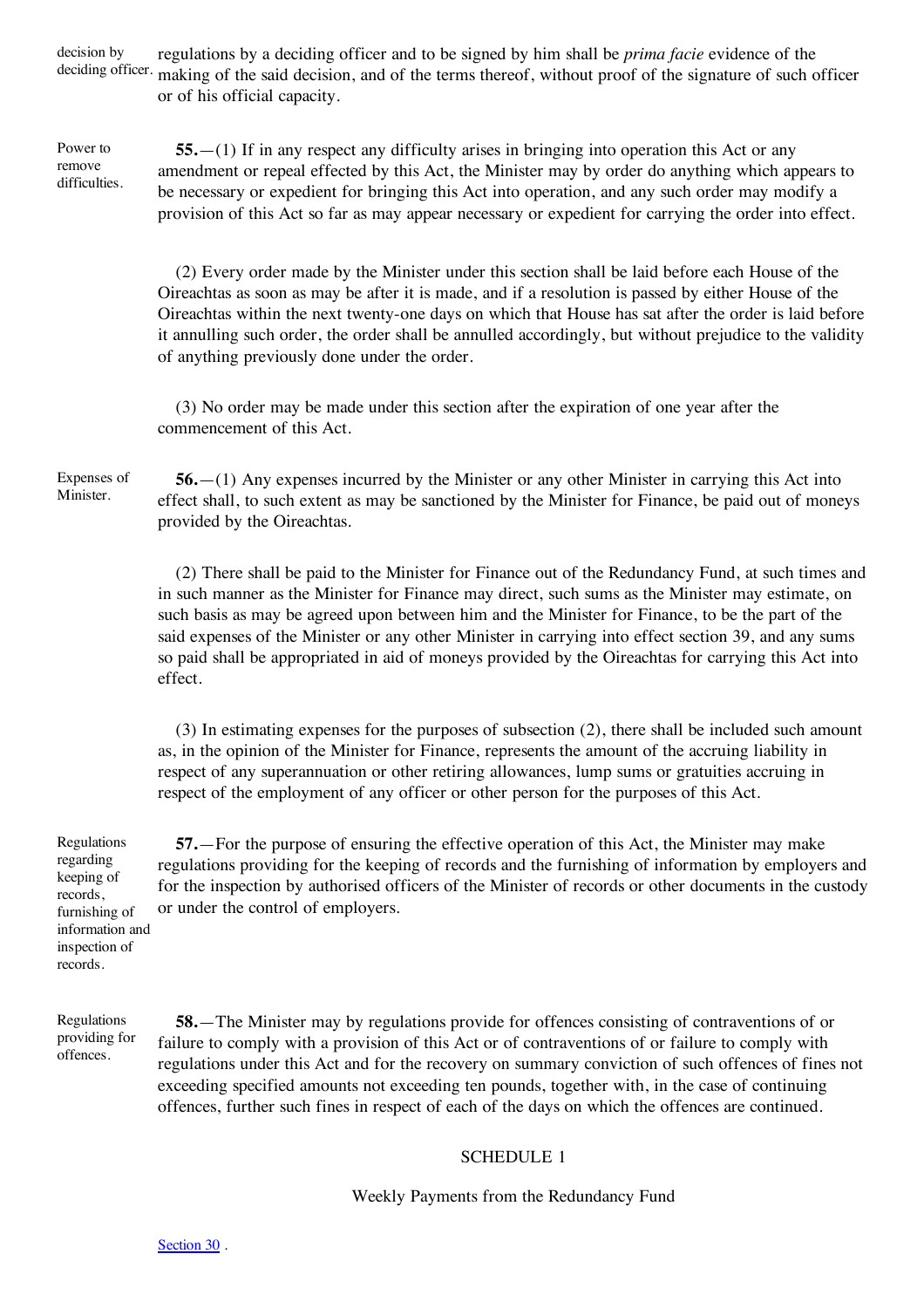1. Subject to paragraph 2, the amount of a weekly payment shall be equivalent to 50 per cent. of the employee's normal weekly remuneration.

2. The total amount being paid to a person in a week in respect of the following—

a weekly payment, unemployment benefit under the Social [Welfare](http://www.irishstatutebook.ie/1952/en/act/pub/0011/index.html) Acts, 1952 to 1966, disability benefit under those Acts, maternity allowance under those Acts, unemployment assistance under the Unemployment Assistance Acts, 1933 to 1966,

shall not exceed 90 per cent. of that person's normal weekly remuneration; provided that a person shall not receive in respect of unemployment benefit, disability benefit, maternity allowance or unemployment assistance less than that to which that person would, but for this Act, have been entitled.

3. Subject to paragraph 2, weekly payment shall, in the case of a person entitled to unemployment benefit, disability benefit, maternity allowance or unemployment assistance, be paid to that person in addition to such benefit.

4. A weekly payment shall not be paid to a person entitled thereto until the expiration of the period of two weeks beginning on the date of the termination of his employment and shall not be paid in respect of that two-week period.

5. A weekly payment shall not be paid to a person in respect of any period unless during that period that person was not gainfully employed and the fact that he was not so employed could not reasonably be attributed to that person's own failure or refusal to seek or accept suitable gainful employment.

6. A person entitled to a weekly payment shall, subject to paragraph 7, be paid one weekly payment in respect of each year of continuous employment after he has attained the age of sixteen years (as calculated in accordance with Schedule 3) with the employer who dismissed him by reason of redundancy.

7. In calculating years of continuous employment for the purpose of paragraph 6, each period of two such years during the whole of which the person entitled to the weekly payment was 41 years of age or older shall be reckoned as three completed years of continuous employment.

8. Whenever a person who has received a weekly payment obtains employment he shall not receive any further weekly payments; provided that if he subsequently becomes unemployed, is laidoff, or is absent from work through sickness and is by reason of such absence entitled to disability benefit under the Act of 1952, he shall, subject to paragraph 5, thereupon become eligible for the weekly payments which stood unpaid when he obtained that employment.

9. Whenever a person entitled to a weekly payment obtains employment before the expiration of the two-week period mentioned in paragraph 4 he shall not receive a weekly payment; provided that if he subsequently becomes unemployed, is laid-off, or is absent from work through sickness and is by reason of such absence entitled to disability benefit under the Act of 1952, he shall, subject to paragraph 5, thereupon become entitled to the weekly payments to which he would have become entitled had he not obtained employment in that two-week period.

10. Nothing in this Schedule shall be construed as conferring on an employee a right to more than one weekly payment in respect of any one week or part of a week.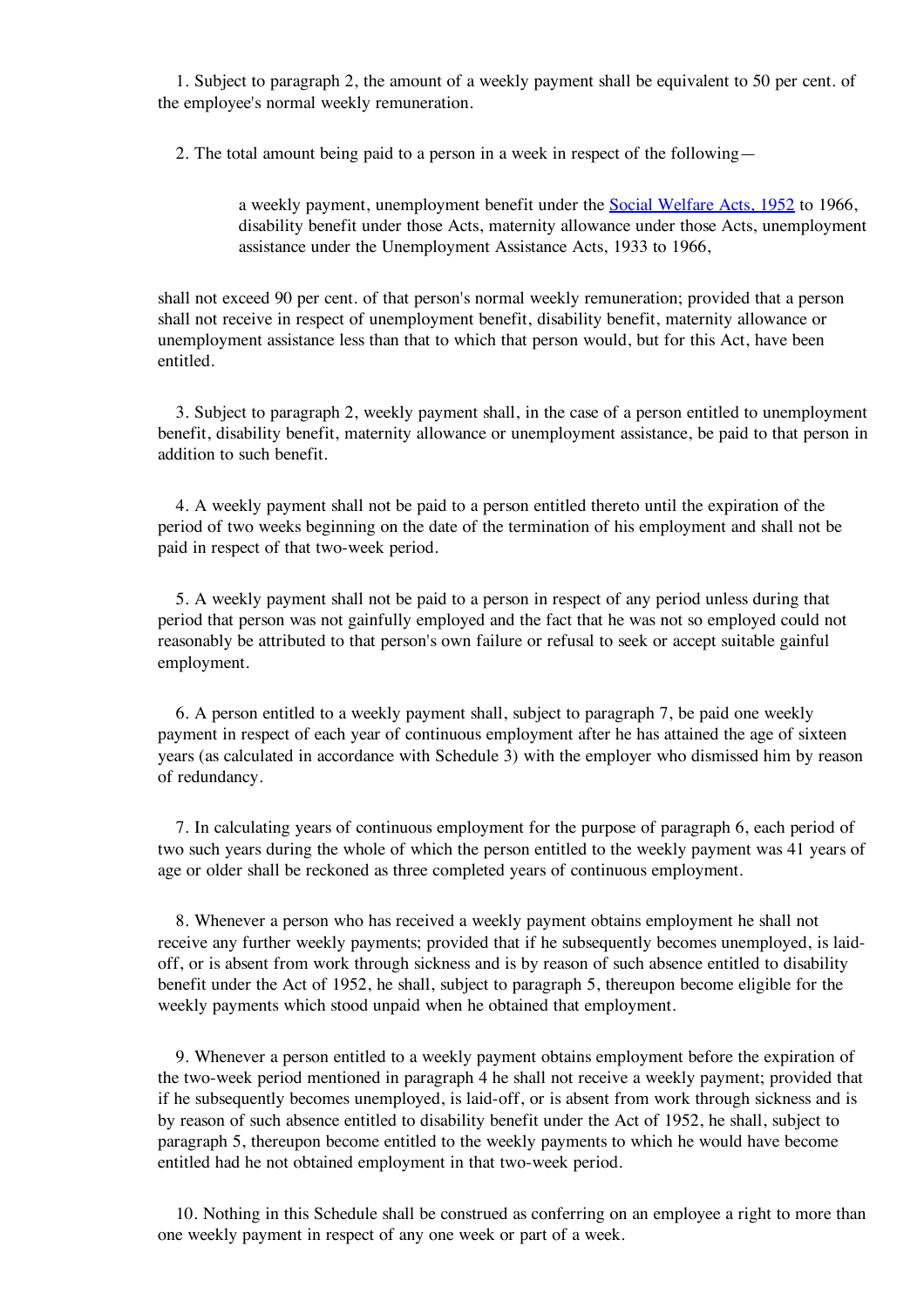11. Normal weekly remuneration shall for the purposes of this Schedule be calculated in accordance with paragraphs 13 to 23 of Schedule 3.

12. Where a person's entitlement to a weekly payment is applicable to part of a week only, the payment in respect of that part of a week shall be calculated by reference to one-sixth of the full weekly payment for each day, excluding Sunday, in that part of the week.

13. Notwithstanding anything in paragraph 5, 8 or 9, a person who is undergoing a course of training arranged or approved by An Chomhairle Oiliúna shall not be disentitled to receive a weekly payment for the period of such training on the ground only that he is ineligible to receive unemployment benefit or unemployment assistance for that period.

14. A person shall not be entitled to a weekly payment unless he is normally resident within the State.

#### SCHEDULE 2

#### Part I

### Death of Employer or of Employee

Section 22.

1. This Part shall have effect in relation to an employee where his employer (in this Part referred to as the deceased employer) dies.

2. Section 20 shall not apply to any change where by the ownership of the business, for the purposes of which the employee was employed by the deceased employer, passes to a personal representative of the deceased employer.

3. Where, by virtue of section 21, the death of the deceased employer is to be treated for the purposes of this Act as a termination by him of the contract of employment, the employee shall nevertheless not be treated for those purposes as having been dismissed by the deceased employer if —

- (*a*) his contract of employment is renewed by a personal representative of the deceased employer, or he is re-engaged under a new contract of employment by such a personal representative, and
- (*b*) the renewal or re-engagement takes effect not later than eight weeks after the death of the deceased employer.

4. Where, by reason of the death of the deceased employer, the employee is treated for the purposes of this Act as having been dismissed by him, he shall not be entitled to a redundancy payment in respect of that dismissal if—

- (*a*) a personal representative of the deceased employer has made to him an offer in writing to renew his contract of employment or to re-engage him under a new contract,
- (*b*) in accordance with the particulars specified in that offer the renewal or re-engagement would take effect not later than eight weeks after the death of the deceased employer,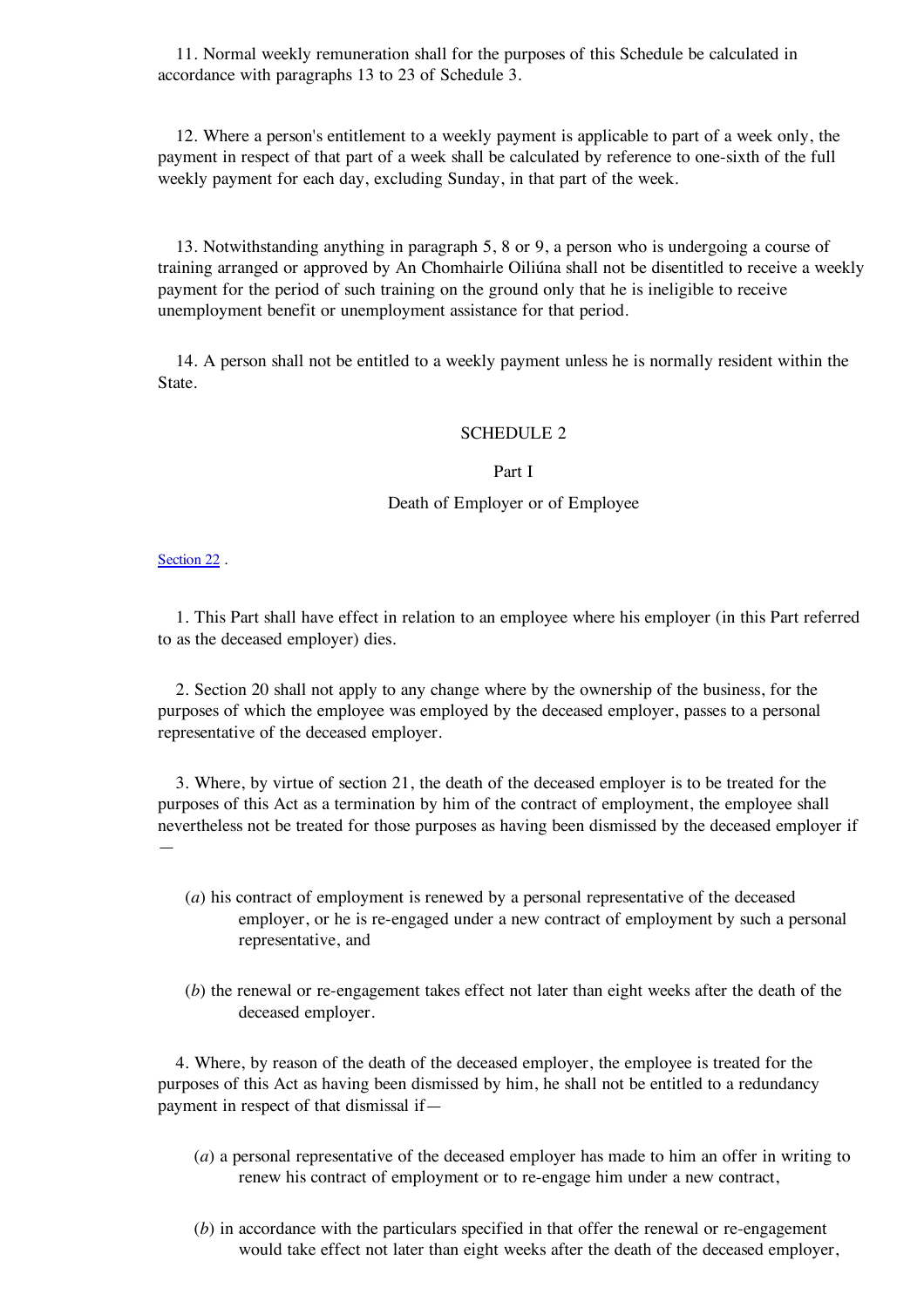## (*c*) either—

- (i) the provisions of the contract as renewed, or of the new contract, as to the capacity and place in which he would be employed and as to the other terms and conditions of his employment would not differ from the corresponding provisions of the contract in force immediately before the death, or
- (ii) if, notwithstanding that in accordance with the particulars specified in that offer the provisions mentioned in subparagraph (i) would differ (wholly or in part) from the corresponding provisions of the contract in force immediately before the death, the offer constitutes an offer of suitable employment in relation to the employee,

and

- (*d*) the employee has unreasonably refused that offer.
- 5. For the purposes of paragraph 4—
	- (*a*) an offer shall not be treated as one whereby the provisions of the contract as renewed, or of the new contract, would differ from the corresponding provisions of the contract in force immediately before the death of the deceased employer by reason only that the personal representative would be substituted as the employer for the deceased employer, and
	- (*b*) account shall not be taken of that substitution in determining whether the refusal of the offer was unreasonable.

6. Where by virtue of section 21 the death of the deceased employer is to be treated as a termination by him of the contract of employment, any reference in section 21 (2) to section 9 (2) shall be construed as including a reference to paragraph 3 of this Schedule.

7. Where the employee has before the death of the deceased employer been laid off or kept on short-time for one or more than one week, but has not given to the deceased employer notice of intention to claim, then if after the death of the deceased employer—

- (*a*) his contract of employment is renewed, or he is re-engaged under a new contract, as mentioned in paragraph 3 (*a*) or 3 (*b*) of this Schedule, and
- (*b*) after the renewal or re-engagement, he is laid off or kept on short-time for one or more weeks by the personal representative of the deceased employer,

sections 12 and 13 shall apply as if the week in which the deceased employer died and the first week of the employee's employment by the personal representative were consecutive weeks, and any reference in those sections to four weeks or thirteen weeks shall be construed accordingly.

8. Paragraph 9 or (as the case may be) paragraph 10 shall have effect where the employee has given to the deceased employer notice of intention to claim, and—

(*a*) the deceased employer has died before the end of the next four weeks after the service of that notice, and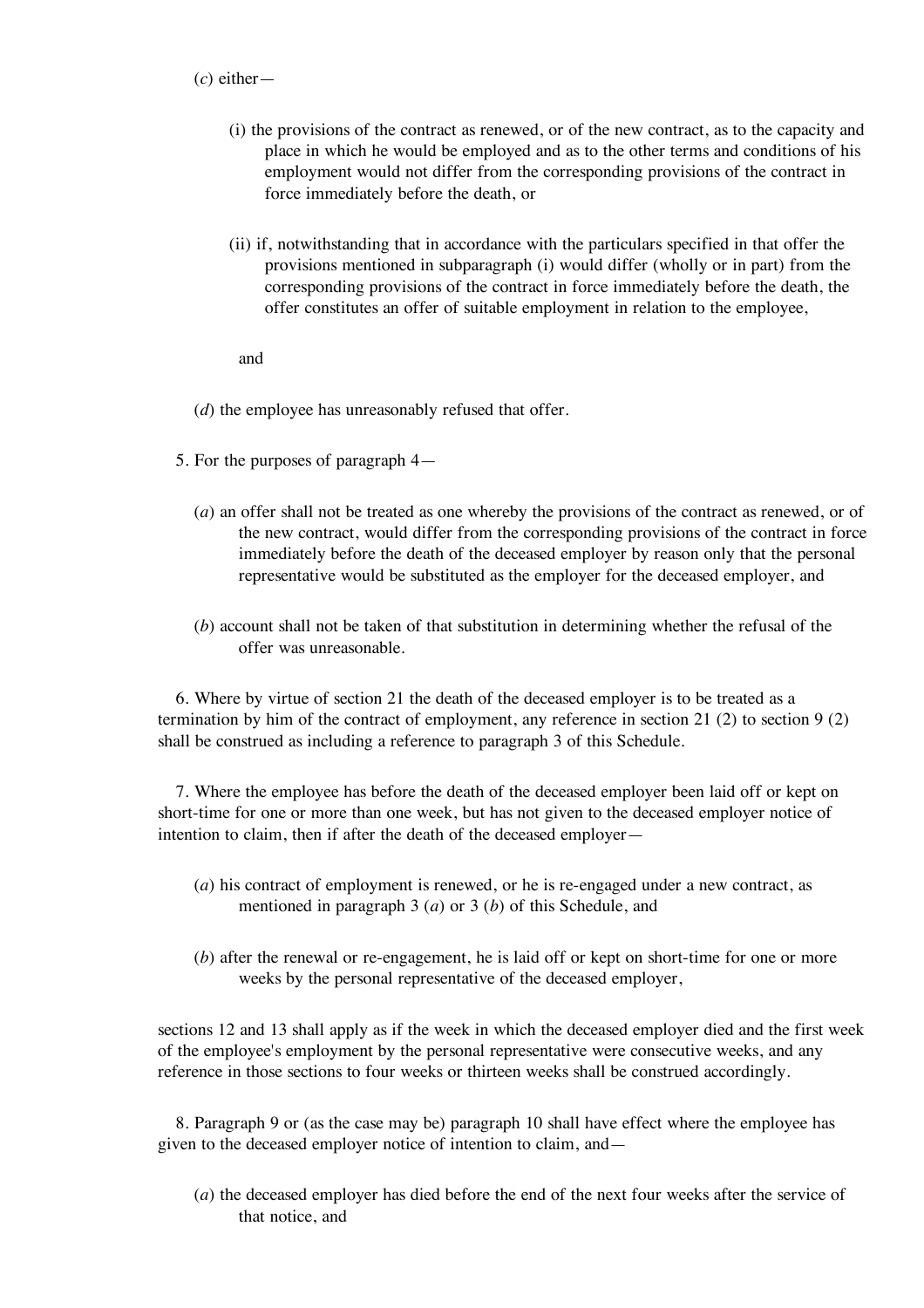(*b*) the employee has not terminated the contract of employment by notice expiring before the death of the deceased employer.

9. If in the circumstances specified in paragraph 8 the employee's contract of employment is not renewed by a personal representative of the deceased employer before the end of the next four weeks after the service of the notice of intention to claim, and he is not re-engaged under a new contract by such a personal representative before the end of those four weeks, sections 12 (1) and 12 (2) and section 13 (4) shall apply as if  $-$ 

- (*a*) the deceased employer had not died, and
- (*b*) the employee had terminated the contract of employment by a week's notice (or, if under the contract he is required to give more than a week's notice to terminate the contract, he had terminated it by the minimum notice which he is so required to give) expiring at the end of those four weeks,

but sections 13 (1) to 13 (3) shall not apply.

10. (1) This paragraph shall have effect where, in the circumstances specified in paragraph 8, the employee's contract of employment is renewed by a personal representative of the deceased employer before the end of the next four weeks after the service of the notice of intention to claim, or he is re-engaged under a new contract by such a personal representative before the end of those four weeks, and—

- (*a*) he was laid off or kept on short-time by the deceased employer for one or more of those weeks, and
- (*b*) he is laid off or kept on short-time by the personal representative for the week, or for the next two or more weeks, following the renewal or re-engagement.

(2) Where the conditions specified in subparagraph (1) are fulfilled, sections 12 and 13 shall apply as if all the weeks for which the employee was laid off or kept on short-time as mentioned in the said subparagraph (1) were consecutive weeks during which he was employed (but laid off or kept on short-time) by the same employer.

11. In paragraphs 7 to 10 "*week*" and "*notice of intention to claim*" have the meanings respectively assigned to them by sections 2 and 12.

12. Where by virtue of paragraph 3 the employee is treated as not having been dismissed by reason of a renewal or re-engagement taking effect after the death of the deceased employer, then, in determining, for the purposes of section 7, whether he has been continuously employed for the requisite period, the interval between the death and the date on which the renewal or re-engagement takes effect shall count as a period of employment with the personal representative of the deceased employer, if, apart from this paragraph, it would not count for that purpose as such a period of employment.

13. For the purposes of the application, in accordance with section 4 (3), of any provisions of this Act to an employee who was employed in a private household, any reference to a personal representative in this Part shall be construed as including a reference to any person to whom, otherwise than in pursuance of a sale or other disposition for valuable consideration, the management of the household has passed in consequence of the death of the deceased employer.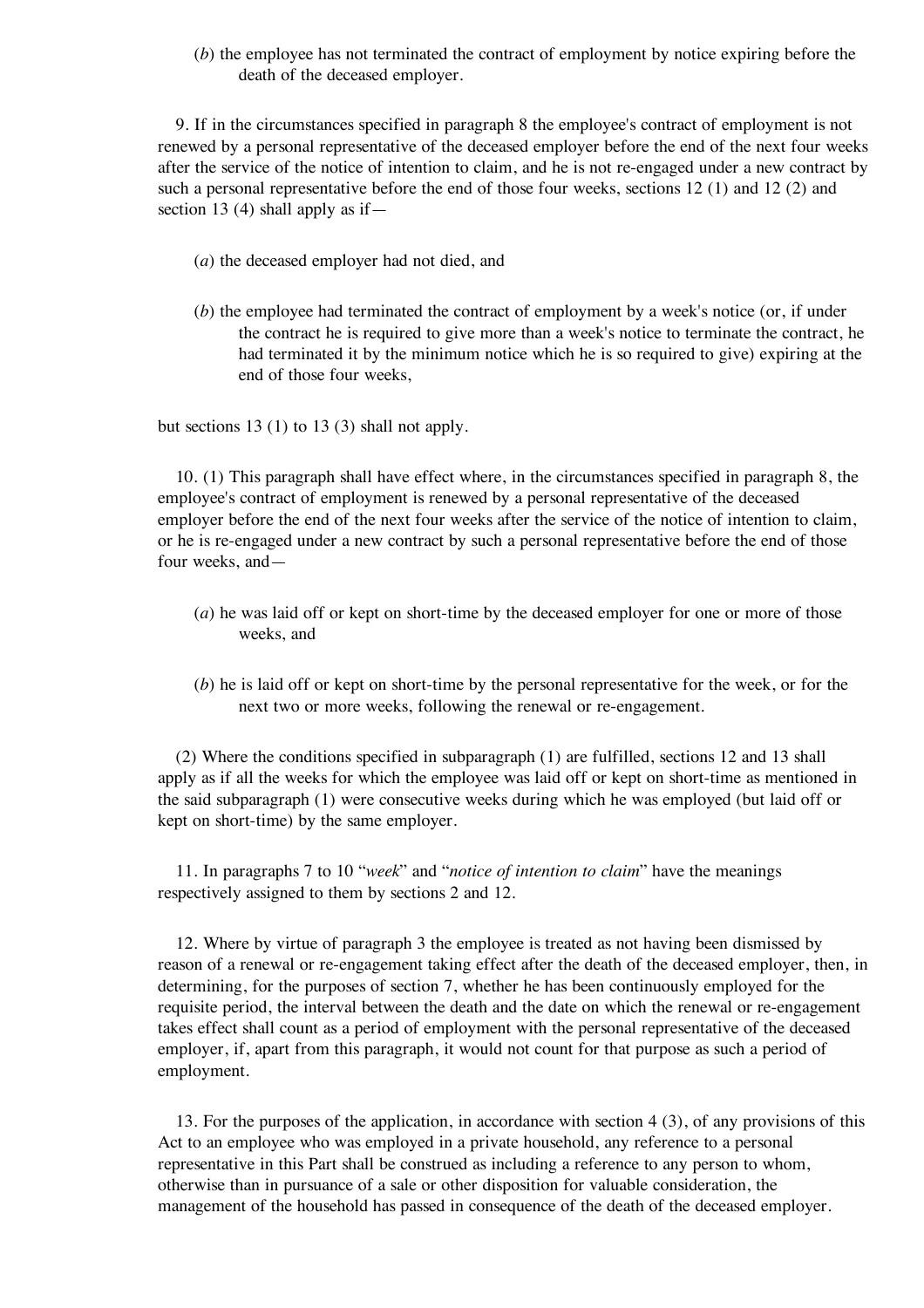14. Subject to the preceding provisions of this Part, in relation to an employer who has died—

- (*a*) any reference in this Act to the doing of anything by, or in relation to, an employer shall be construed as including a reference to the doing of that thing by, or in relation to, any personal representative of the deceased employer, and
- (*b*) any reference in this Act to a thing required or authorised to be done by, or in relation to, an employer shall be construed as including a reference to anything which, in accordance with any provision of this Act as modified by this Part (including subparagraph (*a*)), is required or authorised to be done by, or in relation to, any personal representative of his.

15. Where by virtue of any provision of this Act, as modified by this Part, a personal representative of the deceased employer is liable to pay a redundancy payment, or part of a redundancy payment, and that liability had not accrued before the death of the deceased employer, it shall be treated for all purposes as if it were a liability of the deceased employer which had accrued immediately before his death.

#### Part II

16. Where an employer has given notice to an employee to terminate his contract of employment and before that notice expires the employee dies,  $Part II$  of this Act shall apply as if the contract had been duly terminated by the employer by notice expiring on the date of the employee's death.

17. Where an employer has given notice to an employee to terminate his contract of employment, and has offered to renew his contract of employment, or to re-engage him under a new contract, then if—

(*a*) the employee dies without having either accepted or refused the offer, and

(*b*) the offer has not been withdrawn before his death,

section 15 (1) or 15 (2) (as the case may be) shall apply as if for "the employee has unreasonably refused" there were substituted "it would have been unreasonable on the part of the employee to refuse".

18. (1) Where, in the circumstances specified in sections 10 (1) (*a*) and 10 (1) (*b*), the employee dies before the notice given by him under section 10 (1) (*b*) is due to expire and before the employer has given him notice under section 10 (3), section 10 (3) and section 10 (4) shall apply as if the employer had given him such notice and he had complied with it.

(2) Where, in the circumstances specified in sections 10 (1) (*a*) and 10 (1) (*b*), the employee dies before his notice given under section 10 (1) (*b*) is due to expire but after the employer has given him notice under section 10 (3), sections 10 (3) and 10 (4) shall apply as if the circumstances were that the employee had not died and had complied with the last-mentioned notice.

19. (1) Where an employee has given notice of intention to claim and dies before he has given notice to terminate his contract of employment and before the period specified in section 12 (2) the said section 12 (2) shall not apply.

(2) Where an employee, who has given notice of intention to claim, dies within seven days after the service of that notice, and before the employer has given a counter-notice, the provisions of sections 12 and 13 shall apply as if the employer had given a counter-notice within those seven days.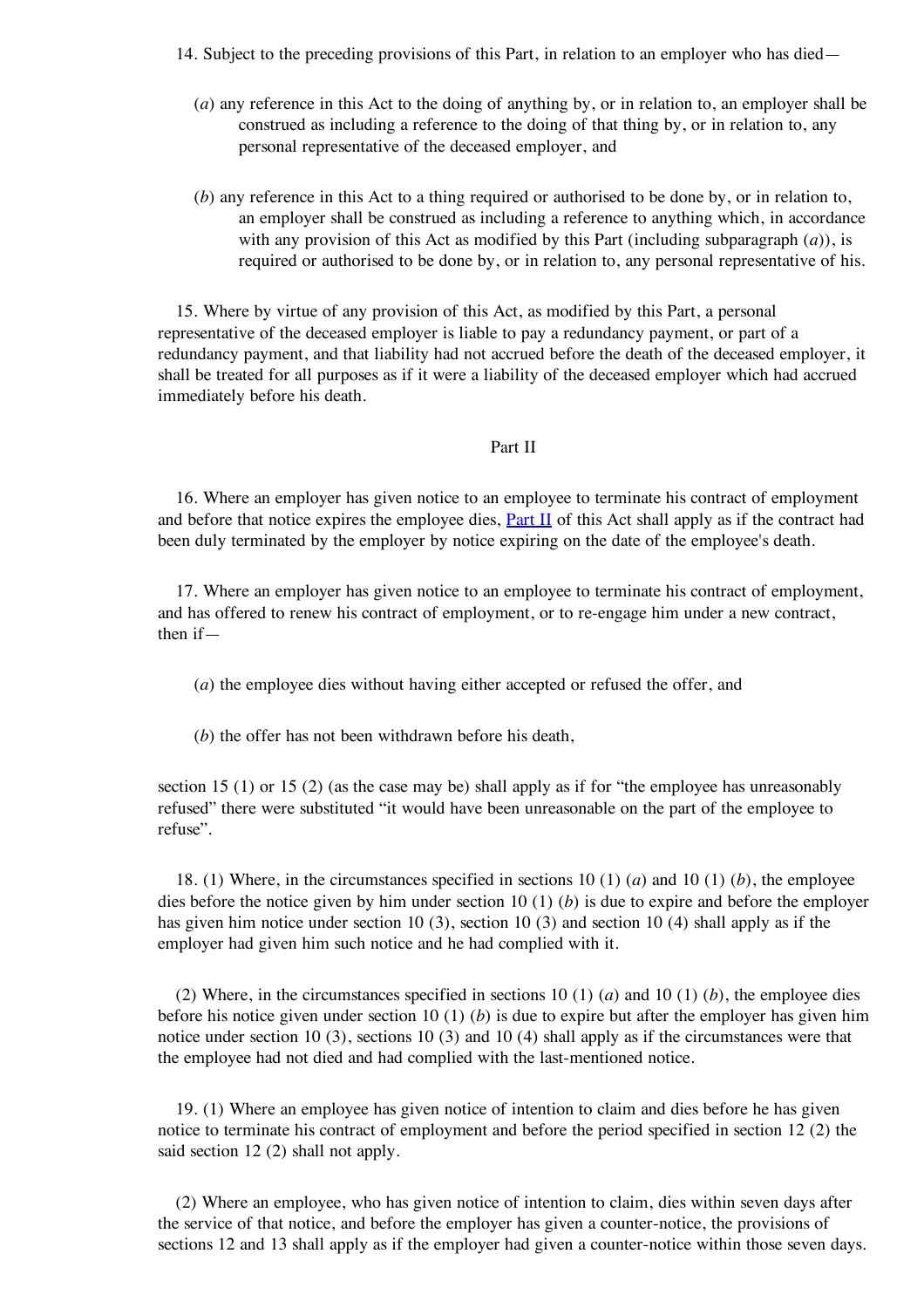(3) In this paragraph "*notice of intention to claim*" and "*counter-notice*" have the meanings respectively assigned to them by sections 12 and 13.

20. In relation to the making of a claim by a personal representative of a deceased employee who dies before the end of the period of 30 weeks beginning on the date of dismissal or termination of employment, section 24 shall apply with the substitution for "30 weeks" of "one year".

21. Subject to the preceding provisions of this Part, in relation to an employee who has died—

- (*a*) any reference in this Act to the doing of anything by, or in relation to, an employee shall be construed as including a reference to the doing of that thing by, or in relation to, any personal representative of the deceased employee, and
- (*b*) any reference in this Act to a thing required or authorised to be done by, or in relation to, an employee shall be construed as including a reference to anything which, in accordance with any provision of this Act as modified by this Part (including subparagraph (*a*)), is required or authorised to be done by, or in relation to, any personal representative of his.

22. Any right to a redundancy payment which had not accrued before the employee's death shall devolve on his personal representative.

23. In relation to any case where, under any provision contained in **Part II** of this Act as modified by the preceding provisions of this Part, the Tribunal has power to determine that an employer shall be liable to pay to a personal representative of a deceased employee either—

- (*a*) the whole of a redundancy payment to which he would have been entitled apart from another provision therein mentioned, or
- (*b*) such part of such a redundancy payment as the Tribunal thinks fit,

any reference in paragraph 22 to a right to a redundancy payment shall be construed as including a reference to any right to receive the whole or part of a redundancy payment if the Tribunal determines that the employer shall be liable to pay it.

## SCHEDULE 3

## Amount of Lump Sum

#### Section 19.

- 1. The amount of the lump sum shall be equivalent to the aggregate of the following—
	- (*a*) the product of one-half of the employee's normal weekly remuneration and the number of years of continuous employment, with the employer in whose employment he was on the date of dismissal, between the date on which the employee attained the age of sixteen years and the date on which he attained the age of forty-one years, and
	- (*b*) the product of the employee's normal weekly remuneration on the date of his dismissal and the number of years of continuous employment, with the employer in whose employment he was on the date of dismissal, after the employee had attained the age of forty-one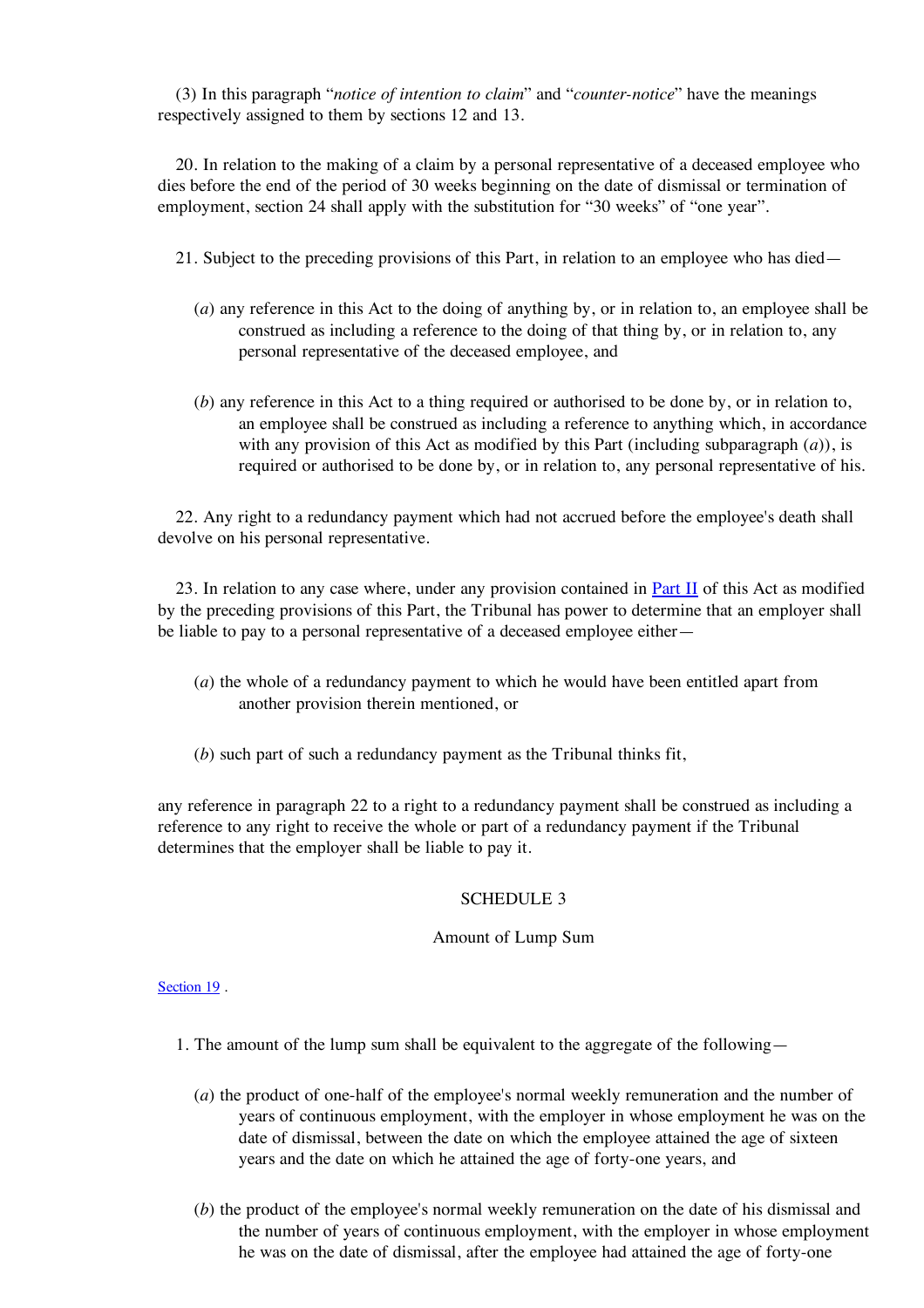years.

2. The lump sum shall not exceed an amount equivalent to twenty weeks' normal weekly remuneration.

- 3. (*a*) For the purpose of ascertaining, for the purposes of paragraph 1, the number of years of continuous employment, the number of weeks in the period of continuous employment shall be ascertained in accordance with this Schedule and the result shall be divided by 52.
	- (*b*) In ascertaining the number of weeks in the period of continuous employment, a week which under this Schedule is not allowable as reckonable service shall be disregarded.
	- (*c*) When the division required under subparagraph (*a*) produces a remainder of 26 or more weeks, this remaining period of 26 (or more) weeks shall be counted as a year of continuous employment but if that division produces a remainder of less than 26 weeks that period shall be disregarded.
	- (*d*) When the total number of years of continuous employment as ascertained in accordance with subparagraphs (*a*) to (*c*) falls to be divided for the purposes of paragraphs 1 (*a*) and 1 (*b*), any remaining parts of a year in those divisions shall be aggregated and the number of full years represented by this aggregation (when calculated in accordance with subparagraphs (*a*) to (*c*)) shall be added to the period of employment mentioned in paragraph 1 (*a*).

### Continuous Employment

4. For the purposes of this Schedule employment shall be taken to be continuous unless terminated by dismissal or by the employee's voluntarily leaving the employment.

5. (1) Where an employee's period of service had been interrupted by any one of the following—

- (*a*) a period of not more than 78 consecutive weeks by reason of sickness,
- (*b*) a period of not more than 26 consecutive weeks by reason of—
	- (i) lay-off,
	- (ii) holidays,
	- (iii) service by the employee in the Defence Forces of the State,
	- (iv) any cause (other than the voluntary leaving of his employment by the employee) not mentioned in clauses (i) to (iii) but authorised by the employer,
- (*c*) any period during which an employee was absent from work because of a lock-out by his employer or because the employee was participating in a strike, whether such absence occurred before or after the commencement of this Act, continuity of employment shall not be broken by such interruption whether or not notice of termination of the contract of employment has been given.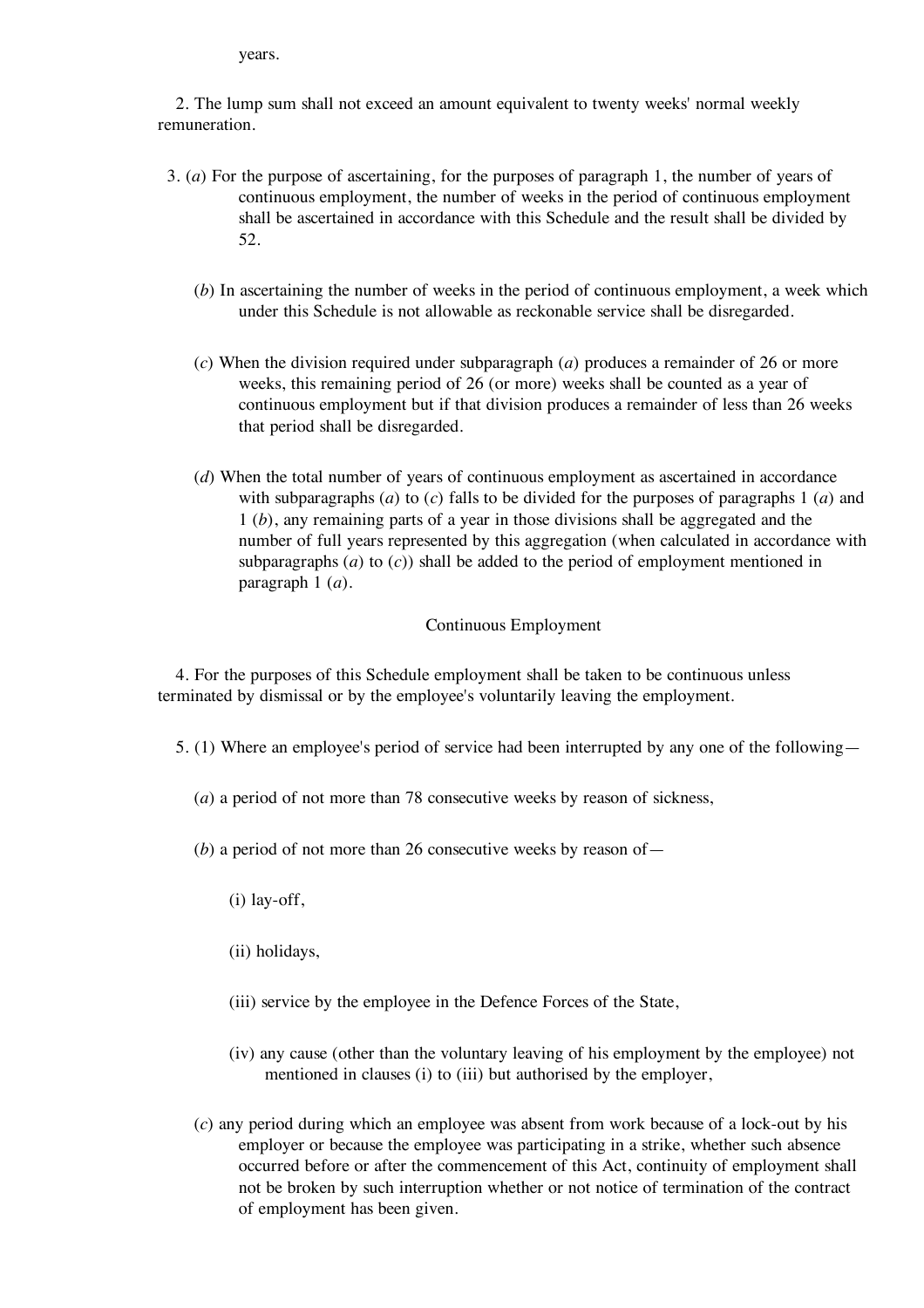(2) During the year 1968 subparagraph (1) (*b*) shall have effect as if "52 consecutive weeks" were substituted for "26 consecutive weeks".

6. Where a trade or business or an undertaking (whether or not it be an undertaking established by or under an Act of the Oireachtas) was transferred from one person to another, the period of employment of an employee in the trade or business or undertaking at the time of the transfer shall count as a period of employment with the transferee, and the transfer shall not break the continuity of the period of employment.

#### Reckonable Service

7. For the purposes of this Schedule, a week falling within a period of continuous employment and during which (or during any part of which) the employee concerned either was actually at work, or was absent therefrom by reason of sickness, holidays or any other arrangement with his employer shall, subject to paragraph 8, be allowable as reckonable service.

- 8. None of the following absences from work shall be allowable as reckonable service—
	- (*a*) absence in excess of 52 consecutive weeks by reason of an occupational accident or disease within the meaning of the Social Welfare [\(Occupational](http://www.irishstatutebook.ie/1966/en/act/pub/0016/index.html) Injuries) Act, 1966,
	- (*b*) absence in excess of 26 consecutive weeks by reason of any illness not referred to in subparagraph (*a*),
	- (*c*) absence in excess of 13 weeks in a period of 52 weeks and caused by any reason not referred to in subparagraph (*a*) or (*b*) but being an absence authorised by the employer,
	- (*d*) absence by reason of lay-off by the employer.

9. Absence from work by reason of a strike in the business or industry in which the employee concerned is employed and which occurred before the commencement of this Act shall be allowable as reckonable service.

10. Absence from work by reason of a strike in the business or industry in which the employee concerned is employed and which occurred after the commencement of this Act shall not be allowable as reckonable service.

11. Absence from work by reason of a lock-out shall be allowable as reckonable service.

12. Absence from work by reason of a strike or lock-out in a business or industry other than that in which the employee concerned is employed shall be allowable as reckonable service if it occurred before the commencement of this Act.

#### Normal Weekly Remuneration

13. For the purposes of this Schedule, in the case of an employee who is paid wholly by an hourly time rate or by a fixed wage or salary, and in the case of any other employee whose remuneration does not vary in relation to the amount of work done by him, his normal weekly remuneration shall be taken to be his earnings (including any regular bonus or allowance which does not vary in relation to the amount of work done) for his normal weekly working hours as at the date on which he was declared redundant, together with, in the case of an employee who is expected to work overtime regularly, his average weekly overtime earnings as determined in accordance with paragraph 14.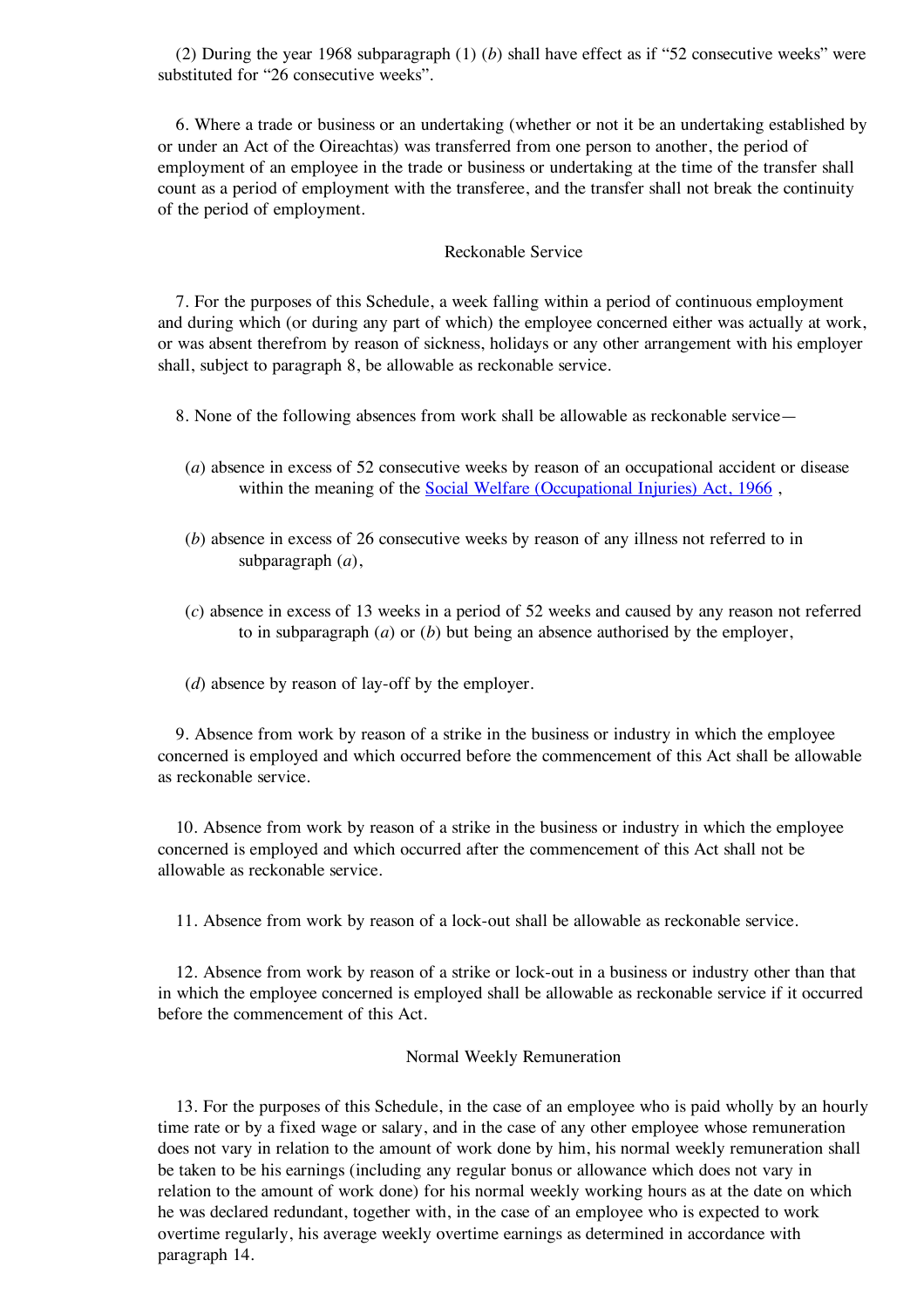14. For the purpose of paragraph 13 the average weekly overtime earnings shall be determined by ascertaining the total amount of overtime earnings of the employee concerned in the period of 26 weeks which ended 13 weeks before the date on which the employee was declared redundant and dividing that amount by 26.

15. For the purpose of paragraph 14 any week during which the employee concerned did not work shall be disregarded and the most recent week before the 26-week period mentioned in paragraph 14 shall be taken into account instead of the week during which the employee did not work.

- 16. (i) In the case of an employee who is paid wholly or partly by piece rates, bonuses or commissions (being piecerates, bonuses or commissions related directly to his output) and in the case of any other employee whose remuneration varies in relation to the amount of work done by him, his normal weekly remuneration shall be taken to be the amount as calculated in accordance with subparagraph (ii).
	- (ii) For the purposes of subparagraph (i) normal weekly remuneration shall be calculated by dividing the remuneration to be taken into account in accordance with subparagraph (iii) by the number of hours ascertained in accordance with subparagraph (vi) and multiplying the resulting hourly rate by the normal weekly working hours of the employee concerned at the date on which he was declared redundant.
	- (iii) The remuneration to be taken into account for the purposes of subparagraph (ii) shall be the total remuneration paid to the employee concerned for all the hours worked in the period of 26 weeks which ended 13 weeks before the date on which the employee was declared redundant, adjusted in respect of any variations in the rates of pay which became operative during the period of 13 weeks ending on the date on which the employee was declared redundant.
	- (iv) For the purposes of subparagraph (iii), weeks worked with different employers may be taken into account if the change of employer did not affect the employee's continuous employment as provided by paragraphs 4 to 6.
	- (v) For the purposes of subparagraph (iii), any week during which the employee did not work shall be disregarded and the most recent week before the 26-week period mentioned in subparagraph (iii) shall be taken into account instead of the week during which the employee did not work.
	- (vi) The number of hours to be taken into account for the purposes of subparagraph (ii) shall be the total number of hours worked in the period of 26 weeks mentioned in subparagraph (iii).

17. Where an employee receives additional remuneration for working more than a fixed number of hours, that fixed number of hours shall, for the purposes of paragraphs 13 and 16 (ii), be taken to be his normal weekly working hours, unless by his contract of employment he is required to work for more than that fixed number of hours, and in the last mentioned case the higher number of hours required by the contract shall be taken to be his normal weekly working hours.

18. Where in a particular week an employee qualifies for a payment of a bonus, pay allowance or commission which relates to more than the work done in that week, the appropriate portion of the payment may be taken into account under paragraphs 13 and 16 (iii).